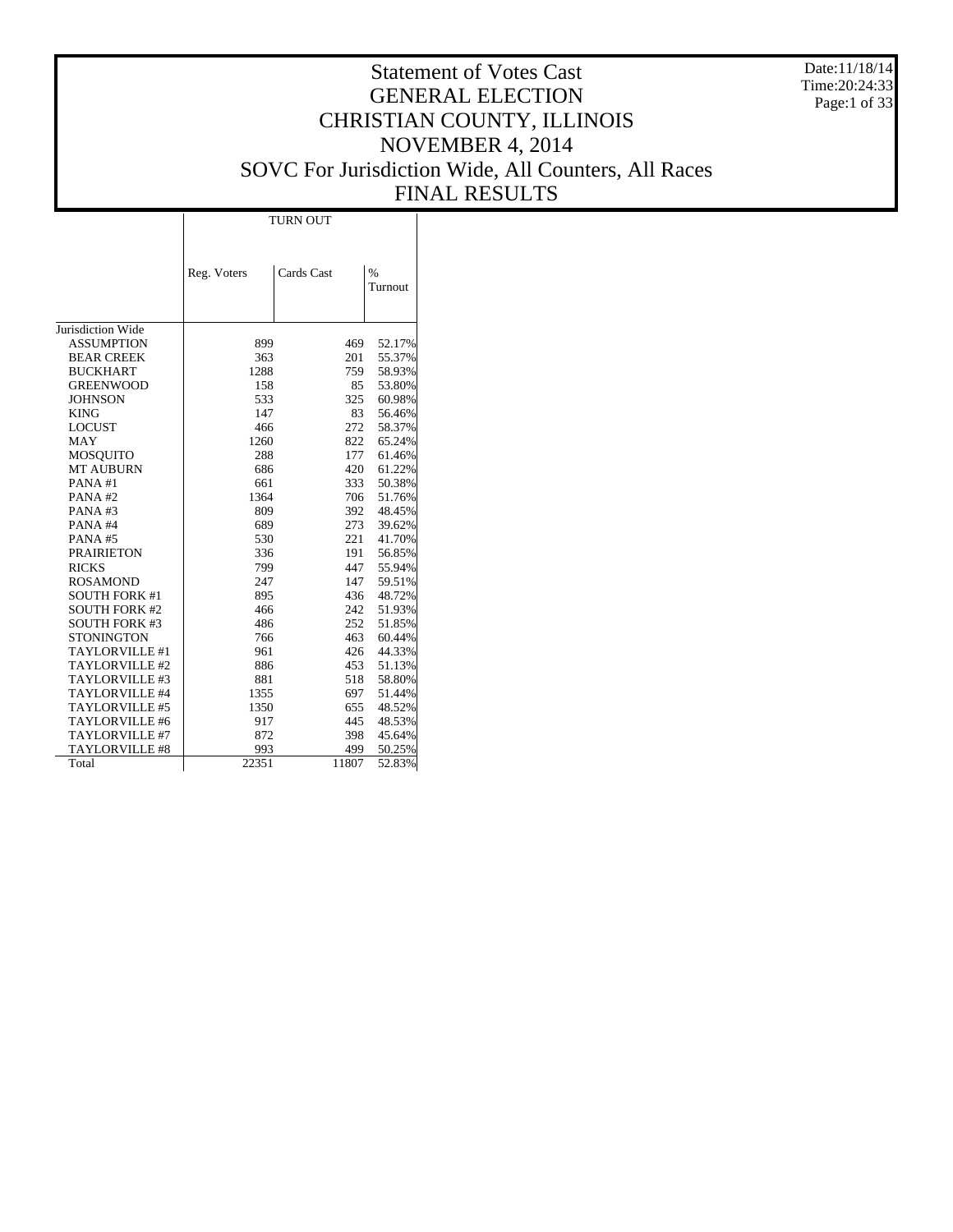Date:11/18/14 Time:20:24:33 Page:2 of 33

# Statement of Votes Cast GENERAL ELECTION CHRISTIAN COUNTY, ILLINOIS NOVEMBER 4, 2014 SOVC For Jurisdiction Wide, All Counters, All Races FINAL RESULTS

#### VICTIM'S RIGHTS

|                       | Reg. Voters | <b>Times Counted</b> | <b>Total Votes</b> | <b>YES</b> |        | N <sub>O</sub> |        |
|-----------------------|-------------|----------------------|--------------------|------------|--------|----------------|--------|
|                       |             |                      |                    |            |        |                |        |
|                       |             |                      |                    |            |        |                |        |
|                       |             |                      |                    |            |        |                |        |
| Jurisdiction Wide     |             |                      |                    |            |        |                |        |
| <b>ASSUMPTION</b>     | 899         | 464                  | 434                | 302        | 69.59% | 132            | 30.41% |
| <b>BEAR CREEK</b>     | 363         | 201                  | 191                | 141        | 73.82% | 50             | 26.18% |
| <b>BUCKHART</b>       | 1288        | 756                  | 732                | 541        | 73.91% | 191            | 26.09% |
| <b>GREENWOOD</b>      | 158         | 85                   | 78                 | 52         | 66.67% | 26             | 33.33% |
| <b>JOHNSON</b>        | 533         | 325                  | 313                | 226        | 72.20% | 87             | 27.80% |
| <b>KING</b>           | 147         | 83                   | 80                 | 56         | 70.00% | 24             | 30.00% |
| <b>LOCUST</b>         | 466         | 272                  | 260                | 204        | 78.46% | 56             | 21.54% |
| <b>MAY</b>            | 1260        | 822                  | 791                | 552        | 69.79% | 239            | 30.21% |
| <b>MOSQUITO</b>       | 288         | 177                  | 171                | 131        | 76.61% | 40             | 23.39% |
| MT AUBURN             | 686         | 420                  | 408                | 292        | 71.57% | 116            | 28.43% |
| PANA#1                | 661         | 333                  | 320                | 232        | 72.50% | 88             | 27.50% |
| PANA#2                | 1364        | 702                  | 657                | 500        | 76.10% | 157            | 23.90% |
| PANA#3                | 809         | 392                  | 376                | 286        | 76.06% | 90             | 23.94% |
| PANA#4                | 689         | 273                  | 263                | 207        | 78.71% | 56             | 21.29% |
| PANA#5                | 530         | 221                  | 208                | 154        | 74.04% | 54             | 25.96% |
| <b>PRAIRIETON</b>     | 336         | 191                  | 185                | 143        | 77.30% | 42             | 22.70% |
| <b>RICKS</b>          | 799         | 447                  | 416                | 301        | 72.36% | 115            | 27.64% |
| <b>ROSAMOND</b>       | 247         | 147                  | 143                | 100        | 69.93% | 43             | 30.07% |
| <b>SOUTH FORK #1</b>  | 895         | 436                  | 404                | 295        | 73.02% | 109            | 26.98% |
| <b>SOUTH FORK #2</b>  | 466         | 242                  | 226                | 169        | 74.78% | 57             | 25.22% |
| <b>SOUTH FORK #3</b>  | 486         | 252                  | 240                | 172        | 71.67% | 68             | 28.33% |
| <b>STONINGTON</b>     | 766         | 463                  | 438                | 337        | 76.94% | 101            | 23.06% |
| TAYLORVILLE #1        | 961         | 426                  | 403                | 311        | 77.17% | 92             | 22.83% |
| TAYLORVILLE #2        | 886         | 453                  | 434                | 337        | 77.65% | 97             | 22.35% |
| TAYLORVILLE #3        | 881         | 518                  | 481                | 361        | 75.05% | 120            | 24.95% |
| TAYLORVILLE #4        | 1355        | 697                  | 660                | 495        | 75.00% | 165            | 25.00% |
| TAYLORVILLE #5        | 1350        | 655                  | 613                | 490        | 79.93% | 123            | 20.07% |
| TAYLORVILLE #6        | 917         | 445                  | 420                | 331        | 78.81% | 89             | 21.19% |
| TAYLORVILLE #7        | 872         | 397                  | 378                | 283        | 74.87% | 95             | 25.13% |
| <b>TAYLORVILLE #8</b> | 993         | 499                  | 472                | 347        | 73.52% | 125            | 26.48% |
| Total                 | 22351       | 11794                | 11195              | 8348       | 74.57% | 2847           | 25.43% |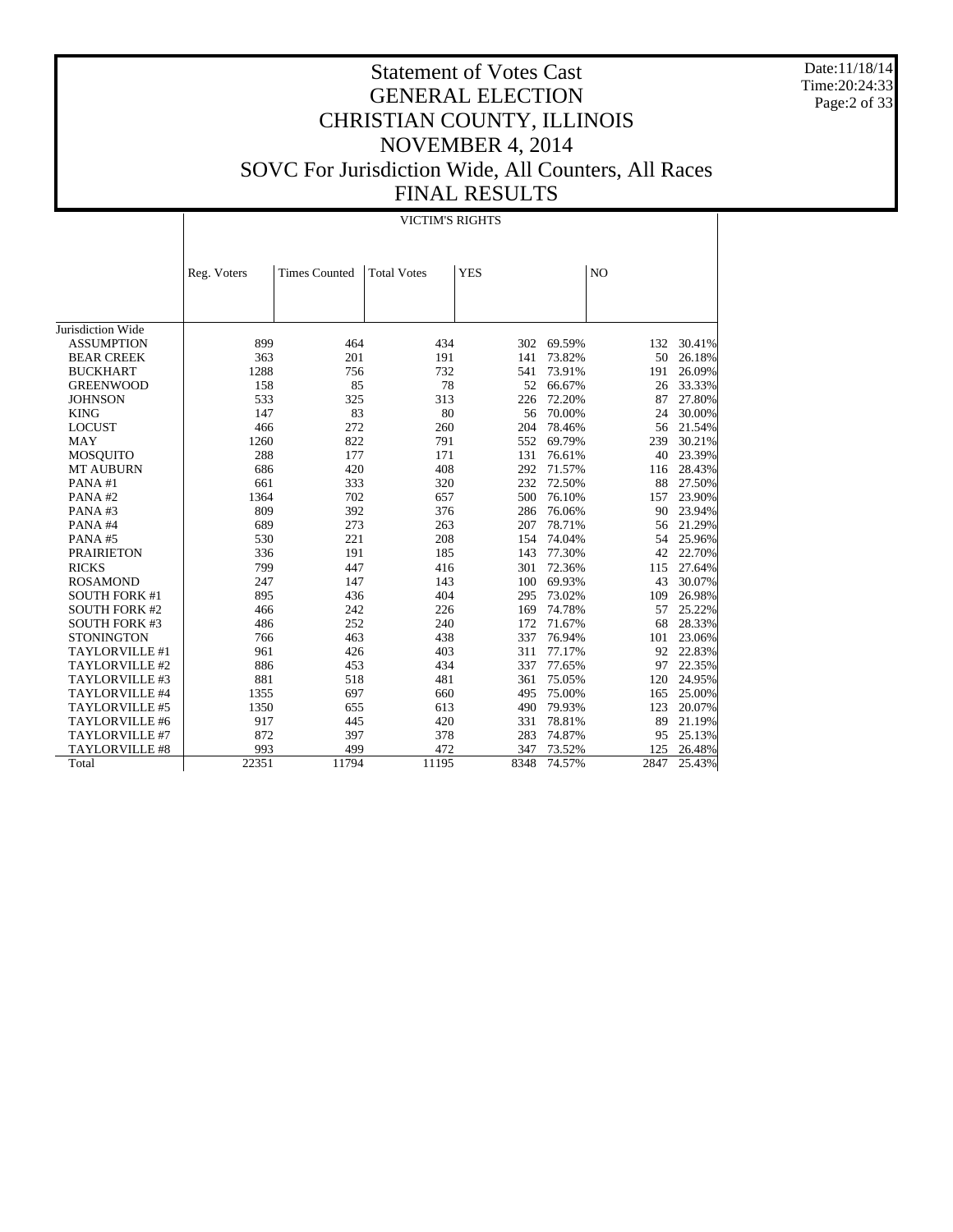Date:11/18/14 Time:20:24:33 Page:3 of 33

|  | <b>SUFFRAGE AND ELECTIONS</b> |  |
|--|-------------------------------|--|
|  |                               |  |

|                      | Reg. Voters | <b>Times Counted</b> | <b>Total Votes</b> | <b>YES</b> |        | N <sub>O</sub> |        |
|----------------------|-------------|----------------------|--------------------|------------|--------|----------------|--------|
|                      |             |                      |                    |            |        |                |        |
|                      |             |                      |                    |            |        |                |        |
|                      |             |                      |                    |            |        |                |        |
| Jurisdiction Wide    |             |                      |                    |            |        |                |        |
| <b>ASSUMPTION</b>    | 899         | 464                  | 432                | 268        | 62.04% | 164            | 37.96% |
| <b>BEAR CREEK</b>    | 363         | 201                  | 184                | 107        | 58.15% | 77             | 41.85% |
| <b>BUCKHART</b>      | 1288        | 756                  | 722                | 438        | 60.66% | 284            | 39.34% |
| <b>GREENWOOD</b>     | 158         | 85                   | 76                 | 36         | 47.37% | 40             | 52.63% |
| <b>JOHNSON</b>       | 533         | 325                  | 306                | 162        | 52.94% | 144            | 47.06% |
| <b>KING</b>          | 147         | 83                   | 76                 | 40         | 52.63% | 36             | 47.37% |
| <b>LOCUST</b>        | 466         | 272                  | 261                | 173        | 66.28% | 88             | 33.72% |
| <b>MAY</b>           | 1260        | 822                  | 780                | 466        | 59.74% | 314            | 40.26% |
| <b>MOSQUITO</b>      | 288         | 177                  | 171                | 105        | 61.40% | 66             | 38.60% |
| <b>MT AUBURN</b>     | 686         | 420                  | 396                | 237        | 59.85% | 159            | 40.15% |
| PANA#1               | 661         | 333                  | 313                | 204        | 65.18% | 109            | 34.82% |
| PANA#2               | 1364        | 702                  | 647                | 417        | 64.45% | 230            | 35.55% |
| PANA#3               | 809         | 392                  | 370                | 253        | 68.38% | 117            | 31.62% |
| PANA#4               | 689         | 273                  | 253                | 174        | 68.77% | 79             | 31.23% |
| PANA#5               | 530         | 221                  | 205                | 129        | 62.93% | 76             | 37.07% |
| <b>PRAIRIETON</b>    | 336         | 191                  | 183                | 126        | 68.85% | 57             | 31.15% |
| <b>RICKS</b>         | 799         | 447                  | 410                | 260        | 63.41% | 150            | 36.59% |
| <b>ROSAMOND</b>      | 247         | 147                  | 140                | 84         | 60.00% | 56             | 40.00% |
| <b>SOUTH FORK #1</b> | 895         | 436                  | 402                | 270        | 67.16% | 132            | 32.84% |
| <b>SOUTH FORK #2</b> | 466         | 242                  | 220                | 150        | 68.18% | 70             | 31.82% |
| <b>SOUTH FORK #3</b> | 486         | 252                  | 236                | 138        | 58.47% | 98             | 41.53% |
| <b>STONINGTON</b>    | 766         | 463                  | 420                | 271        | 64.52% | 149            | 35.48% |
| TAYLORVILLE #1       | 961         | 426                  | 400                | 255        | 63.75% | 145            | 36.25% |
| TAYLORVILLE #2       | 886         | 453                  | 427                | 303        | 70.96% | 124            | 29.04% |
| TAYLORVILLE #3       | 881         | 518                  | 454                | 298        | 65.64% | 156            | 34.36% |
| TAYLORVILLE #4       | 1355        | 697                  | 645                | 419        | 64.96% | 226            | 35.04% |
| TAYLORVILLE #5       | 1350        | 655                  | 606                | 384        | 63.37% | 222            | 36.63% |
| TAYLORVILLE #6       | 917         | 445                  | 413                | 275        | 66.59% | 138            | 33.41% |
| TAYLORVILLE #7       | 872         | 397                  | 365                | 246        | 67.40% | 119            | 32.60% |
| TAYLORVILLE #8       | 993         | 499                  | 463                | 270        | 58.32% | 193            | 41.68% |
| Total                | 22351       | 11794                | 10976              | 6958       | 63.39% | 4018           | 36.61% |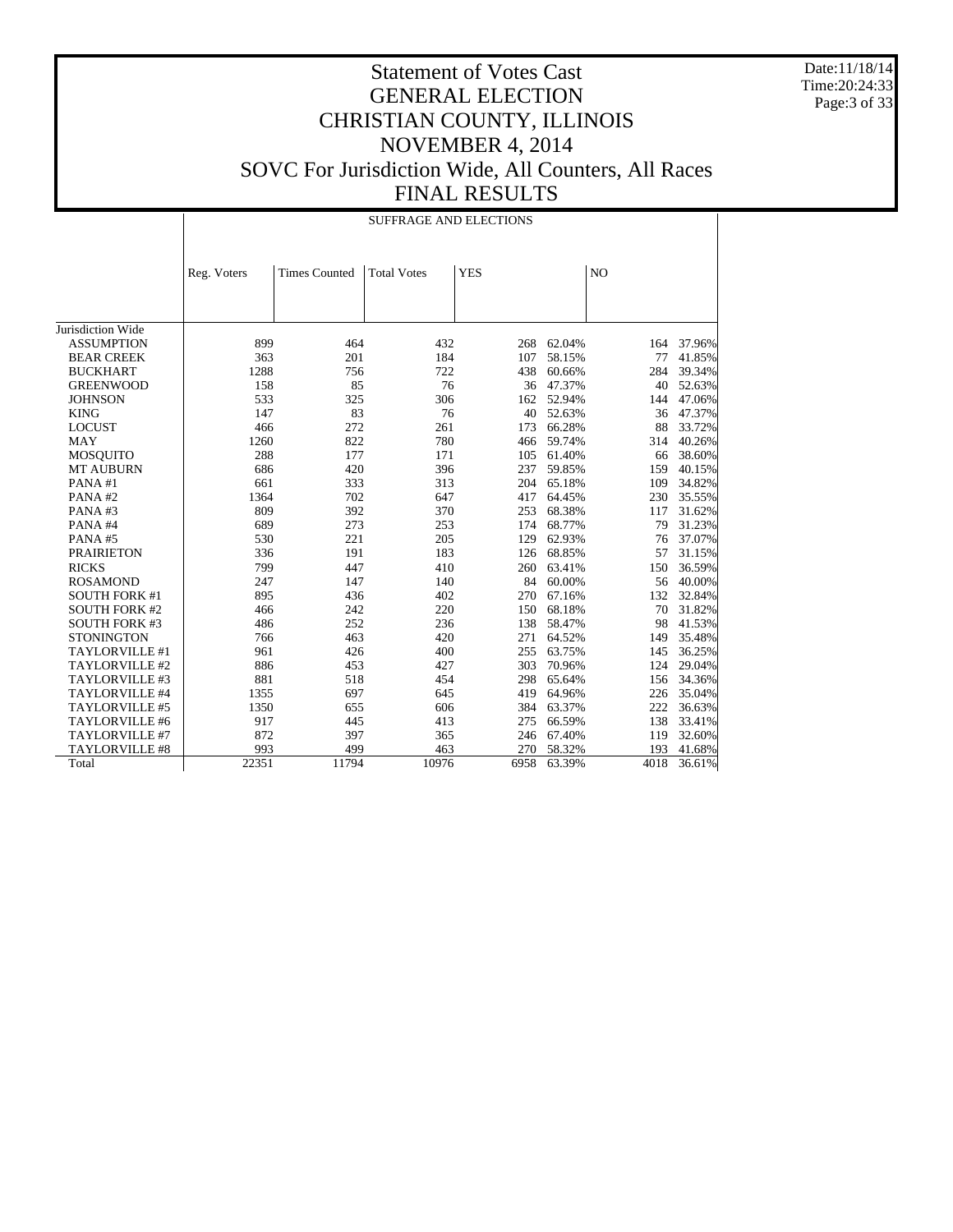Date:11/18/14 Time:20:24:33 Page:4 of 33

# Statement of Votes Cast GENERAL ELECTION CHRISTIAN COUNTY, ILLINOIS NOVEMBER 4, 2014 SOVC For Jurisdiction Wide, All Counters, All Races FINAL RESULTS

MINIMUM WAGE

|                      | Reg. Voters | <b>Times Counted</b> | <b>Total Votes</b> | <b>YES</b> |        | N <sub>O</sub> |        |
|----------------------|-------------|----------------------|--------------------|------------|--------|----------------|--------|
|                      |             |                      |                    |            |        |                |        |
|                      |             |                      |                    |            |        |                |        |
|                      |             |                      |                    |            |        |                |        |
| Jurisdiction Wide    |             |                      |                    |            |        |                |        |
| <b>ASSUMPTION</b>    | 899         | 464                  | 458                | 238        | 51.97% | 220            | 48.03% |
| <b>BEAR CREEK</b>    | 363         | 201                  | 200                | 94         | 47.00% | 106            | 53.00% |
| <b>BUCKHART</b>      | 1288        | 756                  | 743                | 386        | 51.95% | 357            | 48.05% |
| <b>GREENWOOD</b>     | 158         | 85                   | 82                 | 35         | 42.68% | 47             | 57.32% |
| <b>JOHNSON</b>       | 533         | 325                  | 320                | 123        | 38.44% | 197            | 61.56% |
| <b>KING</b>          | 147         | 83                   | 79                 | 34         | 43.04% | 45             | 56.96% |
| <b>LOCUST</b>        | 466         | 272                  | 272                | 142        | 52.21% | 130            | 47.79% |
| <b>MAY</b>           | 1260        | 822                  | 811                | 370        | 45.62% | 441            | 54.38% |
| MOSQUITO             | 288         | 177                  | 176                | 84         | 47.73% | 92             | 52.27% |
| <b>MT AUBURN</b>     | 686         | 420                  | 416                | 222        | 53.37% | 194            | 46.63% |
| PANA#1               | 661         | 333                  | 326                | 182        | 55.83% | 144            | 44.17% |
| PANA#2               | 1364        | 702                  | 685                | 371        | 54.16% | 314            | 45.84% |
| PANA#3               | 809         | 392                  | 383                | 211        | 55.09% | 172            | 44.91% |
| PANA#4               | 689         | 273                  | 270                | 174        | 64.44% | 96             | 35.56% |
| PANA#5               | 530         | 221                  | 217                | 117        | 53.92% | 100            | 46.08% |
| <b>PRAIRIETON</b>    | 336         | 191                  | 187                | 84         | 44.92% | 103            | 55.08% |
| <b>RICKS</b>         | 799         | 447                  | 443                | 237        | 53.50% | 206            | 46.50% |
| <b>ROSAMOND</b>      | 247         | 147                  | 147                | 74         | 50.34% | 73             | 49.66% |
| <b>SOUTH FORK #1</b> | 895         | 436                  | 434                | 293        | 67.51% | 141            | 32.49% |
| <b>SOUTH FORK #2</b> | 466         | 242                  | 236                | 145        | 61.44% | 91             | 38.56% |
| <b>SOUTH FORK #3</b> | 486         | 252                  | 249                | 156        | 62.65% | 93             | 37.35% |
| <b>STONINGTON</b>    | 766         | 463                  | 458                | 243        | 53.06% | 215            | 46.94% |
| TAYLORVILLE #1       | 961         | 426                  | 418                | 220        | 52.63% | 198            | 47.37% |
| TAYLORVILLE #2       | 886         | 453                  | 446                | 265        | 59.42% | 181            | 40.58% |
| TAYLORVILLE #3       | 881         | 518                  | 503                | 286        | 56.86% | 217            | 43.14% |
| TAYLORVILLE #4       | 1355        | 697                  | 689                | 387        | 56.17% | 302            | 43.83% |
| TAYLORVILLE #5       | 1350        | 655                  | 643                | 365        | 56.77% | 278            | 43.23% |
| TAYLORVILLE #6       | 917         | 445                  | 440                | 244        | 55.45% | 196            | 44.55% |
| TAYLORVILLE #7       | 872         | 397                  | 393                | 219        | 55.73% | 174            | 44.27% |
| TAYLORVILLE #8       | 993         | 499                  | 489                | 224        | 45.81% | 265            | 54.19% |
| Total                | 22351       | 11794                | 11613              | 6225       | 53.60% | 5388           | 46.40% |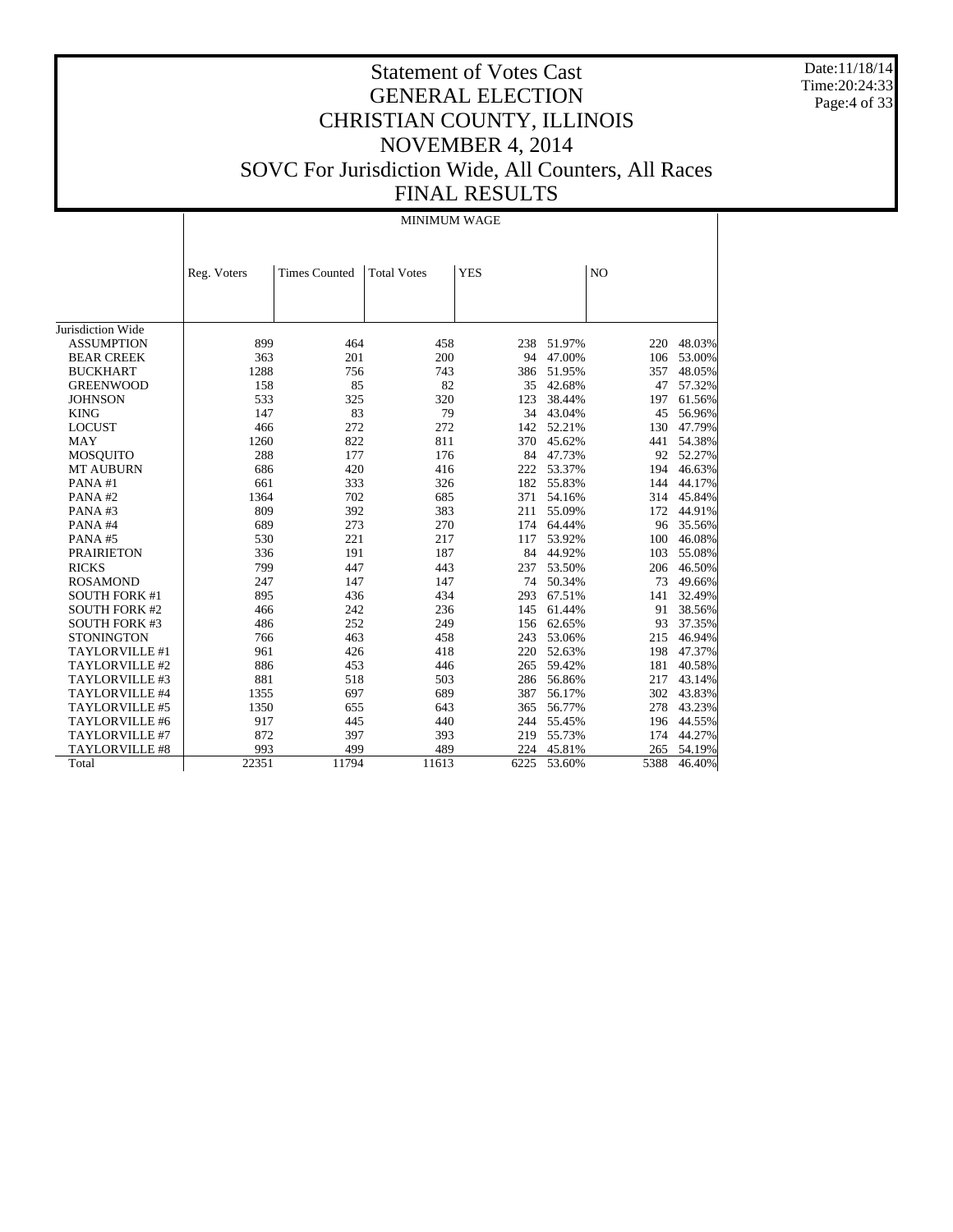Date:11/18/14 Time:20:24:33 Page:5 of 33

#### Statement of Votes Cast GENERAL ELECTION CHRISTIAN COUNTY, ILLINOIS NOVEMBER 4, 2014 SOVC For Jurisdiction Wide, All Counters, All Races FINAL RESULTS

Jurisdiction Wide ASSUMPTION BEAR CREEK BUCKHART GREENWOOD **JOHNSON**  KING LOCUST MAY MOSQUITO MT AUBURN PANA #1 PANA #2 PANA #3 PANA #4 PANA #5 PRAIRIETON RICKS ROSAMOND SOUTH FORK #1 SOUTH FORK #2 SOUTH FORK #3 **STONINGTON**  TAYLORVILLE #1 TAYLORVILLE #2 TAYLORVILLE #3 TAYLORVILLE #4 TAYLORVILLE #5 TAYLORVILLE #6 TAYLORVILLE #7 TAYLORVILLE #8 Total Reg. Voters | Times Counted | Total Votes | YES | NO HEALTH INSURANCE 899 464 461 252 54.66% 209 45.34%<br>363 201 197 107 54.31% 90 45.69% 201 197 107 54.31% 90 45.69%<br>756 746 447 59.92% 299 40.08% 1288 756 746 447 59.92% 299 40.08% 158 85 81 33 40.74% 48 59.26% 533 325 317 124 39.12% 193 60.88% 147 83 80 36 45.00% 44 55.00% 466 272 266 164 61.65% 102 38.35% 1260 822 809 432 53.40% 377 46.60% 288 177 175 93 53.14% 82 46.86%<br>686 420 415 249 60.00% 166 40.00% 686 420 415 249 60.00% 166 40.00% 661 333 324 176 54.32% 148 45.68% 1364 702 685 362 52.85% 323 47.15%<br>809 392 384 213 55.47% 171 44.53% 809 392 384 213 55.47% 171 44.53% 689 273 268 167 62.31% 101 37.69% 530 221 217 99 45.62% 118 54.38% 336 191 188 98 52.13%<br>
799 447 437 251 57.44% 186 42.56% 247 147 144 73 50.69% 71 49.31%<br>895 436 427 295 69.09% 132 30.91% 895 436 427 295 69.09% 132<br>466 242 235 148 62.98% 87 466 242 235 148 62.98% 87 37.02%<br>486 252 247 159 64.37% 88 35.63% 486 252 247 159 64.37% 88 35.63% 766 463 454 272 59.91% 182 40.09% 961 426 414 250 60.39% 164 39.61% 886 453 443 256 57.79% 187 42.21% 881 518 503 290 57.65% 213 42.35% 1355 697 682 419 61.44% 263 38.56%<br>1350 655 641 395 61.62% 246 38.38% 1350 655 641 395 61.62% 246 38.38% 917 1445 135 254 58.39% 181 41.61%<br>872 397 393 243 61.83% 150 38.17% 243 61.83% 150 38.17%<br>244 49.69% 247 50.31% 993 499 491 244 49.69% 247 50.31% 22351 11794 11559 6601 57.11% 4958 42.89%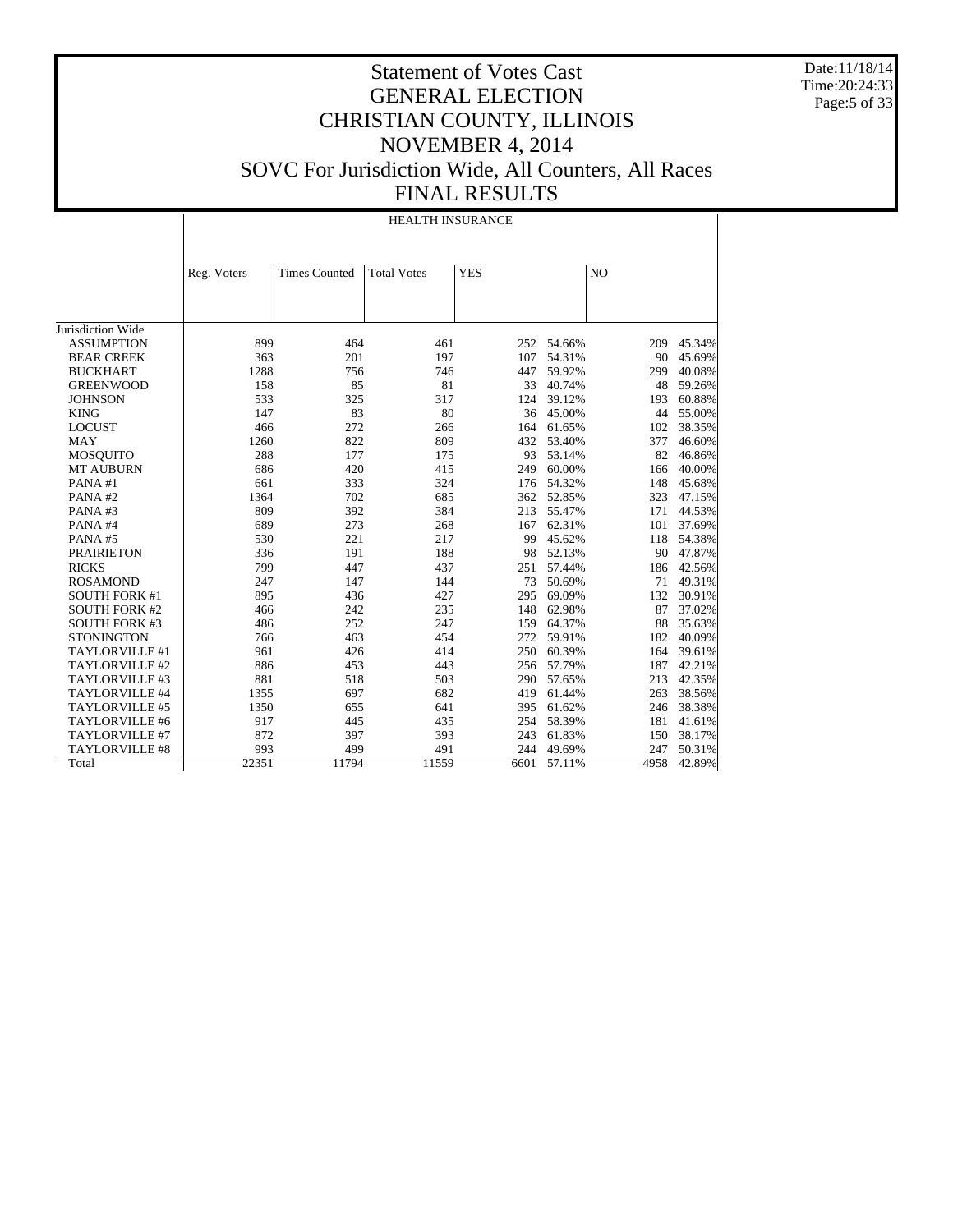Date:11/18/14 Time:20:24:33 Page:6 of 33

# Statement of Votes Cast GENERAL ELECTION CHRISTIAN COUNTY, ILLINOIS NOVEMBER 4, 2014 SOVC For Jurisdiction Wide, All Counters, All Races FINAL RESULTS

MILLIONAIRE'S TAX

|                      | Reg. Voters | <b>Times Counted</b> | <b>Total Votes</b> | <b>YES</b> |        | N <sub>O</sub> |        |
|----------------------|-------------|----------------------|--------------------|------------|--------|----------------|--------|
|                      |             |                      |                    |            |        |                |        |
|                      |             |                      |                    |            |        |                |        |
|                      |             |                      |                    |            |        |                |        |
| Jurisdiction Wide    |             |                      |                    |            |        |                |        |
| <b>ASSUMPTION</b>    | 899         | 464                  | 450                | 287        | 63.78% | 163            | 36.22% |
| <b>BEAR CREEK</b>    | 363         | 201                  | 193                | 130        | 67.36% | 63             | 32.64% |
| <b>BUCKHART</b>      | 1288        | 756                  | 741                | 470        | 63.43% | 271            | 36.57% |
| <b>GREENWOOD</b>     | 158         | 85                   | 78                 | 45         | 57.69% | 33             | 42.31% |
| <b>JOHNSON</b>       | 533         | 325                  | 314                | 159        | 50.64% | 155            | 49.36% |
| <b>KING</b>          | 147         | 83                   | 80                 | 42         | 52.50% | 38             | 47.50% |
| <b>LOCUST</b>        | 466         | 272                  | 265                | 177        | 66.79% | 88             | 33.21% |
| <b>MAY</b>           | 1260        | 822                  | 803                | 493        | 61.39% | 310            | 38.61% |
| <b>MOSQUITO</b>      | 288         | 177                  | 176                | 101        | 57.39% | 75             | 42.61% |
| <b>MT AUBURN</b>     | 686         | 420                  | 416                | 247        | 59.38% | 169            | 40.63% |
| PANA#1               | 661         | 333                  | 324                | 211        | 65.12% | 113            | 34.88% |
| PANA#2               | 1364        | 702                  | 669                | 443        | 66.22% | 226            | 33.78% |
| PANA#3               | 809         | 392                  | 371                | 251        | 67.65% | 120            | 32.35% |
| PANA#4               | 689         | 273                  | 262                | 172        | 65.65% | 90             | 34.35% |
| PANA#5               | 530         | 221                  | 213                | 129        | 60.56% | 84             | 39.44% |
| <b>PRAIRIETON</b>    | 336         | 191                  | 186                | 104        | 55.91% | 82             | 44.09% |
| <b>RICKS</b>         | 799         | 447                  | 431                | 294        | 68.21% | 137            | 31.79% |
| <b>ROSAMOND</b>      | 247         | 147                  | 142                | 87         | 61.27% | 55             | 38.73% |
| <b>SOUTH FORK #1</b> | 895         | 436                  | 425                | 313        | 73.65% | 112            | 26.35% |
| <b>SOUTH FORK #2</b> | 466         | 242                  | 229                | 157        | 68.56% | 72             | 31.44% |
| <b>SOUTH FORK #3</b> | 486         | 252                  | 239                | 156        | 65.27% | 83             | 34.73% |
| <b>STONINGTON</b>    | 766         | 463                  | 440                | 281        | 63.86% | 159            | 36.14% |
| TAYLORVILLE #1       | 961         | 426                  | 411                | 273        | 66.42% | 138            | 33.58% |
| TAYLORVILLE #2       | 886         | 453                  | 440                | 324        | 73.64% | 116            | 26.36% |
| TAYLORVILLE #3       | 881         | 518                  | 481                | 299        | 62.16% | 182            | 37.84% |
| TAYLORVILLE #4       | 1355        | 697                  | 672                | 453        | 67.41% | 219            | 32.59% |
| TAYLORVILLE #5       | 1350        | 655                  | 632                | 432        | 68.35% | 200            | 31.65% |
| TAYLORVILLE #6       | 917         | 445                  | 428                | 296        | 69.16% | 132            | 30.84% |
| TAYLORVILLE #7       | 872         | 397                  | 386                | 259        | 67.10% | 127            | 32.90% |
| TAYLORVILLE #8       | 993         | 499                  | 483                | 279        | 57.76% | 204            | 42.24% |
| Total                | 22351       | 11794                | 11380              | 7364       | 64.71% | 4016           | 35.29% |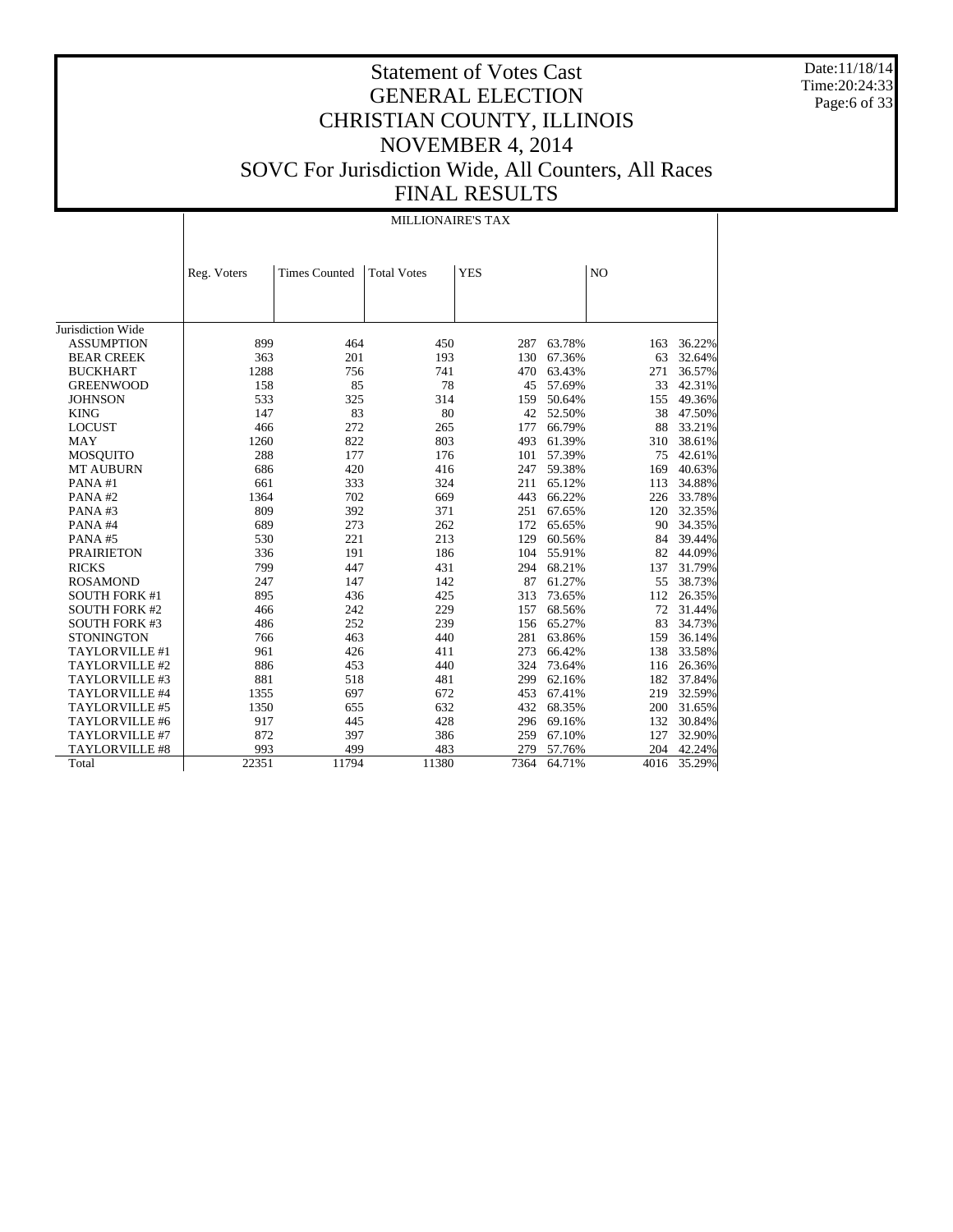Date:11/18/14 Time:20:24:33 Page:7 of 33

# Statement of Votes Cast GENERAL ELECTION CHRISTIAN COUNTY, ILLINOIS NOVEMBER 4, 2014 SOVC For Jurisdiction Wide, All Counters, All Races FINAL RESULTS

#### U S SENATOR

|                       | Reg. Voters | <b>Times Counted</b> | <b>Total Votes</b> | <b>RICHARD J. DURBIN</b> |        | <b>JAMES D. OBERWEIS</b> |        | <b>SHARON HANSEN</b> |       |
|-----------------------|-------------|----------------------|--------------------|--------------------------|--------|--------------------------|--------|----------------------|-------|
|                       |             |                      |                    | (DEM)                    |        | (REP)                    |        | (LIB)                |       |
|                       |             |                      |                    |                          |        |                          |        |                      |       |
|                       |             |                      |                    |                          |        |                          |        |                      |       |
| Jurisdiction Wide     |             |                      |                    |                          |        |                          |        |                      |       |
| <b>ASSUMPTION</b>     | 899         | 469                  | 462                | 166                      | 35.93% | 265                      | 57.36% | 31                   | 6.71% |
| <b>BEAR CREEK</b>     | 363         | 201                  | 198                | 67                       | 33.84% | 124                      | 62.63% | $\overline{7}$       | 3.54% |
| <b>BUCKHART</b>       | 1288        | 759                  | 752                | 257                      | 34.18% | 467                      | 62.10% | 28                   | 3.72% |
| <b>GREENWOOD</b>      | 158         | 85                   | 82                 | 15                       | 18.29% | 65                       | 79.27% | $\overline{2}$       | 2.44% |
| <b>JOHNSON</b>        | 533         | 325                  | 317                | 59                       | 18.61% | 254                      | 80.13% | $\overline{4}$       | 1.26% |
| <b>KING</b>           | 147         | 83                   | 80                 | 18                       | 22.50% | 61                       | 76.25% | -1                   | 1.25% |
| <b>LOCUST</b>         | 466         | 272                  | 265                | 101                      | 38.11% | 149                      | 56.23% | 15                   | 5.66% |
| <b>MAY</b>            | 1260        | 822                  | 812                | 270                      | 33.25% | 519                      | 63.92% | 23                   | 2.83% |
| MOSQUITO              | 288         | 177                  | 176                | 60                       | 34.09% | 102                      | 57.95% | 14                   | 7.95% |
| <b>MT AUBURN</b>      | 686         | 420                  | 415                | 113                      | 27.23% | 273                      | 65.78% | 29                   | 6.99% |
| PANA#1                | 661         | 333                  | 332                | 115                      | 34.64% | 202                      | 60.84% | 15                   | 4.52% |
| PANA#2                | 1364        | 706                  | 696                | 277                      | 39.80% | 383                      | 55.03% | 36                   | 5.17% |
| PANA#3                | 809         | 392                  | 386                | 163                      | 42.23% | 201                      | 52.07% | 22                   | 5.70% |
| PANA#4                | 689         | 273                  | 267                | 116                      | 43.45% | 134                      | 50.19% | 17                   | 6.37% |
| PANA#5                | 530         | 221                  | 218                | 74                       | 33.94% | 135                      | 61.93% | 9                    | 4.13% |
| <b>PRAIRIETON</b>     | 336         | 191                  | 189                | 63                       | 33.33% | 120                      | 63.49% | 6                    | 3.17% |
| <b>RICKS</b>          | 799         | 447                  | 443                | 146                      | 32.96% | 275                      | 62.08% | 22                   | 4.97% |
| <b>ROSAMOND</b>       | 247         | 147                  | 147                | 39                       | 26.53% | 104                      | 70.75% | $\overline{4}$       | 2.72% |
| <b>SOUTH FORK #1</b>  | 895         | 436                  | 423                | 199                      | 47.04% | 200                      | 47.28% | 24                   | 5.67% |
| <b>SOUTH FORK #2</b>  | 466         | 242                  | 241                | 105                      | 43.57% | 123                      | 51.04% | 13                   | 5.39% |
| <b>SOUTH FORK #3</b>  | 486         | 252                  | 248                | 106                      | 42.74% | 129                      | 52.02% | 13                   | 5.24% |
| <b>STONINGTON</b>     | 766         | 463                  | 452                | 168                      | 37.17% | 269                      | 59.51% | 15                   | 3.32% |
| TAYLORVILLE #1        | 961         | 426                  | 416                | 139                      | 33.41% | 256                      | 61.54% | 21                   | 5.05% |
| TAYLORVILLE #2        | 886         | 453                  | 449                | 183                      | 40.76% | 243                      | 54.12% | 23                   | 5.12% |
| TAYLORVILLE #3        | 881         | 518                  | 506                | 175                      | 34.58% | 310                      | 61.26% | 21                   | 4.15% |
| TAYLORVILLE #4        | 1355        | 697                  | 675                | 249                      | 36.89% | 396                      | 58.67% | 30                   | 4.44% |
| TAYLORVILLE #5        | 1350        | 655                  | 640                | 249                      | 38.91% | 363                      | 56.72% | 28                   | 4.38% |
| TAYLORVILLE #6        | 917         | 445                  | 436                | 194                      | 44.50% | 230                      | 52.75% | 12                   | 2.75% |
| <b>TAYLORVILLE #7</b> | 872         | 398                  | 394                | 162                      | 41.12% | 218                      | 55.33% | 14                   | 3.55% |
| <b>TAYLORVILLE #8</b> | 993         | 499                  | 493                | 141                      | 28.60% | 326                      | 66.13% | 26                   | 5.27% |
| Total                 | 22351       | 11807                | 11610              | 4189                     | 36.08% | 6896                     | 59.40% | 525                  | 4.52% |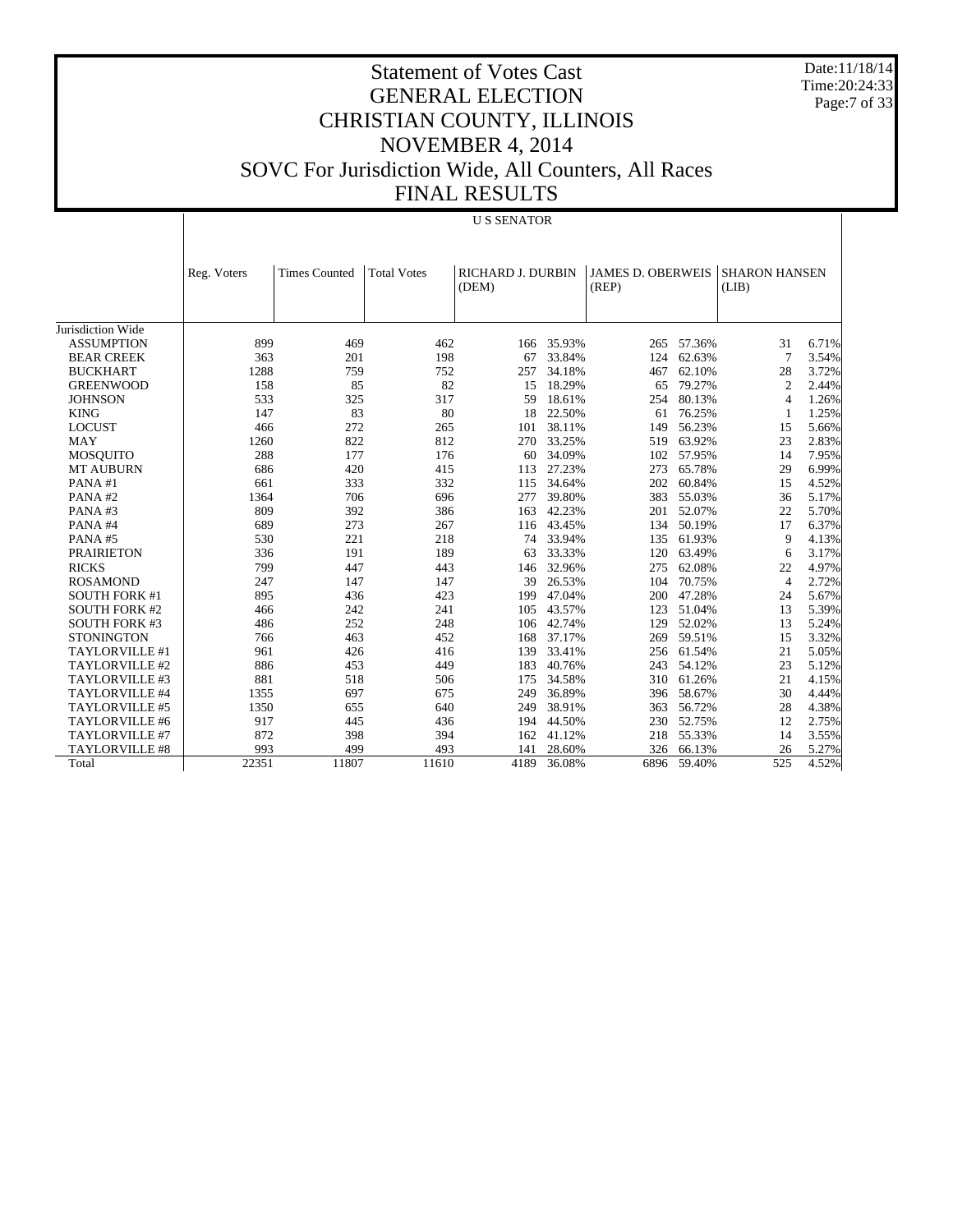Date:11/18/14 Time:20:24:33 Page:8 of 33

|                      |             |                      |                    | <b>GOVERNOR/LT GOV</b>       |        |                                          |        |                |        |
|----------------------|-------------|----------------------|--------------------|------------------------------|--------|------------------------------------------|--------|----------------|--------|
|                      |             |                      |                    |                              |        |                                          |        |                |        |
|                      | Reg. Voters | <b>Times Counted</b> | <b>Total Votes</b> | <b>OUINN/VALLAS</b><br>(DEM) |        | RAUNER/SANGUINET GRIMM/CUMMINGS<br>(REP) |        | (LIB)          |        |
|                      |             |                      |                    |                              |        |                                          |        |                |        |
|                      |             |                      |                    |                              |        |                                          |        |                |        |
| Jurisdiction Wide    |             |                      |                    |                              |        |                                          |        |                |        |
| <b>ASSUMPTION</b>    | 899         | 464                  | 454                | 105                          | 23.13% | 306                                      | 67.40% | 42             | 9.25%  |
| <b>BEAR CREEK</b>    | 363         | 201                  | 197                | 50                           | 25.38% | 139                                      | 70.56% | $\overline{7}$ | 3.55%  |
| <b>BUCKHART</b>      | 1288        | 756                  | 750                | 226                          | 30.13% | 471                                      | 62.80% | 51             | 6.80%  |
| <b>GREENWOOD</b>     | 158         | 85                   | 84                 | 5                            | 5.95%  | 73                                       | 86.90% | 6              | 7.14%  |
| <b>JOHNSON</b>       | 533         | 325                  | 317                | 46                           | 14.51% | 252                                      | 79.50% | 16             | 5.05%  |
| <b>KING</b>          | 147         | 83                   | 82                 | 11                           | 13.41% | 69                                       | 84.15% | $\overline{c}$ | 2.44%  |
| <b>LOCUST</b>        | 466         | 272                  | 265                | 63                           | 23.77% | 181                                      | 68.30% | 21             | 7.92%  |
| <b>MAY</b>           | 1260        | 822                  | 802                | 220                          | 27.43% | 547                                      | 68.20% | 35             | 4.36%  |
| <b>MOSQUITO</b>      | 288         | 177                  | 176                | 36                           | 20.45% | 125                                      | 71.02% | 15             | 8.52%  |
| <b>MT AUBURN</b>     | 686         | 420                  | 412                | 84                           | 20.39% | 283                                      | 68.69% | 44             | 10.68% |
| PANA#1               | 661         | 333                  | 330                | 99                           | 30.00% | 213                                      | 64.55% | 18             | 5.45%  |
| PANA#2               | 1364        | 702                  | 691                | 195                          | 28.22% | 450                                      | 65.12% | 45             | 6.51%  |
| PANA#3               | 809         | 392                  | 387                | 111                          | 28.68% | 245                                      | 63.31% | 30             | 7.75%  |
| PANA#4               | 689         | 273                  | 268                | 91                           | 33.96% | 152                                      | 56.72% | 25             | 9.33%  |
| PANA#5               | 530         | 221                  | 218                | 56                           | 25.69% | 147                                      | 67.43% | 14             | 6.42%  |
| <b>PRAIRIETON</b>    | 336         | 191                  | 188                | 46                           | 24.47% | 134                                      | 71.28% | 7              | 3.72%  |
| <b>RICKS</b>         | 799         | 447                  | 441                | 111                          | 25.17% | 294                                      | 66.67% | 36             | 8.16%  |
| <b>ROSAMOND</b>      | 247         | 147                  | 146                | 27                           | 18.49% | 108                                      | 73.97% | 11             | 7.53%  |
| <b>SOUTH FORK #1</b> | 895         | 436                  | 422                | 174                          | 41.23% | 211                                      | 50.00% | 36             | 8.53%  |
| <b>SOUTH FORK #2</b> | 466         | 242                  | 239                | 100                          | 41.84% | 119                                      | 49.79% | 20             | 8.37%  |
| <b>SOUTH FORK #3</b> | 486         | 252                  | 248                | 75                           | 30.24% | 153                                      | 61.69% | 20             | 8.06%  |
| <b>STONINGTON</b>    | 766         | 463                  | 455                | 112                          | 24.62% | 309                                      | 67.91% | 30             | 6.59%  |
| TAYLORVILLE #1       | 961         | 426                  | 418                | 119                          | 28.47% | 263                                      | 62.92% | 35             | 8.37%  |
| TAYLORVILLE #2       | 886         | 453                  | 443                | 141                          | 31.83% | 268                                      | 60.50% | 33             | 7.45%  |
| TAYLORVILLE #3       | 881         | 518                  | 503                | 139                          | 27.63% | 333                                      | 66.20% | 30             | 5.96%  |
| TAYLORVILLE #4       | 1355        | 697                  | 682                | 205                          | 30.06% | 420                                      | 61.58% | 54             | 7.92%  |
| TAYLORVILLE #5       | 1350        | 655                  | 640                | 196                          | 30.63% | 401                                      | 62.66% | 41             | 6.41%  |
| TAYLORVILLE #6       | 917         | 445                  | 437                | 157                          | 35.93% | 251                                      | 57.44% | 27             | 6.18%  |
| TAYLORVILLE #7       | 872         | 397                  | 389                | 134                          | 34.45% | 223                                      | 57.33% | 31             | 7.97%  |
| TAYLORVILLE #8       | 993         | 499                  | 489                | 131                          | 26.79% | 322                                      | 65.85% | 35             | 7.16%  |
| Total                | 22351       | 11794                | 11573              | 3265                         | 28.21% | 7462                                     | 64.48% | 817            | 7.06%  |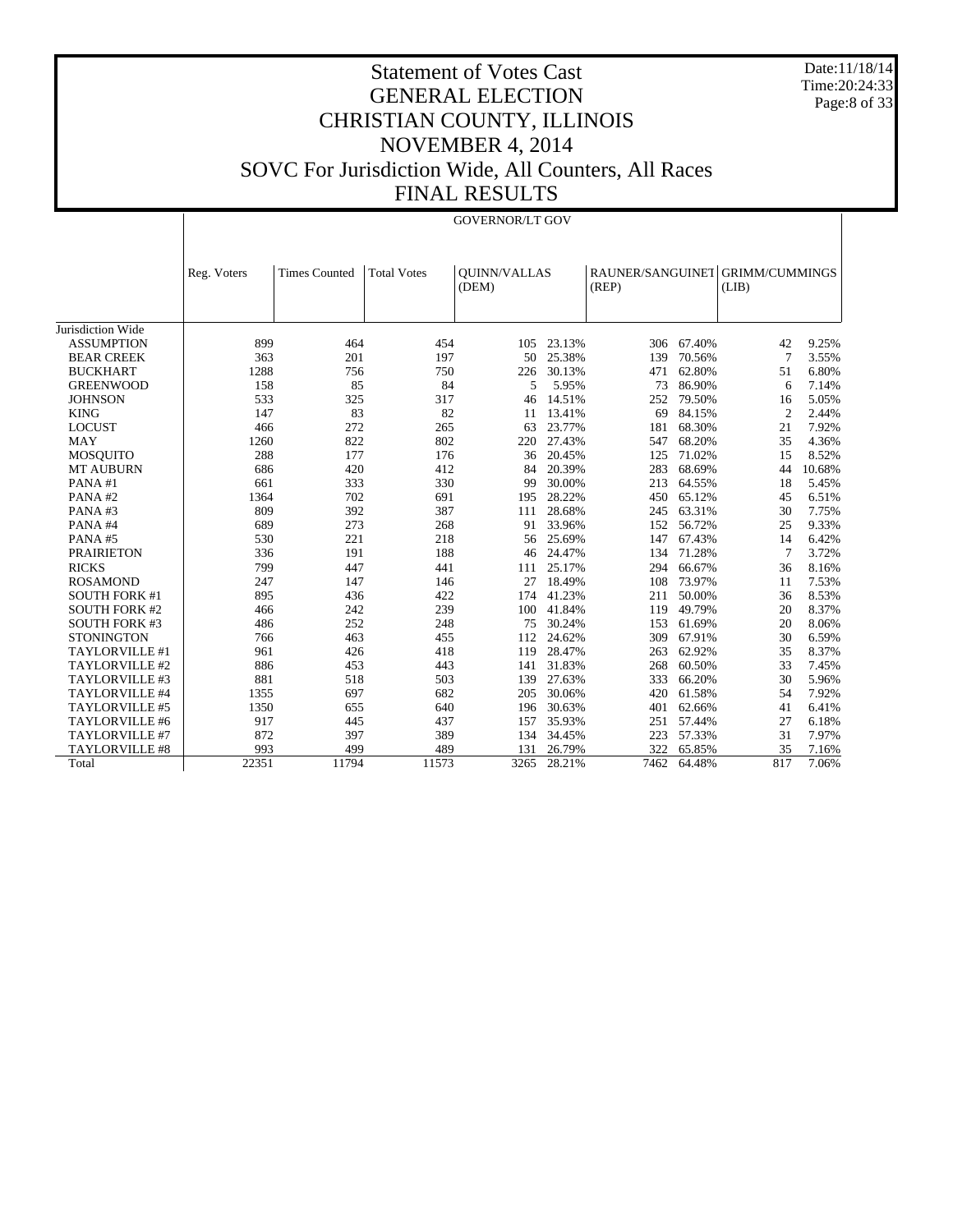Date:11/18/14 Time:20:24:33 Page:9 of 33

|                      |                                  |       |                              |       | <b>GOVERNOR/LT GOV</b> |       |                         |          |
|----------------------|----------------------------------|-------|------------------------------|-------|------------------------|-------|-------------------------|----------|
|                      | <b>ROBERT PEREZ</b><br><b>JR</b> |       | MICHAEL W.<br><b>SCRUGGS</b> |       |                        |       | SWEENEY/MERI MARK SMITH |          |
| Jurisdiction Wide    |                                  |       |                              |       |                        |       |                         |          |
| <b>ASSUMPTION</b>    | $\Omega$                         | 0.00% | $\theta$                     | 0.00% | $\overline{0}$         | 0.00% | $\overline{0}$          | 0.00%    |
| <b>BEAR CREEK</b>    | $\theta$                         | 0.00% | $\overline{0}$               | 0.00% | $\overline{0}$         | 0.00% | $\overline{0}$          | 0.00%    |
| <b>BUCKHART</b>      | $\Omega$                         | 0.00% | $\Omega$                     | 0.00% | $\overline{0}$         | 0.00% | $\theta$                | 0.00%    |
| <b>GREENWOOD</b>     | $\mathbf{0}$                     | 0.00% | $\overline{0}$               | 0.00% | $\overline{0}$         | 0.00% | $\mathbf{0}$            | 0.00%    |
| <b>JOHNSON</b>       | $\mathbf{0}$                     | 0.00% | $\overline{0}$               | 0.00% | $\overline{0}$         | 0.00% | $\mathbf{0}$            | 0.00%    |
| <b>KING</b>          | $\mathbf{0}$                     | 0.00% | $\overline{0}$               | 0.00% | $\overline{0}$         | 0.00% | $\mathbf{0}$            | $0.00\%$ |
| <b>LOCUST</b>        | $\overline{0}$                   | 0.00% | $\mathbf{0}$                 | 0.00% | $\overline{0}$         | 0.00% | $\overline{0}$          | 0.00%    |
| <b>MAY</b>           | $\overline{0}$                   | 0.00% | $\overline{0}$               | 0.00% | $\overline{0}$         | 0.00% | $\overline{0}$          | 0.00%    |
| <b>MOSQUITO</b>      | $\overline{0}$                   | 0.00% | $\mathbf{0}$                 | 0.00% | $\overline{0}$         | 0.00% | $\overline{0}$          | 0.00%    |
| <b>MT AUBURN</b>     | $\mathbf{0}$                     | 0.00% | $\mathbf{0}$                 | 0.00% | $\overline{0}$         | 0.00% | $\overline{0}$          | 0.00%    |
| PANA#1               | $\mathbf{0}$                     | 0.00% | $\theta$                     | 0.00% | $\overline{0}$         | 0.00% | $\overline{0}$          | $0.00\%$ |
| PANA#2               | $\mathbf{0}$                     | 0.00% | $\mathbf{0}$                 | 0.00% | $\overline{0}$         | 0.00% | $\overline{0}$          | 0.00%    |
| PANA#3               | $\overline{0}$                   | 0.00% | $\mathbf{0}$                 | 0.00% | $\overline{0}$         | 0.00% | $\overline{0}$          | 0.00%    |
| PANA#4               | $\mathbf{0}$                     | 0.00% | $\boldsymbol{0}$             | 0.00% | $\overline{0}$         | 0.00% | $\mathbf{0}$            | 0.00%    |
| PANA#5               | $\overline{0}$                   | 0.00% | $\boldsymbol{0}$             | 0.00% | $\boldsymbol{0}$       | 0.00% | $\overline{0}$          | 0.00%    |
| <b>PRAIRIETON</b>    | $\overline{0}$                   | 0.00% | $\overline{0}$               | 0.00% | $\overline{0}$         | 0.00% | $\overline{0}$          | 0.00%    |
| <b>RICKS</b>         | $\overline{0}$                   | 0.00% | $\overline{0}$               | 0.00% | $\overline{0}$         | 0.00% | $\overline{0}$          | 0.00%    |
| <b>ROSAMOND</b>      | $\overline{0}$                   | 0.00% | $\mathbf{0}$                 | 0.00% | $\overline{0}$         | 0.00% | $\overline{0}$          | 0.00%    |
| <b>SOUTH FORK #1</b> | $\Omega$                         | 0.00% | $\Omega$                     | 0.00% | $\Omega$               | 0.00% | $\theta$                | $0.00\%$ |
| <b>SOUTH FORK #2</b> | $\Omega$                         | 0.00% | $\mathbf{0}$                 | 0.00% | $\overline{0}$         | 0.00% | $\Omega$                | 0.00%    |
| <b>SOUTH FORK #3</b> | $\mathbf{0}$                     | 0.00% | $\mathbf{0}$                 | 0.00% | $\overline{0}$         | 0.00% | $\overline{0}$          | 0.00%    |
| <b>STONINGTON</b>    | $\mathbf{0}$                     | 0.00% | $\overline{0}$               | 0.00% | $\boldsymbol{0}$       | 0.00% | $\boldsymbol{0}$        | 0.00%    |
| TAYLORVILLE #1       | $\theta$                         | 0.00% | $\mathbf{0}$                 | 0.00% | $\boldsymbol{0}$       | 0.00% | $\boldsymbol{0}$        | 0.00%    |
| TAYLORVILLE #2       | $\overline{0}$                   | 0.00% | $\mathbf{0}$                 | 0.00% | $\overline{0}$         | 0.00% | $\mathbf{0}$            | 0.00%    |
| TAYLORVILLE #3       | $\Omega$                         | 0.00% | $\mathbf{0}$                 | 0.00% | $\overline{0}$         | 0.00% | $\overline{0}$          | 0.00%    |
| TAYLORVILLE #4       | $\overline{0}$                   | 0.00% | $\mathbf{0}$                 | 0.00% | $\overline{0}$         | 0.00% | $\overline{0}$          | 0.00%    |
| TAYLORVILLE #5       | $\mathbf{0}$                     | 0.00% | $\mathbf{0}$                 | 0.00% | $\overline{0}$         | 0.00% | $\overline{0}$          | 0.00%    |
| TAYLORVILLE #6       | $\mathbf{0}$                     | 0.00% | $\mathbf{0}$                 | 0.00% | $\boldsymbol{0}$       | 0.00% | $\overline{0}$          | 0.00%    |
| TAYLORVILLE #7       | $\theta$                         | 0.00% | $\theta$                     | 0.00% | $\overline{0}$         | 0.00% | $\overline{0}$          | 0.00%    |
| TAYLORVILLE #8       | $\overline{0}$                   | 0.00% | $\overline{0}$               | 0.00% | $\overline{0}$         | 0.00% | 1                       | 0.20%    |
| Total                | $\Omega$                         | 0.00% | $\theta$                     | 0.00% | $\theta$               | 0.00% | 1                       | 0.01%    |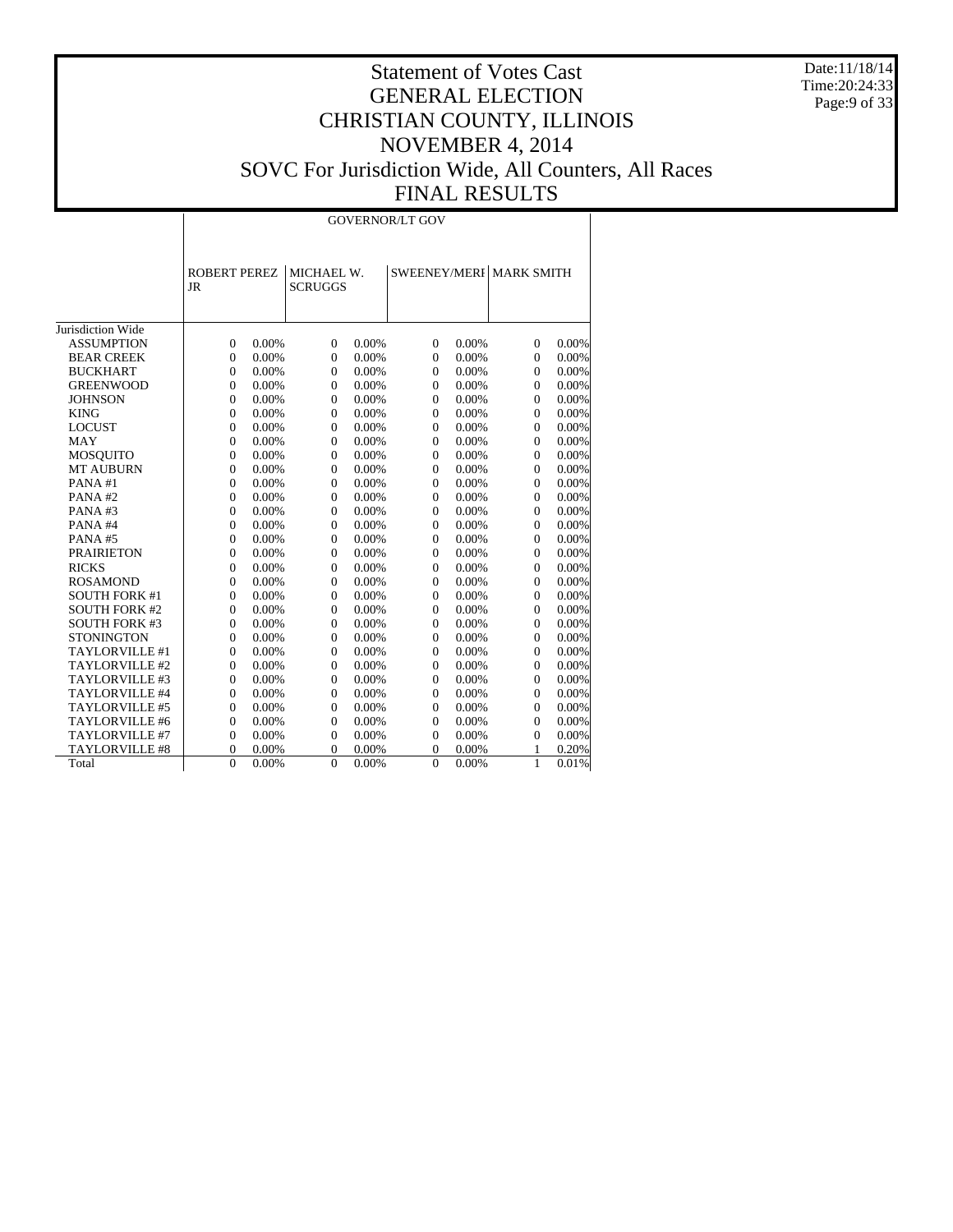Date:11/18/14 Time:20:24:33 Page:10 of 33

|                      |             |                      |                    | <b>ATTORNEY GENERAL</b>      |            |                          |           |                       |       |
|----------------------|-------------|----------------------|--------------------|------------------------------|------------|--------------------------|-----------|-----------------------|-------|
|                      | Reg. Voters | <b>Times Counted</b> | <b>Total Votes</b> | <b>LISA MADIGAN</b><br>(DEM) |            | PAUL M. SCHIMPF<br>(REP) |           | <b>BEN KOYL (LIB)</b> |       |
| Jurisdiction Wide    |             |                      |                    |                              |            |                          |           |                       |       |
| <b>ASSUMPTION</b>    | 899         | 464                  | 452                |                              | 216 47.79% | 218                      | 48.23%    | 18                    | 3.98% |
| <b>BEAR CREEK</b>    | 363         | 201                  | 197                | 108                          | 54.82%     | 85                       | 43.15%    | $\overline{4}$        | 2.03% |
| <b>BUCKHART</b>      | 1288        | 756                  | 749                | 335                          | 44.73%     | 394                      | 52.60%    | 20                    | 2.67% |
| <b>GREENWOOD</b>     | 158         | 85                   | 83                 |                              | 26 31.33%  | 54                       | 65.06%    | 3                     | 3.61% |
| <b>JOHNSON</b>       | 533         | 325                  | 318                | 106                          | 33.33%     | 208                      | 65.41%    | $\overline{4}$        | 1.26% |
| <b>KING</b>          | 147         | 83                   | 79                 | 34                           | 43.04%     | 45                       | 56.96%    | $\Omega$              | 0.00% |
| <b>LOCUST</b>        | 466         | 272                  | 263                | 125                          | 47.53%     | 131                      | 49.81%    | 7                     | 2.66% |
| <b>MAY</b>           | 1260        | 822                  | 803                | 387                          | 48.19%     | 404                      | 50.31%    | 12                    | 1.49% |
| <b>MOSOUITO</b>      | 288         | 177                  | 175                | 92                           | 52.57%     | 78                       | 44.57%    | 5                     | 2.86% |
| <b>MT AUBURN</b>     | 686         | 420                  | 417                | 173                          | 41.49%     | 223                      | 53.48%    | 21                    | 5.04% |
| PANA#1               | 661         | 333                  | 328                | 149                          | 45.43%     | 172                      | 52.44%    | 7                     | 2.13% |
| PANA#2               | 1364        | 702                  | 687                | 337                          | 49.05%     | 329                      | 47.89%    | 21                    | 3.06% |
| PANA#3               | 809         | 392                  | 381                | 201                          | 52.76%     | 169                      | 44.36%    | 11                    | 2.89% |
| PANA#4               | 689         | 273                  | 266                | 136                          | 51.13%     | 119                      | 44.74%    | 11                    | 4.14% |
| PANA#5               | 530         | 221                  | 216                | 96                           | 44.44%     | 115                      | 53.24%    | 5                     | 2.31% |
| <b>PRAIRIETON</b>    | 336         | 191                  | 187                | 87                           | 46.52%     | 98                       | 52.41%    | $\overline{2}$        | 1.07% |
| <b>RICKS</b>         | 799         | 447                  | 439                | 215                          | 48.97%     | 214                      | 48.75%    | 10                    | 2.28% |
| <b>ROSAMOND</b>      | 247         | 147                  | 146                | 59                           | 40.41%     |                          | 84 57.53% | 3                     | 2.05% |
| <b>SOUTH FORK #1</b> | 895         | 436                  | 425                | 269                          | 63.29%     | 146                      | 34.35%    | 10                    | 2.35% |
| <b>SOUTH FORK #2</b> | 466         | 242                  | 240                | 133                          | 55.42%     | 103                      | 42.92%    | $\overline{4}$        | 1.67% |
| <b>SOUTH FORK #3</b> | 486         | 252                  | 248                | 134                          | 54.03%     | 108                      | 43.55%    | 6                     | 2.42% |
| <b>STONINGTON</b>    | 766         | 463                  | 447                | 234                          | 52.35%     | 201                      | 44.97%    | 12                    | 2.68% |
| TAYLORVILLE #1       | 961         | 426                  | 416                | 190                          | 45.67%     | 213                      | 51.20%    | 13                    | 3.13% |
| TAYLORVILLE #2       | 886         | 453                  | 447                | 222                          | 49.66%     | 205                      | 45.86%    | 20                    | 4.47% |
| TAYLORVILLE #3       | 881         | 518                  | 504                | 253                          | 50.20%     | 238                      | 47.22%    | 13                    | 2.58% |
| TAYLORVILLE #4       | 1355        | 697                  | 680                | 373                          | 54.85%     | 285                      | 41.91%    | 22                    | 3.24% |
| TAYLORVILLE #5       | 1350        | 655                  | 639                | 318                          | 49.77%     | 304                      | 47.57%    | 17                    | 2.66% |
| TAYLORVILLE #6       | 917         | 445                  | 433                | 228                          | 52.66%     | 199                      | 45.96%    | 6                     | 1.39% |
| TAYLORVILLE #7       | 872         | 397                  | 381                | 187                          | 49.08%     | 179                      | 46.98%    | 15                    | 3.94% |
| TAYLORVILLE #8       | 993         | 499                  | 493                | 215                          | 43.61%     | 262                      | 53.14%    | 16                    | 3.25% |
| Total                | 22351       | 11794                | 11539              | 5638                         | 48.86%     | 5583                     | 48.38%    | 318                   | 2.76% |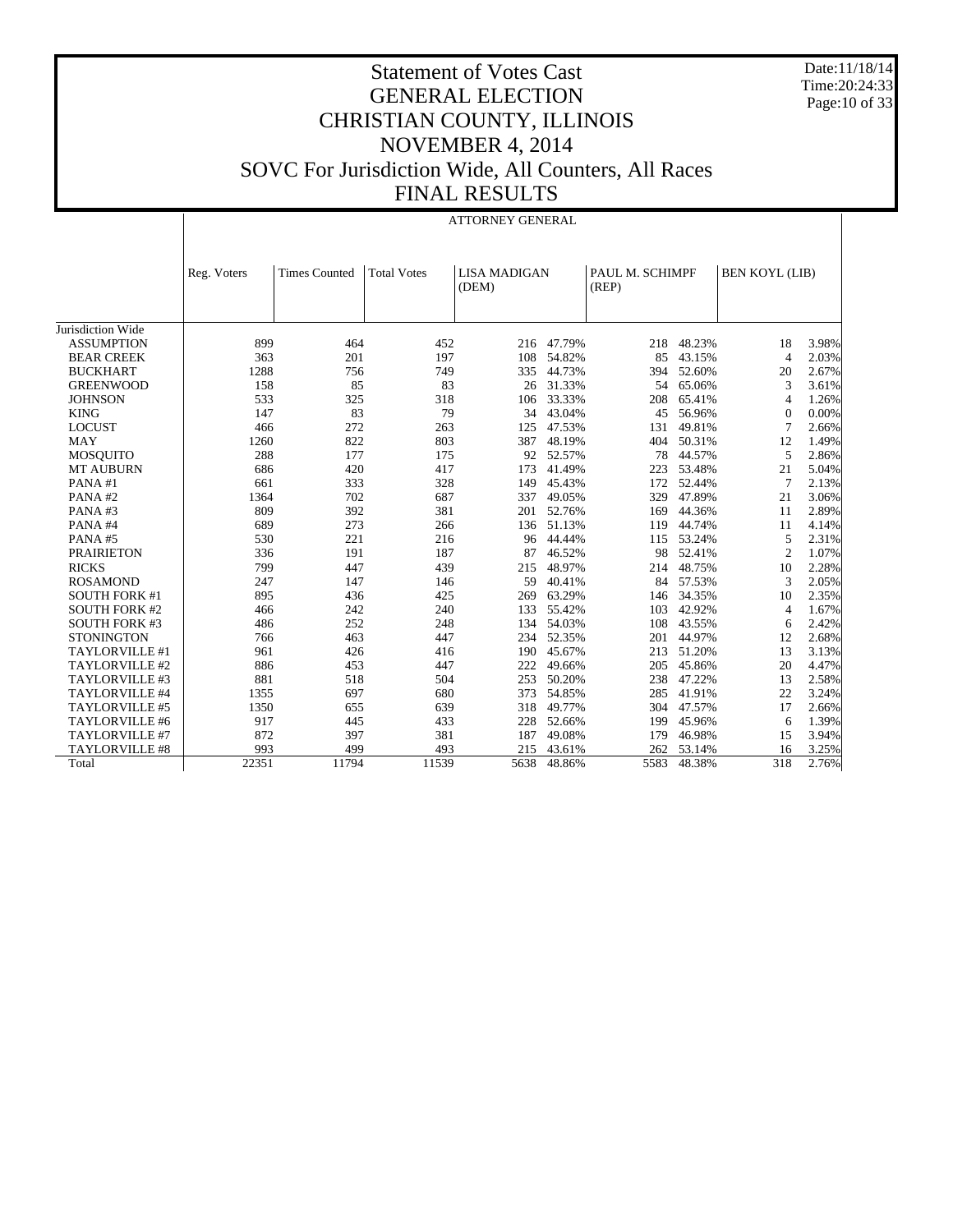Date:11/18/14 Time:20:24:33 Page:11 of 33

|                       |             |                      |                    | <b>SECRETARY OF STATE</b> |            |                                 |            |                                    |       |
|-----------------------|-------------|----------------------|--------------------|---------------------------|------------|---------------------------------|------------|------------------------------------|-------|
|                       | Reg. Voters | <b>Times Counted</b> | <b>Total Votes</b> | <b>JESSE WHITE (DEM)</b>  |            | <b>MICHAEL WEBSTER</b><br>(REP) |            | <b>CHRISTOPHER</b><br>MICHEL (LIB) |       |
| Jurisdiction Wide     |             |                      |                    |                           |            |                                 |            |                                    |       |
| <b>ASSUMPTION</b>     | 899         | 464                  | 456                | 274                       | 60.09%     |                                 | 162 35.53% | 20                                 | 4.39% |
| <b>BEAR CREEK</b>     | 363         | 201                  | 198                | 132                       | 66.67%     | 64                              | 32.32%     | 2                                  | 1.01% |
| <b>BUCKHART</b>       | 1288        | 756                  | 750                | 451                       | 60.13%     | 271                             | 36.13%     | 28                                 | 3.73% |
| <b>GREENWOOD</b>      | 158         | 85                   | 82                 | 37                        | 45.12%     | 42                              | 51.22%     | 3                                  | 3.66% |
| <b>JOHNSON</b>        | 533         | 325                  | 319                | 131                       | 41.07%     | 179                             | 56.11%     | 9                                  | 2.82% |
| <b>KING</b>           | 147         | 83                   | 80                 | 41                        | 51.25%     | 39                              | 48.75%     | $\Omega$                           | 0.00% |
| <b>LOCUST</b>         | 466         | 272                  | 263                | 169                       | 64.26%     | 86                              | 32.70%     | 8                                  | 3.04% |
| <b>MAY</b>            | 1260        | 822                  | 808                | 507                       | 62.75%     | 283                             | 35.02%     | 18                                 | 2.23% |
| MOSQUITO              | 288         | 177                  | 175                | 109                       | 62.29%     | 58                              | 33.14%     | 8                                  | 4.57% |
| <b>MT AUBURN</b>      | 686         | 420                  | 417                | 229                       | 54.92%     | 166                             | 39.81%     | 22                                 | 5.28% |
| PANA#1                | 661         | 333                  | 332                | 201                       | 60.54%     | 125                             | 37.65%     | 6                                  | 1.81% |
| PANA#2                | 1364        | 702                  | 695                | 412                       | 59.28%     | 263                             | 37.84%     | 20                                 | 2.88% |
| PANA#3                | 809         | 392                  | 388                | 249                       | 64.18%     | 129                             | 33.25%     | 10                                 | 2.58% |
| PANA#4                | 689         | 273                  | 270                | 171                       | 63.33%     | 88                              | 32.59%     | 11                                 | 4.07% |
| PANA#5                | 530         | 221                  | 219                | 114                       | 52.05%     | 101                             | 46.12%     | 4                                  | 1.83% |
| <b>PRAIRIETON</b>     | 336         | 191                  | 190                | 103                       | 54.21%     | 84                              | 44.21%     | 3                                  | 1.58% |
| <b>RICKS</b>          | 799         | 447                  | 440                | 277                       | 62.95%     | 151                             | 34.32%     | 12                                 | 2.73% |
| <b>ROSAMOND</b>       | 247         | 147                  | 147                | 77                        | 52.38%     | 66                              | 44.90%     | $\overline{4}$                     | 2.72% |
| <b>SOUTH FORK #1</b>  | 895         | 436                  | 426                | 299                       | 70.19%     | 110                             | 25.82%     | 17                                 | 3.99% |
| <b>SOUTH FORK #2</b>  | 466         | 242                  | 240                | 143                       | 59.58%     | 88                              | 36.67%     | 9                                  | 3.75% |
| <b>SOUTH FORK #3</b>  | 486         | 252                  | 249                | 154                       | 61.85%     | 88                              | 35.34%     | 7                                  | 2.81% |
| <b>STONINGTON</b>     | 766         | 463                  | 451                | 294                       | 65.19%     | 147                             | 32.59%     | 10                                 | 2.22% |
| TAYLORVILLE #1        | 961         | 426                  | 420                | 246                       | 58.57%     | 158                             | 37.62%     | 16                                 | 3.81% |
| TAYLORVILLE #2        | 886         | 453                  | 448                |                           | 286 63.84% | 146                             | 32.59%     | 16                                 | 3.57% |
| TAYLORVILLE #3        | 881         | 518                  | 506                | 289                       | 57.11%     | 204                             | 40.32%     | 13                                 | 2.57% |
| TAYLORVILLE #4        | 1355        | 697                  | 688                | 440                       | 63.95%     | 230                             | 33.43%     | 18                                 | 2.62% |
| TAYLORVILLE #5        | 1350        | 655                  | 648                | 387                       | 59.72%     | 241                             | 37.19%     | 20                                 | 3.09% |
| TAYLORVILLE #6        | 917         | 445                  | 436                | 281                       | 64.45%     | 149                             | 34.17%     | 6                                  | 1.38% |
| TAYLORVILLE #7        | 872         | 397                  | 388                | 253                       | 65.21%     | 126                             | 32.47%     | 9                                  | 2.32% |
| <b>TAYLORVILLE #8</b> | 993         | 499                  | 489                | 276                       | 56.44%     | 197                             | 40.29%     | 16                                 | 3.27% |
| Total                 | 22351       | 11794                | 11618              | 7032                      | 60.53%     | 4241                            | 36.50%     | 345                                | 2.97% |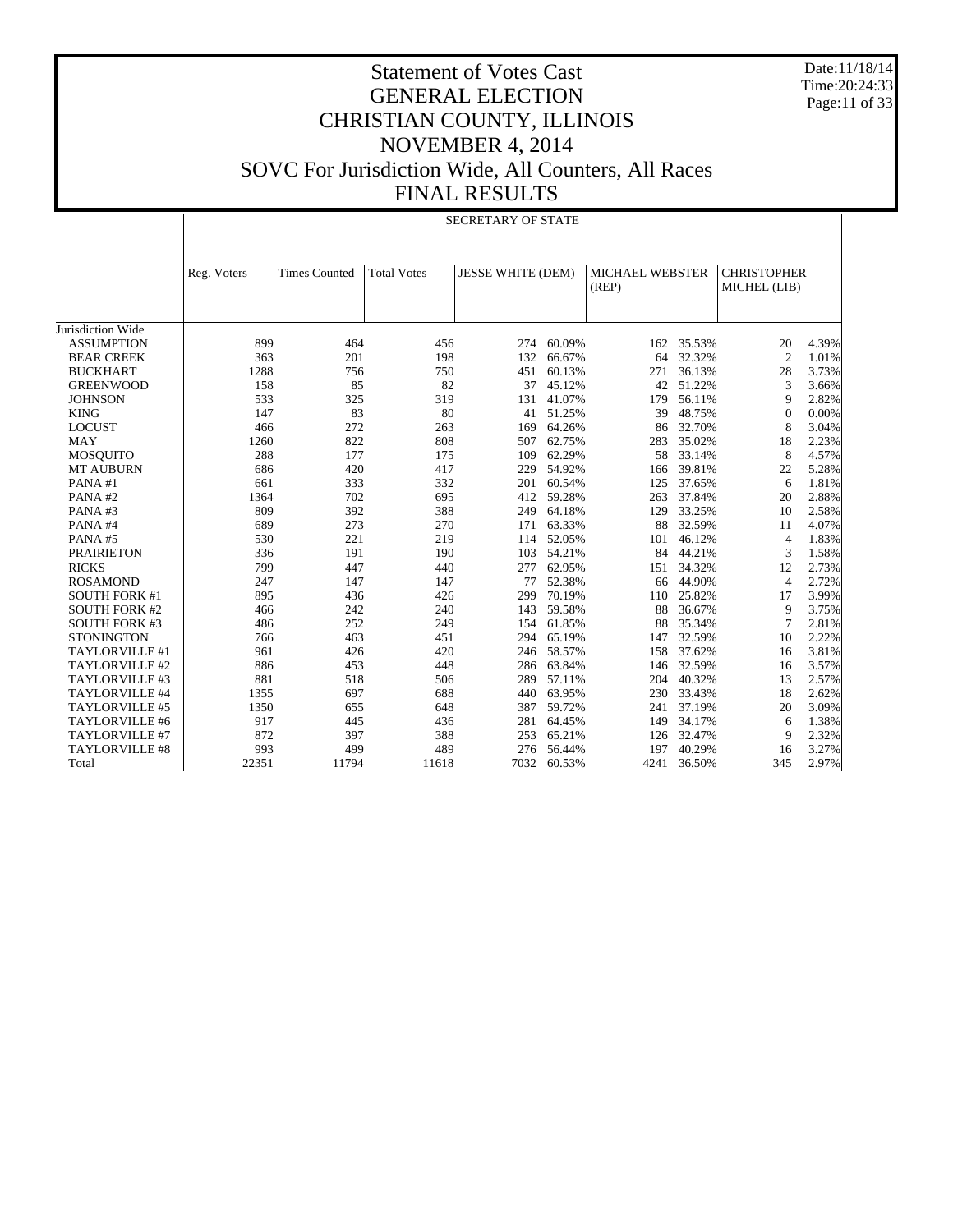Date:11/18/14 Time:20:24:33 Page:12 of 33

# Statement of Votes Cast GENERAL ELECTION CHRISTIAN COUNTY, ILLINOIS NOVEMBER 4, 2014 SOVC For Jurisdiction Wide, All Counters, All Races FINAL RESULTS

#### **COMPTROLLER**

|                      | Reg. Voters | <b>Times Counted</b> | <b>Total Votes</b> | <b>SHEILA SIMON</b> |        | <b>JUDY BAAR</b> |        | <b>JULIE FOX (LIB)</b> |       |
|----------------------|-------------|----------------------|--------------------|---------------------|--------|------------------|--------|------------------------|-------|
|                      |             |                      |                    | (DEM)               |        | TOPINKA (REP)    |        |                        |       |
|                      |             |                      |                    |                     |        |                  |        |                        |       |
| Jurisdiction Wide    |             |                      |                    |                     |        |                  |        |                        |       |
| <b>ASSUMPTION</b>    | 899         | 464                  | 449                | 153                 | 34.08% | 256              | 57.02% | 40                     | 8.91% |
| <b>BEAR CREEK</b>    | 363         | 201                  | 199                | 57                  | 28.64% | 135              | 67.84% | $\overline{7}$         | 3.52% |
| <b>BUCKHART</b>      | 1288        | 756                  | 747                | 201                 | 26.91% | 514              | 68.81% | 32                     | 4.28% |
| <b>GREENWOOD</b>     | 158         | 85                   | 80                 | 17                  | 21.25% | 61               | 76.25% | $\overline{2}$         | 2.50% |
| <b>JOHNSON</b>       | 533         | 325                  | 314                | 51                  | 16.24% | 253              | 80.57% | 10                     | 3.18% |
| <b>KING</b>          | 147         | 83                   | 80                 | 12                  | 15.00% | 66               | 82.50% | $\overline{2}$         | 2.50% |
| <b>LOCUST</b>        | 466         | 272                  | 262                | 86                  | 32.82% | 162              | 61.83% | 14                     | 5.34% |
| <b>MAY</b>           | 1260        | 822                  | 806                | 225                 | 27.92% | 565              | 70.10% | 16                     | 1.99% |
| <b>MOSOUITO</b>      | 288         | 177                  | 175                | 50                  | 28.57% | 116              | 66.29% | 9                      | 5.14% |
| <b>MT AUBURN</b>     | 686         | 420                  | 416                | 109                 | 26.20% | 282              | 67.79% | 25                     | 6.01% |
| PANA#1               | 661         | 333                  | 326                | 109                 | 33.44% | 199              | 61.04% | 18                     | 5.52% |
| PANA#2               | 1364        | 702                  | 687                | 239                 | 34.79% | 410              | 59.68% | 38                     | 5.53% |
| PANA#3               | 809         | 392                  | 382                | 156                 | 40.84% | 210              | 54.97% | 16                     | 4.19% |
| PANA#4               | 689         | 273                  | 265                | 101                 | 38.11% | 154              | 58.11% | 10                     | 3.77% |
| PANA#5               | 530         | 221                  | 220                | 73                  | 33.18% | 137              | 62.27% | 10                     | 4.55% |
| <b>PRAIRIETON</b>    | 336         | 191                  | 189                | 51                  | 26.98% | 129              | 68.25% | 9                      | 4.76% |
| <b>RICKS</b>         | 799         | 447                  | 437                | 114                 | 26.09% | 310              | 70.94% | 13                     | 2.97% |
| <b>ROSAMOND</b>      | 247         | 147                  | 146                | 39                  | 26.71% | 100              | 68.49% | 6                      | 4.11% |
| <b>SOUTH FORK #1</b> | 895         | 436                  | 423                | 159                 | 37.59% | 245              | 57.92% | 19                     | 4.49% |
| <b>SOUTH FORK #2</b> | 466         | 242                  | 238                | 98                  | 41.18% | 132              | 55.46% | 8                      | 3.36% |
| <b>SOUTH FORK #3</b> | 486         | 252                  | 246                | 79                  | 32.11% | 149              | 60.57% | 18                     | 7.32% |
| <b>STONINGTON</b>    | 766         | 463                  | 449                | 165                 | 36.75% | 261              | 58.13% | 23                     | 5.12% |
| TAYLORVILLE #1       | 961         | 426                  | 416                | 111                 | 26.68% | 274              | 65.87% | 31                     | 7.45% |
| TAYLORVILLE #2       | 886         | 453                  | 443                | 150                 | 33.86% | 271              | 61.17% | 22                     | 4.97% |
| TAYLORVILLE #3       | 881         | 518                  | 505                | 140                 | 27.72% | 336              | 66.53% | 27                     | 5.35% |
| TAYLORVILLE #4       | 1355        | 697                  | 686                | 245                 | 35.71% | 411              | 59.91% | 30                     | 4.37% |
| TAYLORVILLE #5       | 1350        | 655                  | 640                | 206                 | 32.19% | 408              | 63.75% | 26                     | 4.06% |
| TAYLORVILLE #6       | 917         | 445                  | 431                | 121                 | 28.07% | 291              | 67.52% | 19                     | 4.41% |
| TAYLORVILLE #7       | 872         | 397                  | 384                | 139                 | 36.20% | 225              | 58.59% | 20                     | 5.21% |
| TAYLORVILLE #8       | 993         | 499                  | 489                | 141                 | 28.83% | 321              | 65.64% | 26                     | 5.32% |
| Total                | 22351       | 11794                | 11530              | 3597                | 31.20% | 7383             | 64.03% | 546                    | 4.74% |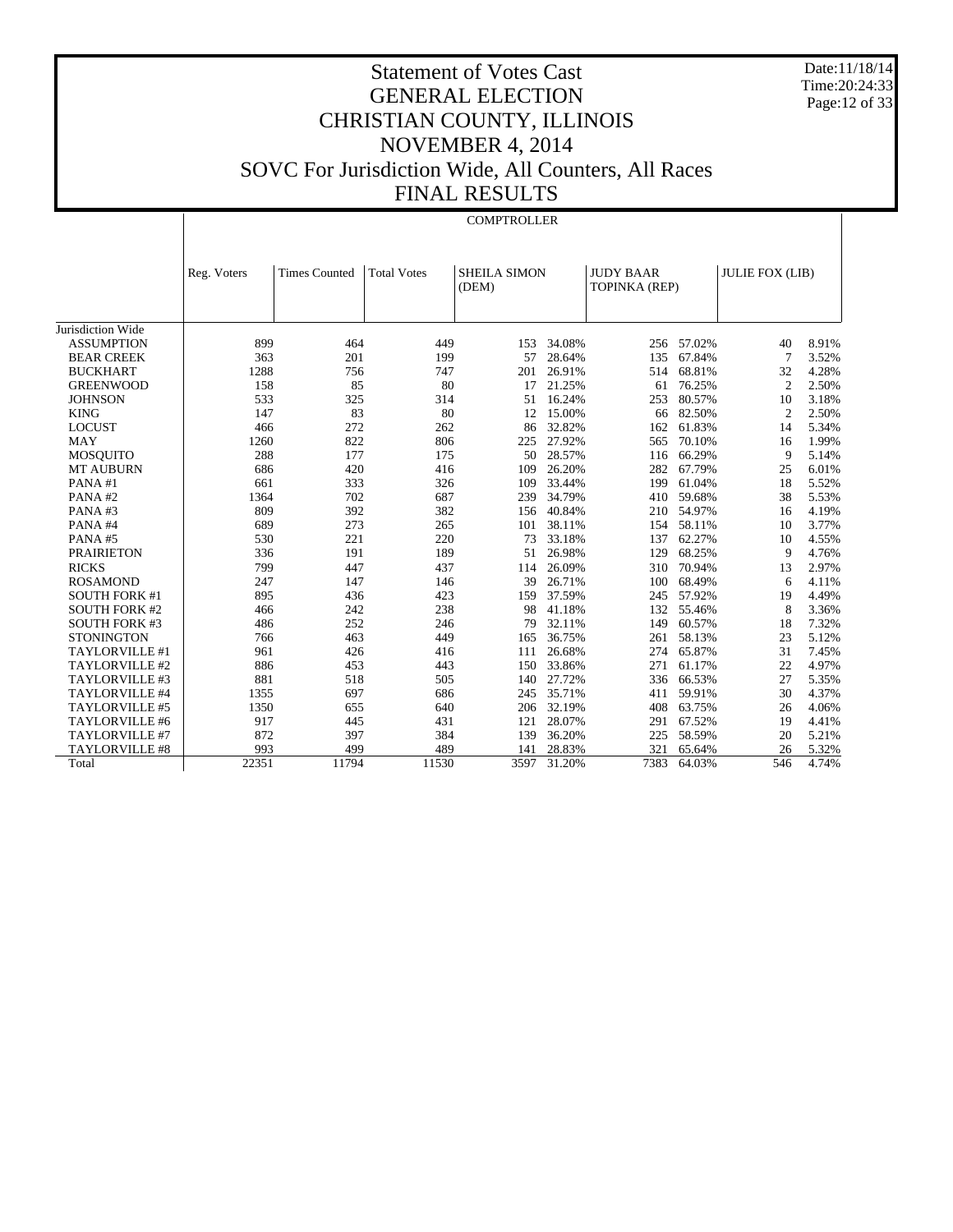Date:11/18/14 Time:20:24:33 Page:13 of 33

|                       | <b>COMPTROLLER</b> |          |
|-----------------------|--------------------|----------|
|                       |                    |          |
|                       |                    |          |
|                       | <b>TIMOTHY</b>     |          |
|                       | <b>GOODCASE</b>    |          |
|                       |                    |          |
|                       |                    |          |
| Jurisdiction Wide     |                    |          |
| <b>ASSUMPTION</b>     | $\overline{0}$     | 0.00%    |
| <b>BEAR CREEK</b>     | $\overline{0}$     | 0.00%    |
| <b>BUCKHART</b>       | $\overline{0}$     | 0.00%    |
| <b>GREENWOOD</b>      | 0                  | 0.00%    |
| <b>JOHNSON</b>        | $\overline{0}$     | 0.00%    |
| <b>KING</b>           | $\overline{0}$     | 0.00%    |
| <b>LOCUST</b>         | $\overline{0}$     | 0.00%    |
| MAY                   | $\theta$           | 0.00%    |
| <b>MOSQUITO</b>       | $\theta$           | 0.00%    |
| <b>MT AUBURN</b>      | $\theta$           | 0.00%    |
| PANA#1                | $\theta$           | 0.00%    |
| PANA#2                | $\theta$           | 0.00%    |
| PANA#3                | $\theta$           | 0.00%    |
| PANA#4                | $\theta$           | 0.00%    |
| <b>PANA#5</b>         | $\theta$           | 0.00%    |
| <b>PRAIRIETON</b>     | $\theta$           | 0.00%    |
| <b>RICKS</b>          | $\theta$           | 0.00%    |
| <b>ROSAMOND</b>       | $\theta$           | 0.00%    |
| <b>SOUTH FORK #1</b>  | $\overline{0}$     | 0.00%    |
| <b>SOUTH FORK #2</b>  | $\overline{0}$     | 0.00%    |
| <b>SOUTH FORK #3</b>  | $\overline{0}$     | 0.00%    |
| <b>STONINGTON</b>     | $\overline{0}$     | 0.00%    |
| TAYLORVILLE #1        | $\overline{0}$     | 0.00%    |
| TAYLORVILLE#2         | $\theta$           | 0.00%    |
| TAYLORVILLE #3        | $\theta$           | 0.00%    |
| TAYLORVILLE #4        | $\theta$           | 0.00%    |
| TAYLORVILLE #5        | $\theta$           | 0.00%    |
| TAYLORVILLE #6        | $\theta$           | 0.00%    |
| TAYLORVILLE #7        | $\overline{0}$     | 0.00%    |
| <b>TAYLORVILLE #8</b> | 0                  | 0.00%    |
| Total                 | $\theta$           | $0.00\%$ |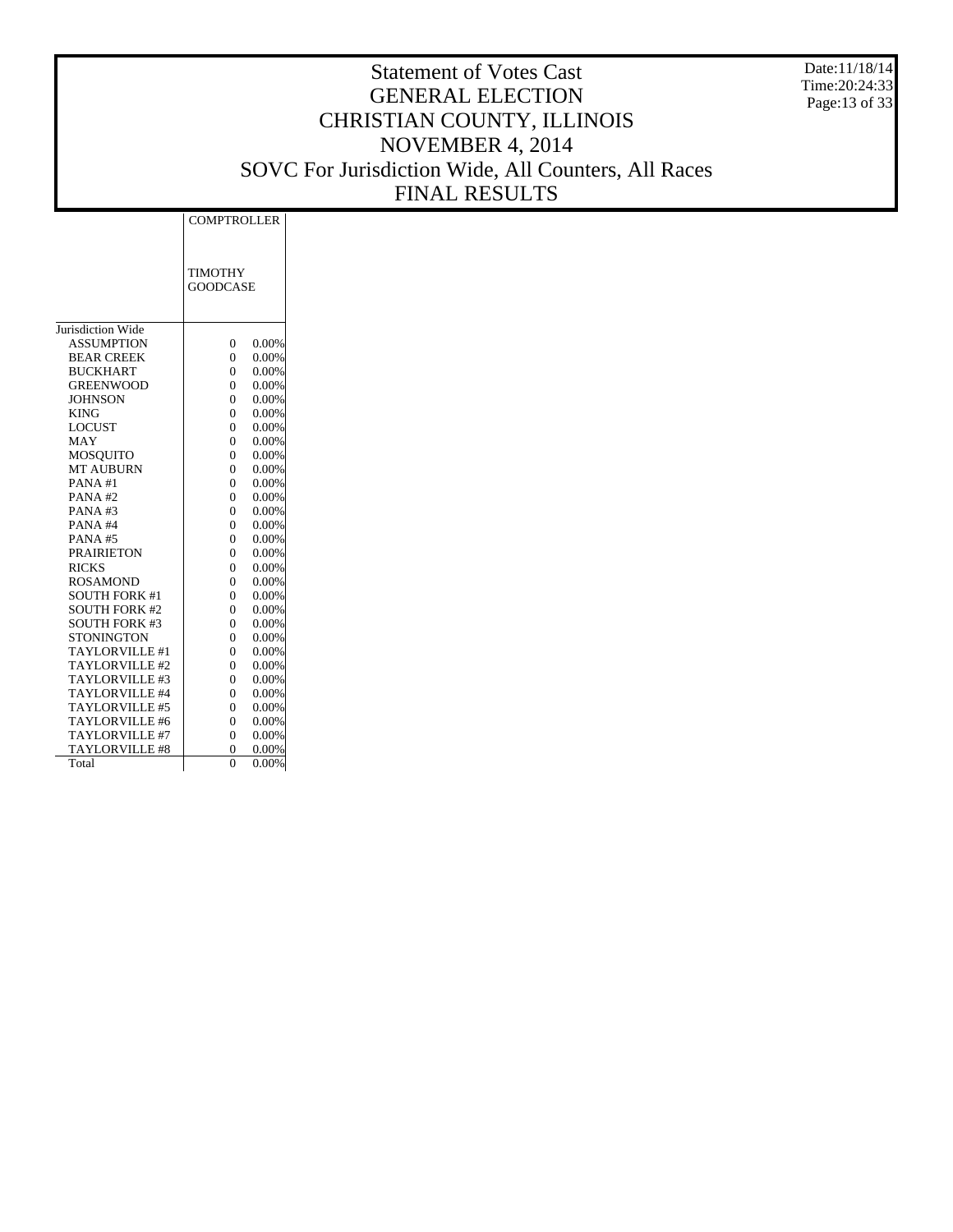Date:11/18/14 Time:20:24:33 Page:14 of 33

|                       | <b>STATE TREASURER</b> |                      |                    |                                     |        |                 |            |                                |       |
|-----------------------|------------------------|----------------------|--------------------|-------------------------------------|--------|-----------------|------------|--------------------------------|-------|
|                       | Reg. Voters            | <b>Times Counted</b> | <b>Total Votes</b> | MICHAEL W.<br><b>FRERICHS (DEM)</b> |        | TOM CROSS (REP) |            | <b>MATTHEW SKOPEK</b><br>(LIB) |       |
| Jurisdiction Wide     |                        |                      |                    |                                     |        |                 |            |                                |       |
| <b>ASSUMPTION</b>     | 899                    | 464                  | 439                | 174                                 | 39.64% | 238             | 54.21%     | 27                             | 6.15% |
| <b>BEAR CREEK</b>     | 363                    | 201                  | 193                | 75                                  | 38.86% | 113             | 58.55%     | 5                              | 2.59% |
| <b>BUCKHART</b>       | 1288                   | 756                  | 732                | 249                                 | 34.02% | 453             | 61.89%     | 30                             | 4.10% |
| <b>GREENWOOD</b>      | 158                    | 85                   | 80                 | 12                                  | 15.00% | 64              | 80.00%     | $\overline{4}$                 | 5.00% |
| <b>JOHNSON</b>        | 533                    | 325                  | 315                | 74                                  | 23.49% | 234             | 74.29%     | 7                              | 2.22% |
| <b>KING</b>           | 147                    | 83                   | 78                 | 20                                  | 25.64% | 58              | 74.36%     | $\Omega$                       | 0.00% |
| <b>LOCUST</b>         | 466                    | 272                  | 255                | 96                                  | 37.65% | 145             | 56.86%     | 14                             | 5.49% |
| <b>MAY</b>            | 1260                   | 822                  | 777                | 261                                 | 33.59% | 496             | 63.84%     | 20                             | 2.57% |
| <b>MOSQUITO</b>       | 288                    | 177                  | 173                | 62                                  | 35.84% | 100             | 57.80%     | 11                             | 6.36% |
| <b>MT AUBURN</b>      | 686                    | 420                  | 410                | 124                                 | 30.24% | 259             | 63.17%     | 27                             | 6.59% |
| PANA#1                | 661                    | 333                  | 321                | 102                                 | 31.78% | 212             | 66.04%     | 7                              | 2.18% |
| PANA#2                | 1364                   | 702                  | 683                | 245                                 | 35.87% | 411             | 60.18%     | 27                             | 3.95% |
| PANA#3                | 809                    | 392                  | 369                | 159                                 | 43.09% | 194             | 52.57%     | 16                             | 4.34% |
| PANA#4                | 689                    | 273                  | 265                | 99                                  | 37.36% | 149             | 56.23%     | 17                             | 6.42% |
| PANA#5                | 530                    | 221                  | 217                | 69                                  | 31.80% | 142             | 65.44%     | 6                              | 2.76% |
| <b>PRAIRIETON</b>     | 336                    | 191                  | 182                | 56                                  | 30.77% | 124             | 68.13%     | $\overline{c}$                 | 1.10% |
| <b>RICKS</b>          | 799                    | 447                  | 422                | 130                                 | 30.81% | 268             | 63.51%     | 24                             | 5.69% |
| <b>ROSAMOND</b>       | 247                    | 147                  | 145                | 35                                  | 24.14% | 107             | 73.79%     | 3                              | 2.07% |
| <b>SOUTH FORK #1</b>  | 895                    | 436                  | 415                | 204                                 | 49.16% |                 | 196 47.23% | 15                             | 3.61% |
| <b>SOUTH FORK #2</b>  | 466                    | 242                  | 235                | 99                                  | 42.13% | 126             | 53.62%     | 10                             | 4.26% |
| <b>SOUTH FORK #3</b>  | 486                    | 252                  | 237                | 97                                  | 40.93% |                 | 124 52.32% | 16                             | 6.75% |
| <b>STONINGTON</b>     | 766                    | 463                  | 441                | 176                                 | 39.91% | 245             | 55.56%     | 20                             | 4.54% |
| TAYLORVILLE #1        | 961                    | 426                  | 410                | 143                                 | 34.88% | 244             | 59.51%     | 23                             | 5.61% |
| TAYLORVILLE #2        | 886                    | 453                  | 432                | 165                                 | 38.19% | 258             | 59.72%     | 9                              | 2.08% |
| TAYLORVILLE #3        | 881                    | 518                  | 487                | 171                                 | 35.11% | 295             | 60.57%     | 21                             | 4.31% |
| TAYLORVILLE #4        | 1355                   | 697                  | 675                | 291                                 | 43.11% | 360             | 53.33%     | 24                             | 3.56% |
| <b>TAYLORVILLE #5</b> | 1350                   | 655                  | 628                | 237                                 | 37.74% | 360             | 57.32%     | 31                             | 4.94% |
| TAYLORVILLE #6        | 917                    | 445                  | 418                | 151                                 | 36.12% | 247             | 59.09%     | 20                             | 4.78% |
| TAYLORVILLE #7        | 872                    | 397                  | 372                | 170                                 | 45.70% | 190             | 51.08%     | 12                             | 3.23% |
| <b>TAYLORVILLE #8</b> | 993                    | 499                  | 483                | 159                                 | 32.92% | 305             | 63.15%     | 19                             | 3.93% |
| Total                 | 22351                  | 11794                | 11289              | 4105                                | 36.36% | 6717            | 59.50%     | 467                            | 4.14% |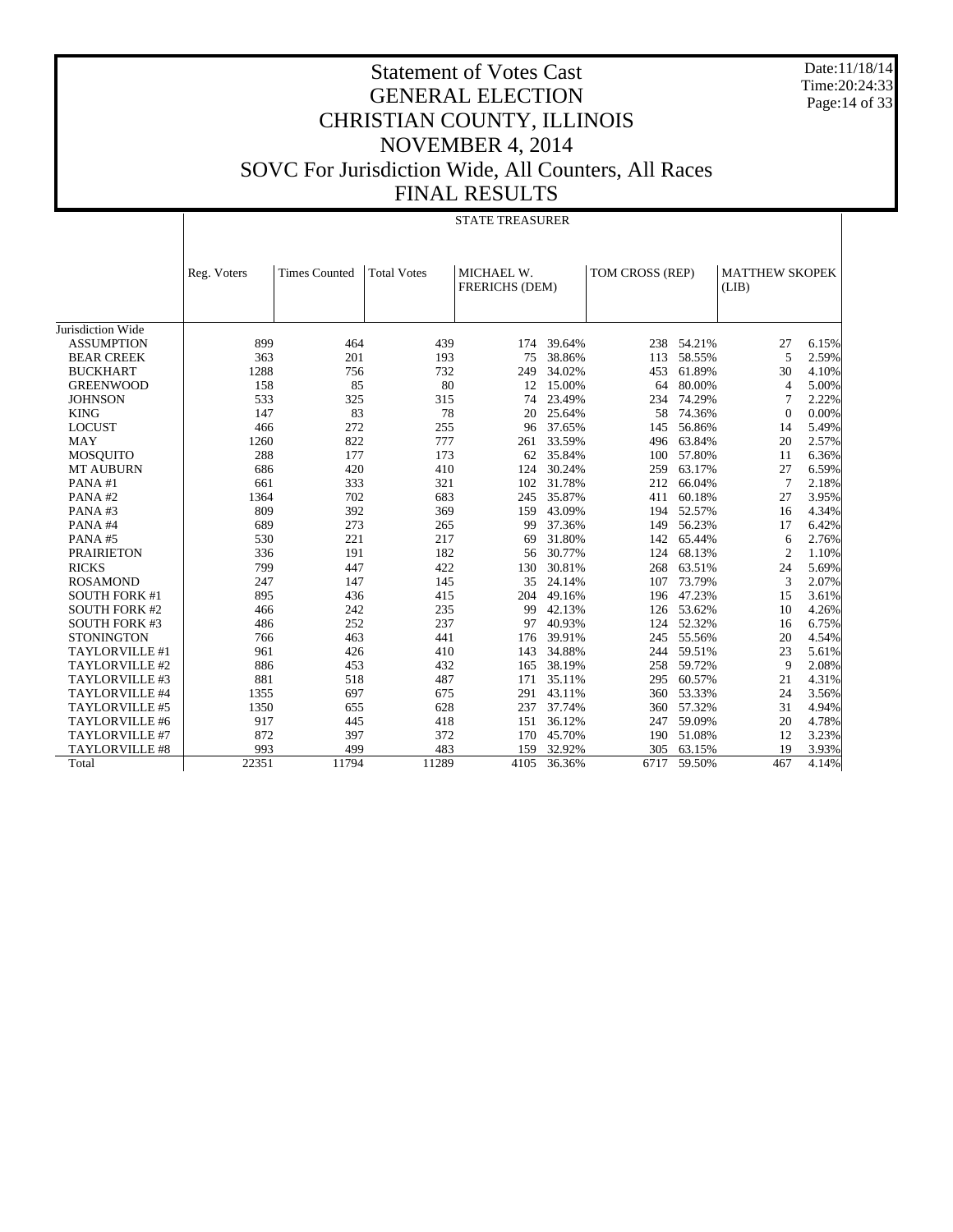Date:11/18/14 Time:20:24:33 Page:15 of 33

|                       |             |                      | CONG REP 13TH DIST |                               |           |                              |        |
|-----------------------|-------------|----------------------|--------------------|-------------------------------|-----------|------------------------------|--------|
|                       | Reg. Voters | <b>Times Counted</b> | <b>Total Votes</b> | <b>ANN E. CALLIS</b><br>(DEM) |           | <b>RODNEY DAVIS</b><br>(REP) |        |
| Jurisdiction Wide     |             |                      |                    |                               |           |                              |        |
| <b>ASSUMPTION</b>     | 899         | 469                  | 458                | 141                           | 30.79%    | 317                          | 69.21% |
| <b>BEAR CREEK</b>     | 363         | 201                  | 199                | 50                            | 25.13%    | 149                          | 74.87% |
| <b>BUCKHART</b>       | 1288        | 759                  | 755                | 165                           | 21.85%    | 590                          | 78.15% |
| <b>GREENWOOD</b>      | 158         | 85                   | 84                 | 6                             | 7.14%     | 78                           | 92.86% |
| <b>JOHNSON</b>        | 533         | 325                  | 322                | 32                            | 9.94%     | 290                          | 90.06% |
| <b>KING</b>           | 147         | 83                   | 81                 | 8                             | 9.88%     | 73                           | 90.12% |
| <b>LOCUST</b>         | 466         | 272                  | 270                |                               | 52 19.26% | 218                          | 80.74% |
| <b>MAY</b>            | 1260        | 822                  | 819                | 145                           | 17.70%    | 674                          | 82.30% |
| <b>MOSQUITO</b>       | 288         | 177                  | 174                | 45                            | 25.86%    | 129                          | 74.14% |
| <b>MT AUBURN</b>      | 686         | 420                  | 418                | 77                            | 18.42%    | 341                          | 81.58% |
| PANA#1                | 661         | 333                  | 330                | 88                            | 26.67%    | 242                          | 73.33% |
| PANA#2                | 1364        | 706                  | 697                | 204                           | 29.27%    | 493                          | 70.73% |
| PANA#3                | 809         | 392                  | 389                | 124                           | 31.88%    | 265                          | 68.12% |
| PANA#4                | 689         | 273                  | 271                | 82                            | 30.26%    | 189                          | 69.74% |
| PANA#5                | 530         | 221                  | 219                | 60                            | 27.40%    | 159                          | 72.60% |
| <b>PRAIRIETON</b>     | 336         | 191                  | 189                | 43                            | 22.75%    | 146                          | 77.25% |
| <b>RICKS</b>          | 799         | 447                  | 442                | 83                            | 18.78%    | 359                          | 81.22% |
| <b>ROSAMOND</b>       | 247         | 147                  | 147                | 24                            | 16.33%    | 123                          | 83.67% |
| <b>SOUTH FORK #1</b>  | 895         | 436                  | 431                | 130                           | 30.16%    | 301                          | 69.84% |
| <b>SOUTH FORK #2</b>  | 466         | 242                  | 241                | 80                            | 33.20%    | 161                          | 66.80% |
| <b>SOUTH FORK #3</b>  | 486         | 252                  | 251                | 70                            | 27.89%    | 181                          | 72.11% |
| <b>STONINGTON</b>     | 766         | 463                  | 459                | 122                           | 26.58%    | 337                          | 73.42% |
| TAYLORVILLE #1        | 961         | 426                  | 423                |                               | 94 22.22% | 329                          | 77.78% |
| TAYLORVILLE #2        | 886         | 453                  | 450                | 98                            | 21.78%    | 352                          | 78.22% |
| TAYLORVILLE #3        | 881         | 518                  | 513                | 113                           | 22.03%    | 400                          | 77.97% |
| TAYLORVILLE #4        | 1355        | 697                  | 688                | 168                           | 24.42%    | 520                          | 75.58% |
| TAYLORVILLE #5        | 1350        | 655                  | 650                | 141                           | 21.69%    | 509                          | 78.31% |
| TAYLORVILLE #6        | 917         | 445                  | 441                | 103                           | 23.36%    | 338                          | 76.64% |
| TAYLORVILLE #7        | 872         | 398                  | 393                |                               | 96 24.43% | 297                          | 75.57% |
| <b>TAYLORVILLE #8</b> | 993         | 499                  | 494                | 101                           | 20.45%    | 393                          | 79.55% |
| Total                 | 22351       | 11807                | 11698              | 2745                          | 23.47%    | 8953                         | 76.53% |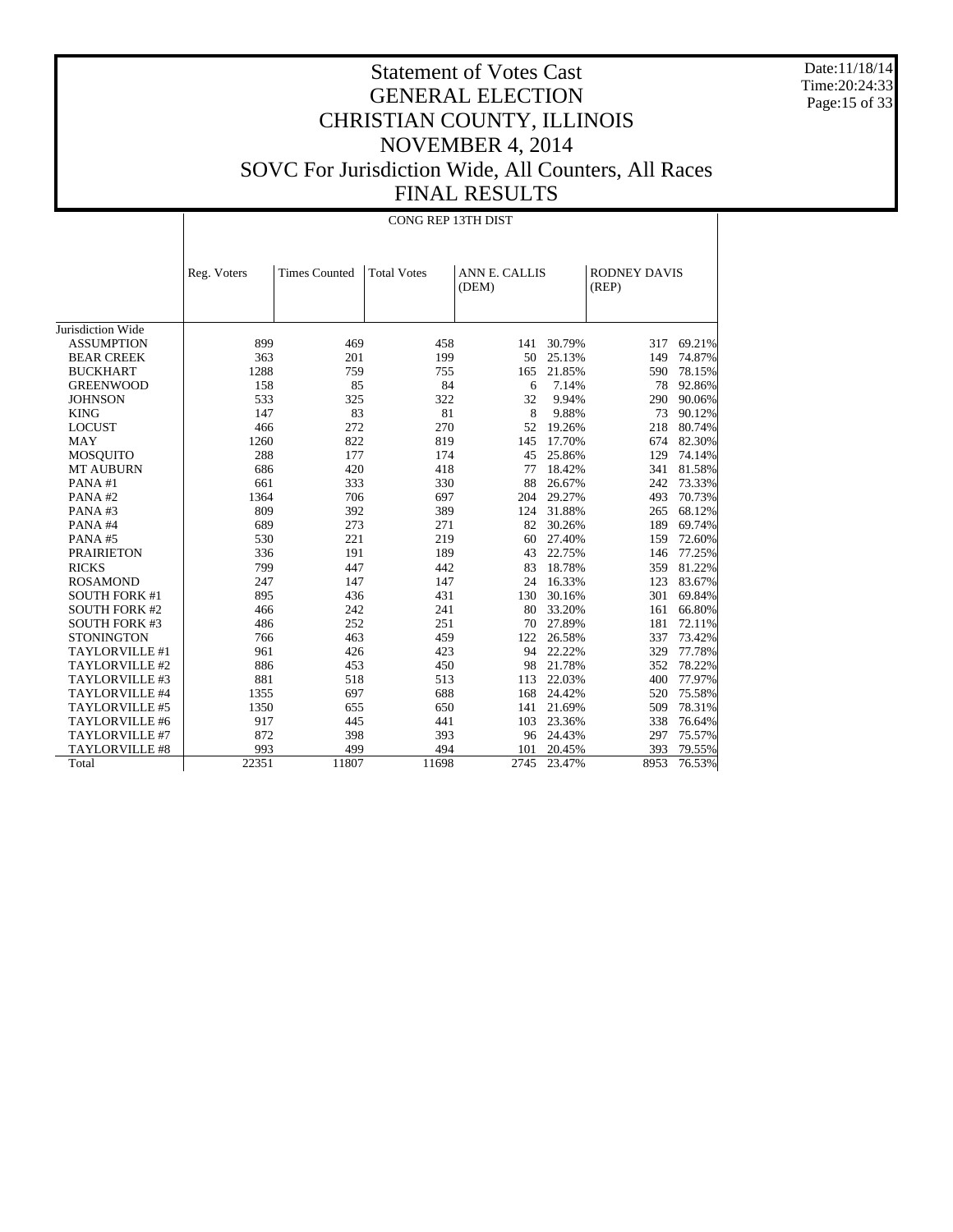Date:11/18/14 Time:20:24:33 Page:16 of 33

|                       |             | <b>SENATE DIST 48</b> |                    |                            |            |                    |            |  |
|-----------------------|-------------|-----------------------|--------------------|----------------------------|------------|--------------------|------------|--|
|                       | Reg. Voters | <b>Times Counted</b>  | <b>Total Votes</b> | <b>ANDY MANAR</b><br>(DEM) |            | LINDA LITTLE (REP) |            |  |
| Jurisdiction Wide     |             |                       |                    |                            |            |                    |            |  |
| <b>ASSUMPTION</b>     | 899         | 464                   | 448                | 203                        | 45.31%     |                    | 245 54.69% |  |
| <b>BEAR CREEK</b>     | 363         | 201                   | 195                | 91                         | 46.67%     | 104                | 53.33%     |  |
| <b>BUCKHART</b>       | 1288        | 756                   | 737                | 317                        | 43.01%     | 420                | 56.99%     |  |
| <b>GREENWOOD</b>      | 158         | 85                    | 81                 | 30                         | 37.04%     | 51                 | 62.96%     |  |
| <b>JOHNSON</b>        | 533         | 325                   | 319                | 115                        | 36.05%     | 204                | 63.95%     |  |
| <b>KING</b>           | 147         | 83                    | 80                 | 38                         | 47.50%     | 42                 | 52.50%     |  |
| <b>LOCUST</b>         | 466         | 272                   | 267                | 132                        | 49.44%     | 135                | 50.56%     |  |
| <b>MAY</b>            | 1260        | 822                   | 802                | 387                        | 48.25%     | 415                | 51.75%     |  |
| <b>MOSQUITO</b>       | 288         | 177                   | 173                | 88                         | 50.87%     | 85                 | 49.13%     |  |
| <b>MT AUBURN</b>      | 686         | 420                   | 409                | 163                        | 39.85%     | 246                | 60.15%     |  |
| PANA#1                | 661         | 333                   | 331                | 160                        | 48.34%     | 171                | 51.66%     |  |
| PANA#2                | 1364        | 702                   | 689                | 358                        | 51.96%     | 331                | 48.04%     |  |
| PANA#3                | 809         | 392                   | 391                | 221                        | 56.52%     | 170                | 43.48%     |  |
| PANA#4                | 689         | 273                   | 268                |                            | 144 53.73% | 124                | 46.27%     |  |
| PANA#5                | 530         | 221                   | 218                | 81                         | 37.16%     | 137                | 62.84%     |  |
| <b>PRAIRIETON</b>     | 336         | 191                   | 187                | 72                         | 38.50%     | 115                | 61.50%     |  |
| <b>RICKS</b>          | 799         | 447                   | 434                | 189                        | 43.55%     | 245                | 56.45%     |  |
| <b>ROSAMOND</b>       | 247         | 147                   | 144                | 51                         | 35.42%     | 93                 | 64.58%     |  |
| <b>SOUTH FORK #1</b>  | 895         | 436                   | 421                | 257                        | 61.05%     | 164                | 38.95%     |  |
| <b>SOUTH FORK #2</b>  | 466         | 242                   | 239                | 130                        | 54.39%     | 109                | 45.61%     |  |
| <b>SOUTH FORK #3</b>  | 486         | 252                   | 248                | 127                        | 51.21%     | 121                | 48.79%     |  |
| <b>STONINGTON</b>     | 766         | 463                   | 447                | 230                        | 51.45%     | 217                | 48.55%     |  |
| TAYLORVILLE #1        | 961         | 426                   | 417                | 197                        | 47.24%     | 220                | 52.76%     |  |
| TAYLORVILLE #2        | 886         | 453                   | 439                | 223                        | 50.80%     | 216                | 49.20%     |  |
| TAYLORVILLE #3        | 881         | 518                   | 507                | 248                        | 48.92%     | 259                | 51.08%     |  |
| TAYLORVILLE #4        | 1355        | 697                   | 672                | 345                        | 51.34%     | 327                | 48.66%     |  |
| TAYLORVILLE #5        | 1350        | 655                   | 645                | 311                        | 48.22%     | 334                | 51.78%     |  |
| TAYLORVILLE #6        | 917         | 445                   | 425                | 216                        | 50.82%     | 209                | 49.18%     |  |
| TAYLORVILLE #7        | 872         | 397                   | 389                | 220                        | 56.56%     | 169                | 43.44%     |  |
| <b>TAYLORVILLE #8</b> | 993         | 499                   | 492                | 227                        | 46.14%     | 265                | 53.86%     |  |
| Total                 | 22351       | 11794                 | 11514              | 5571                       | 48.38%     | 5943               | 51.62%     |  |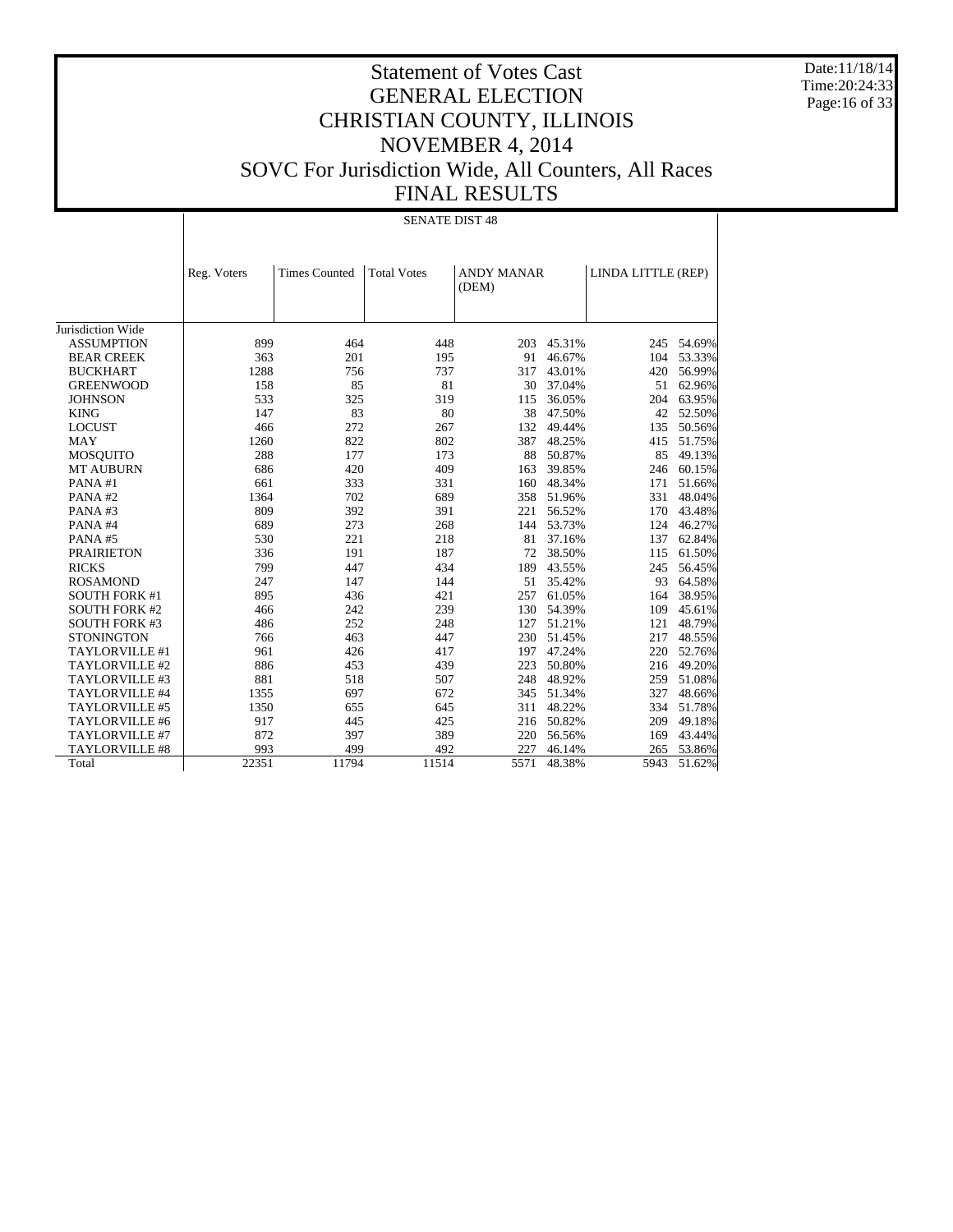Date:11/18/14 Time:20:24:33 Page:17 of 33

| Times<br><b>Total Votes</b><br><b>WAYNE ROSENTHAL</b><br>Reg. Voters<br>Counted<br>(REP)<br>Jurisdiction Wide<br><b>ASSUMPTION</b><br>397<br>397 100.00%<br>899<br>464<br>363<br>201<br>174<br>174 100.00%<br><b>BEAR CREEK</b><br><b>BUCKHART</b><br>158<br>85<br>82<br>82 100.00%<br><b>GREENWOOD</b><br>533<br><b>JOHNSON</b><br>325<br>296<br>296 100.00%<br>147<br>83<br><b>KING</b><br>77<br>77 100.00%<br>466<br>272<br>245<br>245 100.00%<br><b>LOCUST</b><br>1257<br>822<br>710 100.00%<br><b>MAY</b><br>710<br><b>MOSQUITO</b><br><b>MT AUBURN</b><br>661<br>284<br>PANA#1<br>333<br>284 100.00%<br>1364<br>702<br>620<br>PANA#2<br>620 100.00%<br>809<br>323<br>PANA#3<br>392<br>323 100.00%<br>689<br>273<br>237<br>237 100.00%<br>PANA#4<br>530<br>221<br>202<br>PANA#5<br>202 100.00%<br><b>PRAIRIETON</b><br>336<br>191<br>168<br>168 100.00%<br>399<br><b>RICKS</b><br>799<br>447<br>399 100.00%<br><b>ROSAMOND</b><br>247<br>147<br>139<br>139 100.00%<br><b>SOUTH FORK #1</b><br>5<br>5<br><b>SOUTH FORK #2</b><br>10<br>5 100.00%<br>75<br>40<br><b>SOUTH FORK #3</b><br>43<br>40 100.00%<br>440<br>262<br><b>STONINGTON</b><br>218<br>218 100.00%<br>961<br>426<br>369 100.00%<br>TAYLORVILLE #1<br>369<br>864<br>439<br>377 100.00%<br>TAYLORVILLE #2<br>377<br>TAYLORVILLE #3<br>874<br>512<br>429<br>429 100.00% |
|-----------------------------------------------------------------------------------------------------------------------------------------------------------------------------------------------------------------------------------------------------------------------------------------------------------------------------------------------------------------------------------------------------------------------------------------------------------------------------------------------------------------------------------------------------------------------------------------------------------------------------------------------------------------------------------------------------------------------------------------------------------------------------------------------------------------------------------------------------------------------------------------------------------------------------------------------------------------------------------------------------------------------------------------------------------------------------------------------------------------------------------------------------------------------------------------------------------------------------------------------------------------------------------------------------------------------------------------|
|                                                                                                                                                                                                                                                                                                                                                                                                                                                                                                                                                                                                                                                                                                                                                                                                                                                                                                                                                                                                                                                                                                                                                                                                                                                                                                                                         |
|                                                                                                                                                                                                                                                                                                                                                                                                                                                                                                                                                                                                                                                                                                                                                                                                                                                                                                                                                                                                                                                                                                                                                                                                                                                                                                                                         |
|                                                                                                                                                                                                                                                                                                                                                                                                                                                                                                                                                                                                                                                                                                                                                                                                                                                                                                                                                                                                                                                                                                                                                                                                                                                                                                                                         |
|                                                                                                                                                                                                                                                                                                                                                                                                                                                                                                                                                                                                                                                                                                                                                                                                                                                                                                                                                                                                                                                                                                                                                                                                                                                                                                                                         |
|                                                                                                                                                                                                                                                                                                                                                                                                                                                                                                                                                                                                                                                                                                                                                                                                                                                                                                                                                                                                                                                                                                                                                                                                                                                                                                                                         |
|                                                                                                                                                                                                                                                                                                                                                                                                                                                                                                                                                                                                                                                                                                                                                                                                                                                                                                                                                                                                                                                                                                                                                                                                                                                                                                                                         |
|                                                                                                                                                                                                                                                                                                                                                                                                                                                                                                                                                                                                                                                                                                                                                                                                                                                                                                                                                                                                                                                                                                                                                                                                                                                                                                                                         |
|                                                                                                                                                                                                                                                                                                                                                                                                                                                                                                                                                                                                                                                                                                                                                                                                                                                                                                                                                                                                                                                                                                                                                                                                                                                                                                                                         |
|                                                                                                                                                                                                                                                                                                                                                                                                                                                                                                                                                                                                                                                                                                                                                                                                                                                                                                                                                                                                                                                                                                                                                                                                                                                                                                                                         |
|                                                                                                                                                                                                                                                                                                                                                                                                                                                                                                                                                                                                                                                                                                                                                                                                                                                                                                                                                                                                                                                                                                                                                                                                                                                                                                                                         |
|                                                                                                                                                                                                                                                                                                                                                                                                                                                                                                                                                                                                                                                                                                                                                                                                                                                                                                                                                                                                                                                                                                                                                                                                                                                                                                                                         |
|                                                                                                                                                                                                                                                                                                                                                                                                                                                                                                                                                                                                                                                                                                                                                                                                                                                                                                                                                                                                                                                                                                                                                                                                                                                                                                                                         |
|                                                                                                                                                                                                                                                                                                                                                                                                                                                                                                                                                                                                                                                                                                                                                                                                                                                                                                                                                                                                                                                                                                                                                                                                                                                                                                                                         |
|                                                                                                                                                                                                                                                                                                                                                                                                                                                                                                                                                                                                                                                                                                                                                                                                                                                                                                                                                                                                                                                                                                                                                                                                                                                                                                                                         |
|                                                                                                                                                                                                                                                                                                                                                                                                                                                                                                                                                                                                                                                                                                                                                                                                                                                                                                                                                                                                                                                                                                                                                                                                                                                                                                                                         |
|                                                                                                                                                                                                                                                                                                                                                                                                                                                                                                                                                                                                                                                                                                                                                                                                                                                                                                                                                                                                                                                                                                                                                                                                                                                                                                                                         |
|                                                                                                                                                                                                                                                                                                                                                                                                                                                                                                                                                                                                                                                                                                                                                                                                                                                                                                                                                                                                                                                                                                                                                                                                                                                                                                                                         |
|                                                                                                                                                                                                                                                                                                                                                                                                                                                                                                                                                                                                                                                                                                                                                                                                                                                                                                                                                                                                                                                                                                                                                                                                                                                                                                                                         |
|                                                                                                                                                                                                                                                                                                                                                                                                                                                                                                                                                                                                                                                                                                                                                                                                                                                                                                                                                                                                                                                                                                                                                                                                                                                                                                                                         |
|                                                                                                                                                                                                                                                                                                                                                                                                                                                                                                                                                                                                                                                                                                                                                                                                                                                                                                                                                                                                                                                                                                                                                                                                                                                                                                                                         |
|                                                                                                                                                                                                                                                                                                                                                                                                                                                                                                                                                                                                                                                                                                                                                                                                                                                                                                                                                                                                                                                                                                                                                                                                                                                                                                                                         |
|                                                                                                                                                                                                                                                                                                                                                                                                                                                                                                                                                                                                                                                                                                                                                                                                                                                                                                                                                                                                                                                                                                                                                                                                                                                                                                                                         |
|                                                                                                                                                                                                                                                                                                                                                                                                                                                                                                                                                                                                                                                                                                                                                                                                                                                                                                                                                                                                                                                                                                                                                                                                                                                                                                                                         |
|                                                                                                                                                                                                                                                                                                                                                                                                                                                                                                                                                                                                                                                                                                                                                                                                                                                                                                                                                                                                                                                                                                                                                                                                                                                                                                                                         |
|                                                                                                                                                                                                                                                                                                                                                                                                                                                                                                                                                                                                                                                                                                                                                                                                                                                                                                                                                                                                                                                                                                                                                                                                                                                                                                                                         |
|                                                                                                                                                                                                                                                                                                                                                                                                                                                                                                                                                                                                                                                                                                                                                                                                                                                                                                                                                                                                                                                                                                                                                                                                                                                                                                                                         |
|                                                                                                                                                                                                                                                                                                                                                                                                                                                                                                                                                                                                                                                                                                                                                                                                                                                                                                                                                                                                                                                                                                                                                                                                                                                                                                                                         |
|                                                                                                                                                                                                                                                                                                                                                                                                                                                                                                                                                                                                                                                                                                                                                                                                                                                                                                                                                                                                                                                                                                                                                                                                                                                                                                                                         |
| TAYLORVILLE #4<br>1178<br>606<br>515<br>515 100.00%<br>TAYLORVILLE #5<br>1350<br>566<br>566 100.00%<br>655                                                                                                                                                                                                                                                                                                                                                                                                                                                                                                                                                                                                                                                                                                                                                                                                                                                                                                                                                                                                                                                                                                                                                                                                                              |
| TAYLORVILLE #6<br>917<br>445<br>390<br>390 100.00%                                                                                                                                                                                                                                                                                                                                                                                                                                                                                                                                                                                                                                                                                                                                                                                                                                                                                                                                                                                                                                                                                                                                                                                                                                                                                      |
| TAYLORVILLE #7<br>872<br>397<br>337<br>337 100.00%                                                                                                                                                                                                                                                                                                                                                                                                                                                                                                                                                                                                                                                                                                                                                                                                                                                                                                                                                                                                                                                                                                                                                                                                                                                                                      |
| 993<br>499<br>432<br><b>TAYLORVILLE #8</b><br>432 100.00%                                                                                                                                                                                                                                                                                                                                                                                                                                                                                                                                                                                                                                                                                                                                                                                                                                                                                                                                                                                                                                                                                                                                                                                                                                                                               |
| Total<br>17792<br>9247<br>8031<br>8031 100.00%                                                                                                                                                                                                                                                                                                                                                                                                                                                                                                                                                                                                                                                                                                                                                                                                                                                                                                                                                                                                                                                                                                                                                                                                                                                                                          |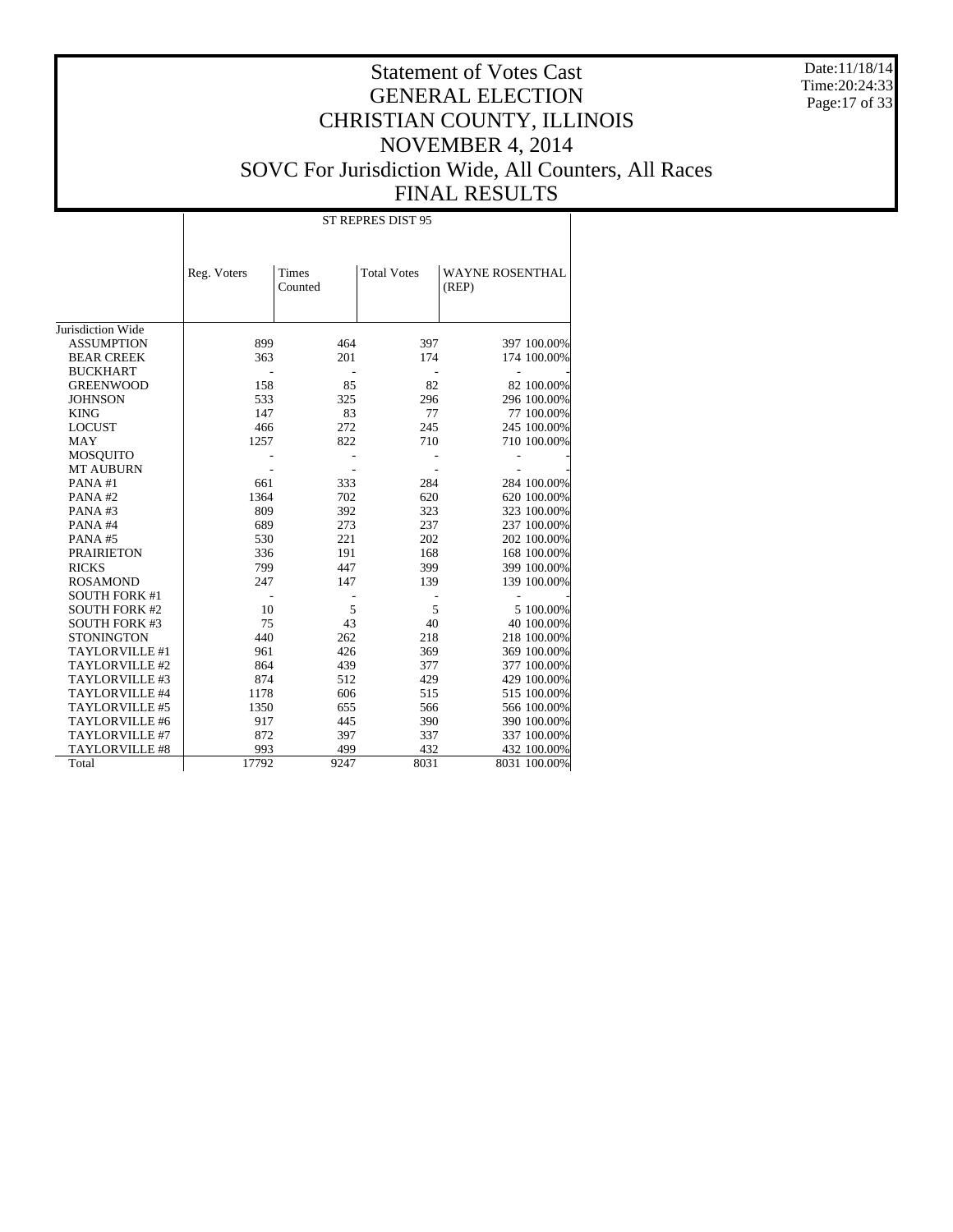Date:11/18/14 Time:20:24:33 Page:18 of 33

#### Statement of Votes Cast GENERAL ELECTION CHRISTIAN COUNTY, ILLINOIS NOVEMBER 4, 2014 SOVC For Jurisdiction Wide, All Counters, All Races FINAL RESULTS

Jurisdiction Wide ASSUMPTION BEAR CREEK BUCKHART GREENWOOD **JOHNSON**  KING LOCUST MAY MOSQUITO MT AUBURN PANA #1 PANA #2 PANA #3 PANA #4 PANA #5 PRAIRIETON RICKS ROSAMOND SOUTH FORK #1 SOUTH FORK #2 SOUTH FORK #3 **STONINGTON**  TAYLORVILLE #1 TAYLORVILLE #2 TAYLORVILLE #3 TAYLORVILLE #4 TAYLORVILLE #5 TAYLORVILLE #6 TAYLORVILLE #7 TAYLORVILLE #8 Total Reg. Voters Times Counted Total Votes | SUE SCHERER (DEM) | MICHAEL B. BELL (REP) ST REPRES DIST 96 - - - - - - - - - - - - - - 1288 756 740 251 33.92% 489 66.08% - - - - - - - - - - - - - - - - - - - - - - - - - - - -  $3 \t 0 \t 0 \t 0 \t - \t 0$ 288 177 175 75 42.86% 100 57.14%<br>686 420 411 147 35.77% 264 64.23% 147 35.77% - - - - - - - - - - - - - - - - - - - - - - - - - - - - - - - - - - - - - - - - - - - - - - - - - - - - - - - - 895 436 423 229 54.14% 194 45.86%<br>456 237 232 116 50.00% 116 50.00% 456 237 232 116 50.00% 116 50.00%  $\begin{array}{ccccccc} 411 & & & 209 & & 204 & & 101 & 49.51\% \\ 326 & & & 201 & & 195 & & 83 & 42.56\% \end{array}$ 112 57.44% - - - - - - - 22 14 13 4 30.77% 9 69.23% 7 6 6 4 66.67% 2 33.33% 177 91 88 44 50.00% 44 50.00% - - - - - - - - - - - - - - - - - - - - - - - - - - - - 4559 2547 2487 1054 42.38% 1433 57.62%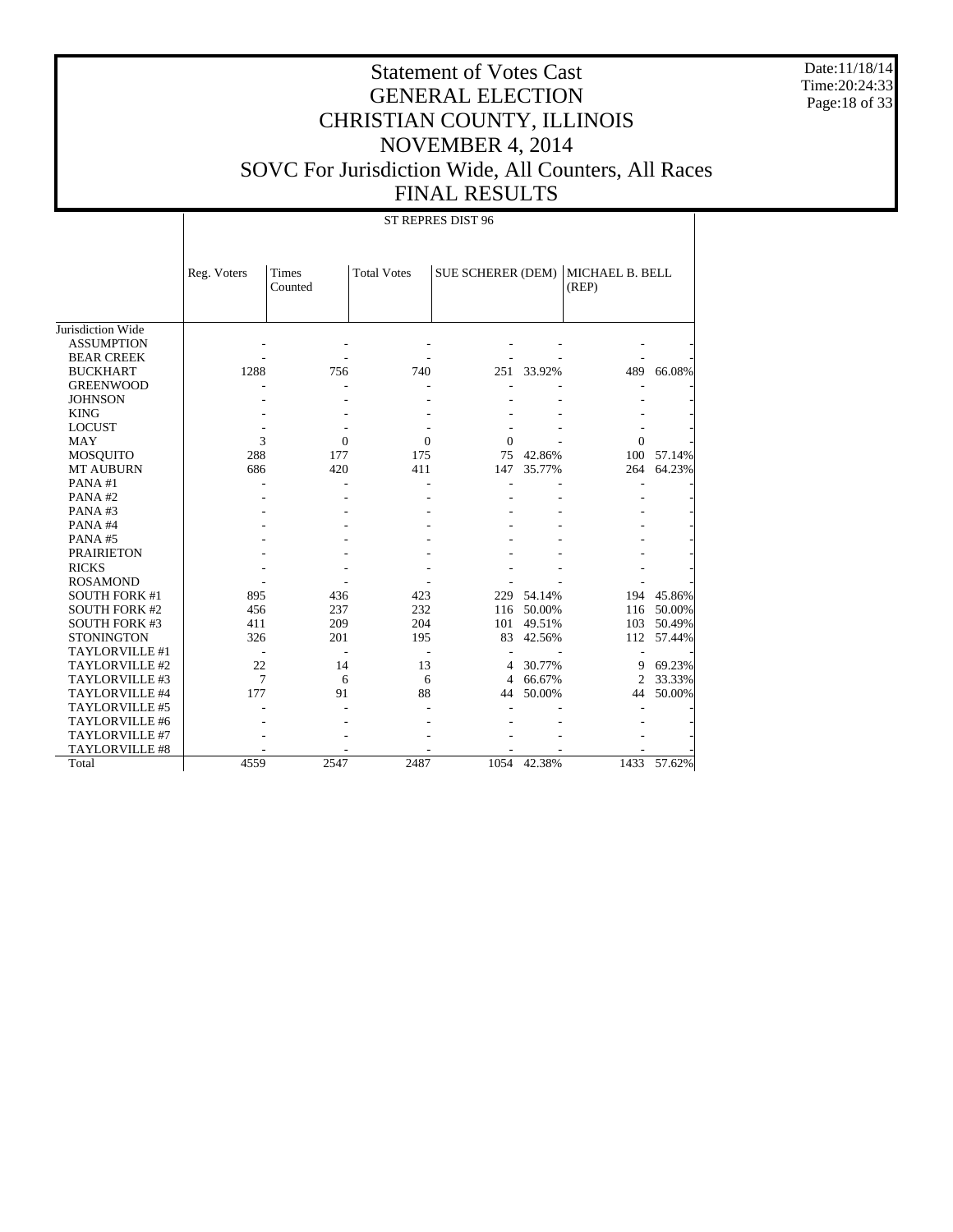Date:11/18/14 Time:20:24:34 Page:19 of 33

# Statement of Votes Cast GENERAL ELECTION CHRISTIAN COUNTY, ILLINOIS NOVEMBER 4, 2014 SOVC For Jurisdiction Wide, All Counters, All Races FINAL RESULTS

COUNTY CLERK

|                       | Reg. Voters | <b>Times Counted</b> | <b>Total Votes</b> | <b>LAURIE J. MENSE</b><br>(DEM) |        | <b>BECKY T. EDWARDS</b><br>(REP) |        |
|-----------------------|-------------|----------------------|--------------------|---------------------------------|--------|----------------------------------|--------|
|                       |             |                      |                    |                                 |        |                                  |        |
| Jurisdiction Wide     |             |                      |                    |                                 |        |                                  |        |
| <b>ASSUMPTION</b>     | 899         | 464                  | 443                | 227                             | 51.24% | 216                              | 48.76% |
| <b>BEAR CREEK</b>     | 363         | 201                  | 196                | 99                              | 50.51% | 97                               | 49.49% |
| <b>BUCKHART</b>       | 1288        | 756                  | 736                | 352                             | 47.83% | 384                              | 52.17% |
| <b>GREENWOOD</b>      | 158         | 85                   | 81                 | 29                              | 35.80% | 52                               | 64.20% |
| <b>JOHNSON</b>        | 533         | 325                  | 318                | 128                             | 40.25% | 190                              | 59.75% |
| <b>KING</b>           | 147         | 83                   | 78                 | 30                              | 38.46% | 48                               | 61.54% |
| <b>LOCUST</b>         | 466         | 272                  | 267                | 150                             | 56.18% | 117                              | 43.82% |
| <b>MAY</b>            | 1260        | 822                  | 793                | 445                             | 56.12% | 348                              | 43.88% |
| <b>MOSQUITO</b>       | 288         | 177                  | 174                | 79                              | 45.40% | 95                               | 54.60% |
| <b>MT AUBURN</b>      | 686         | 420                  | 410                | 187                             | 45.61% | 223                              | 54.39% |
| PANA#1                | 661         | 333                  | 327                | 151                             | 46.18% | 176                              | 53.82% |
| PANA#2                | 1364        | 702                  | 675                | 325                             | 48.15% | 350                              | 51.85% |
| PANA#3                | 809         | 392                  | 374                | 205                             | 54.81% | 169                              | 45.19% |
| PANA#4                | 689         | 273                  | 260                | 122                             | 46.92% | 138                              | 53.08% |
| PANA#5                | 530         | 221                  | 213                | 79                              | 37.09% | 134                              | 62.91% |
| <b>PRAIRIETON</b>     | 336         | 191                  | 182                | 62                              | 34.07% | 120                              | 65.93% |
| <b>RICKS</b>          | 799         | 447                  | 423                | 178                             | 42.08% | 245                              | 57.92% |
| <b>ROSAMOND</b>       | 247         | 147                  | 147                | 54                              | 36.73% | 93                               | 63.27% |
| <b>SOUTH FORK #1</b>  | 895         | 436                  | 429                | 299                             | 69.70% | 130                              | 30.30% |
| <b>SOUTH FORK #2</b>  | 466         | 242                  | 234                | 132                             | 56.41% | 102                              | 43.59% |
| <b>SOUTH FORK #3</b>  | 486         | 252                  | 244                | 137                             | 56.15% | 107                              | 43.85% |
| <b>STONINGTON</b>     | 766         | 463                  | 445                | 244                             | 54.83% | 201                              | 45.17% |
| TAYLORVILLE #1        | 961         | 426                  | 415                | 229                             | 55.18% | 186                              | 44.82% |
| TAYLORVILLE #2        | 886         | 453                  | 447                | 272                             | 60.85% | 175                              | 39.15% |
| TAYLORVILLE #3        | 881         | 518                  | 502                | 282                             | 56.18% | 220                              | 43.82% |
| TAYLORVILLE #4        | 1355        | 697                  | 682                | 414                             | 60.70% | 268                              | 39.30% |
| TAYLORVILLE #5        | 1350        | 655                  | 636                | 380                             | 59.75% | 256                              | 40.25% |
| TAYLORVILLE #6        | 917         | 445                  | 434                | 265                             | 61.06% | 169                              | 38.94% |
| TAYLORVILLE #7        | 872         | 397                  | 384                | 244                             | 63.54% | 140                              | 36.46% |
| <b>TAYLORVILLE #8</b> | 993         | 499                  | 483                | 253                             | 52.38% | 230                              | 47.62% |
| Total                 | 22351       | 11794                | 11432              | 6053                            | 52.95% | 5379                             | 47.05% |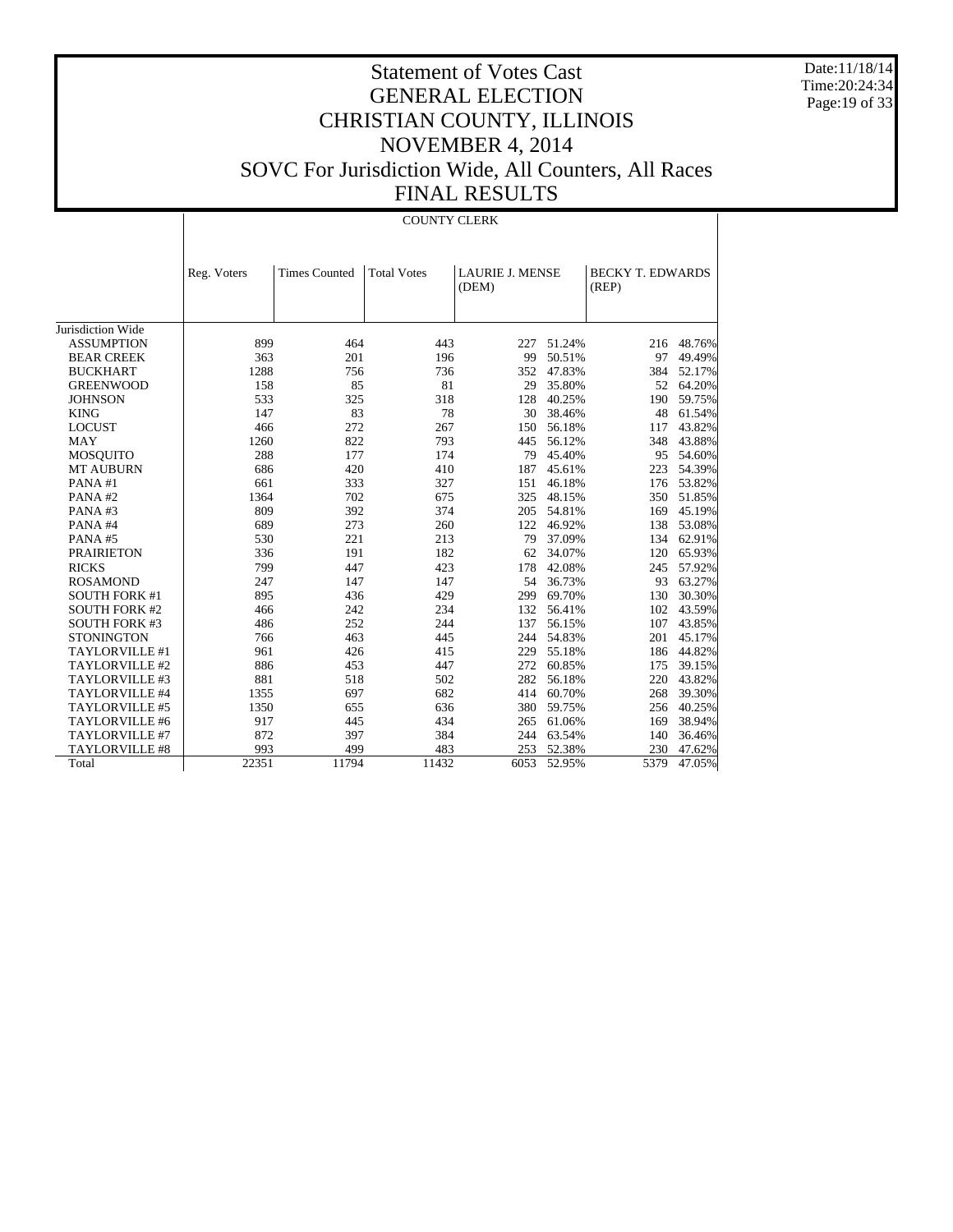Date:11/18/14 Time:20:24:34 Page:20 of 33

|                      |             | <b>COUNTY TREASURER</b> |                    |                  |            |                                |        |  |  |
|----------------------|-------------|-------------------------|--------------------|------------------|------------|--------------------------------|--------|--|--|
|                      | Reg. Voters | <b>Times Counted</b>    | <b>Total Votes</b> | DICK ADAMS (DEM) |            | <b>BETTY ASMUSSEN</b><br>(REP) |        |  |  |
| Jurisdiction Wide    |             |                         |                    |                  |            |                                |        |  |  |
| <b>ASSUMPTION</b>    | 899         | 464                     | 446                | 189              | 42.38%     | 257                            | 57.62% |  |  |
| <b>BEAR CREEK</b>    | 363         | 201                     | 197                | 96               | 48.73%     | 101                            | 51.27% |  |  |
| <b>BUCKHART</b>      | 1288        | 756                     | 745                | 249              | 33.42%     | 496                            | 66.58% |  |  |
| <b>GREENWOOD</b>     | 158         | 85                      | 82                 | 21               | 25.61%     | 61                             | 74.39% |  |  |
| <b>JOHNSON</b>       | 533         | 325                     | 322                | 101              | 31.37%     | 221                            | 68.63% |  |  |
| <b>KING</b>          | 147         | 83                      | 78                 | 24               | 30.77%     | 54                             | 69.23% |  |  |
| <b>LOCUST</b>        | 466         | 272                     | 270                | 119              | 44.07%     | 151                            | 55.93% |  |  |
| <b>MAY</b>           | 1260        | 822                     | 809                | 276              | 34.12%     | 533                            | 65.88% |  |  |
| <b>MOSQUITO</b>      | 288         | 177                     | 172                |                  | 54 31.40%  | 118                            | 68.60% |  |  |
| <b>MT AUBURN</b>     | 686         | 420                     | 410                | 147              | 35.85%     | 263                            | 64.15% |  |  |
| PANA#1               | 661         | 333                     | 328                | 134              | 40.85%     | 194                            | 59.15% |  |  |
| PANA#2               | 1364        | 702                     | 678                | 273              | 40.27%     | 405                            | 59.73% |  |  |
| PANA#3               | 809         | 392                     | 374                | 171              | 45.72%     | 203                            | 54.28% |  |  |
| PANA#4               | 689         | 273                     | 262                | 119              | 45.42%     | 143                            | 54.58% |  |  |
| PANA#5               | 530         | 221                     | 213                | 72               | 33.80%     | 141                            | 66.20% |  |  |
| <b>PRAIRIETON</b>    | 336         | 191                     | 184                | 50               | 27.17%     | 134                            | 72.83% |  |  |
| <b>RICKS</b>         | 799         | 447                     | 428                | 142              | 33.18%     | 286                            | 66.82% |  |  |
| <b>ROSAMOND</b>      | 247         | 147                     | 144                | 40               | 27.78%     | 104                            | 72.22% |  |  |
| <b>SOUTH FORK #1</b> | 895         | 436                     | 427                | 182              | 42.62%     | 245                            | 57.38% |  |  |
| <b>SOUTH FORK #2</b> | 466         | 242                     | 235                | 97               | 41.28%     | 138                            | 58.72% |  |  |
| <b>SOUTH FORK #3</b> | 486         | 252                     | 246                | 87               | 35.37%     | 159                            | 64.63% |  |  |
| <b>STONINGTON</b>    | 766         | 463                     | 452                | 165              | 36.50%     | 287                            | 63.50% |  |  |
| TAYLORVILLE #1       | 961         | 426                     | 421                | 171              | 40.62%     | 250                            | 59.38% |  |  |
| TAYLORVILLE #2       | 886         | 453                     | 445                | 189              | 42.47%     | 256                            | 57.53% |  |  |
| TAYLORVILLE #3       | 881         | 518                     | 507                |                  | 194 38.26% | 313                            | 61.74% |  |  |
| TAYLORVILLE #4       | 1355        | 697                     | 680                | 267              | 39.26%     | 413                            | 60.74% |  |  |
| TAYLORVILLE #5       | 1350        | 655                     | 644                | 268              | 41.61%     | 376                            | 58.39% |  |  |
| TAYLORVILLE #6       | 917         | 445                     | 435                | 190              | 43.68%     | 245                            | 56.32% |  |  |
| TAYLORVILLE #7       | 872         | 397                     | 385                | 157              | 40.78%     | 228                            | 59.22% |  |  |
| TAYLORVILLE #8       | 993         | 499                     | 489                | 195              | 39.88%     | 294                            | 60.12% |  |  |
| Total                | 22351       | 11794                   | 11508              | 4439             | 38.57%     | 7069                           | 61.43% |  |  |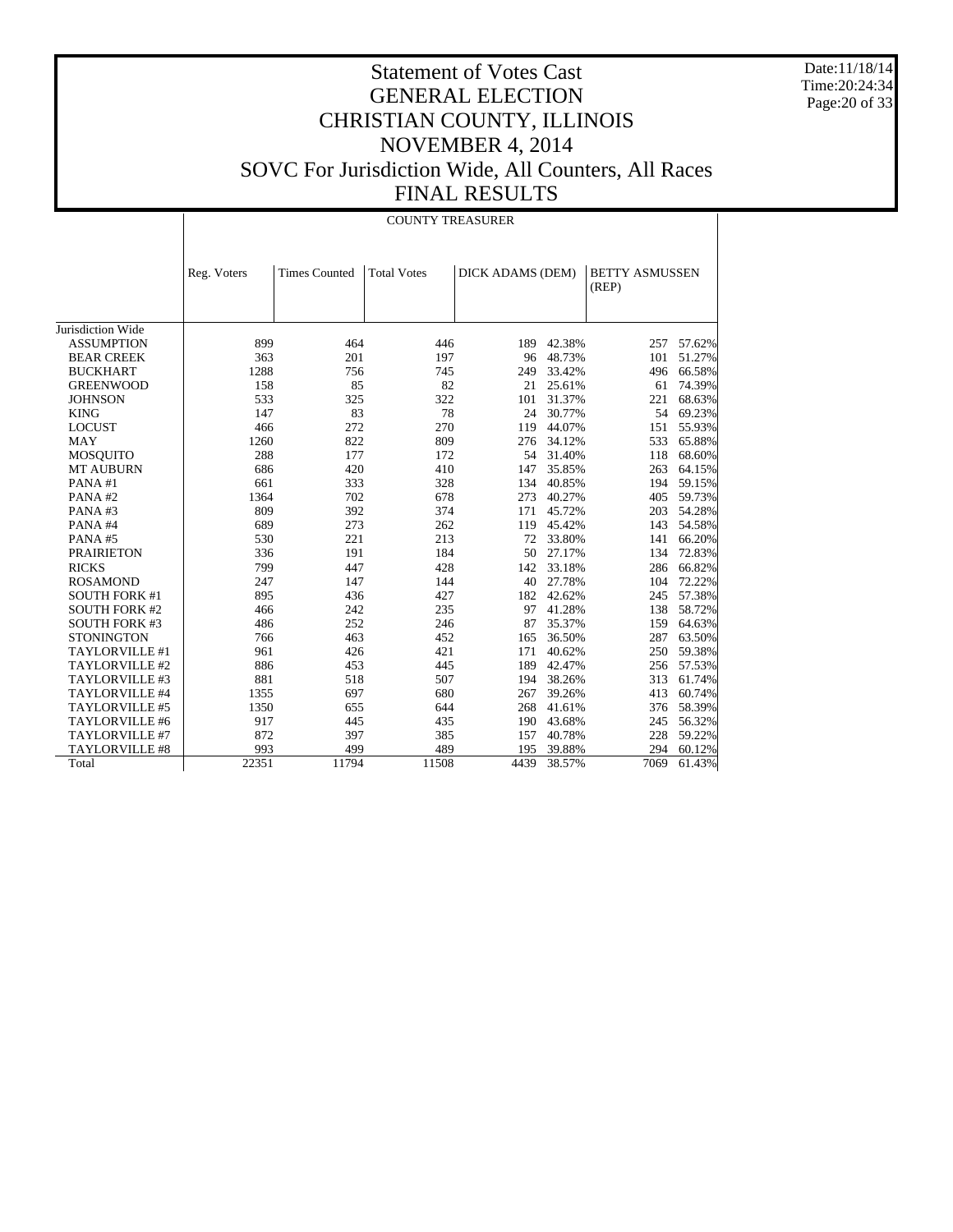Date:11/18/14 Time:20:24:34 Page:21 of 33

# Statement of Votes Cast GENERAL ELECTION CHRISTIAN COUNTY, ILLINOIS NOVEMBER 4, 2014 SOVC For Jurisdiction Wide, All Counters, All Races FINAL RESULTS

SHERIFF

|                      | Reg. Voters | <b>Times Counted</b> | <b>Total Votes</b> | <b>BRUCE KETTELKAMP</b><br>(REP) |
|----------------------|-------------|----------------------|--------------------|----------------------------------|
|                      |             |                      |                    |                                  |
|                      |             |                      |                    |                                  |
| Jurisdiction Wide    |             |                      |                    |                                  |
| <b>ASSUMPTION</b>    | 899         | 464                  | 413                | 413 100.00%                      |
| <b>BEAR CREEK</b>    | 363         | 201                  | 173                | 173 100.00%                      |
| <b>BUCKHART</b>      | 1288        | 756                  | 673                | 673 100.00%                      |
| <b>GREENWOOD</b>     | 158         | 85                   | 84                 | 84 100.00%                       |
| <b>JOHNSON</b>       | 533         | 325                  | 300                | 300 100.00%                      |
| <b>KING</b>          | 147         | 83                   | 77                 | 77 100.00%                       |
| <b>LOCUST</b>        | 466         | 272                  | 240                | 240 100.00%                      |
| <b>MAY</b>           | 1260        | 822                  | 722                | 722 100.00%                      |
| MOSQUITO             | 288         | 177                  | 155                | 155 100.00%                      |
| <b>MT AUBURN</b>     | 686         | 420                  | 380                | 380 100.00%                      |
| PANA#1               | 661         | 333                  | 300                | 300 100.00%                      |
| PANA#2               | 1364        | 702                  | 645                | 645 100.00%                      |
| PANA#3               | 809         | 392                  | 342                | 342 100.00%                      |
| PANA#4               | 689         | 273                  | 251                | 251 100.00%                      |
| PANA#5               | 530         | 221                  | 209                | 209 100.00%                      |
| <b>PRAIRIETON</b>    | 336         | 191                  | 175                | 175 100.00%                      |
| <b>RICKS</b>         | 799         | 447                  | 407                | 407 100.00%                      |
| <b>ROSAMOND</b>      | 247         | 147                  | 139                | 139 100.00%                      |
| <b>SOUTH FORK #1</b> | 895         | 436                  | 366                | 366 100.00%                      |
| <b>SOUTH FORK #2</b> | 466         | 242                  | 202                | 202 100.00%                      |
| <b>SOUTH FORK #3</b> | 486         | 252                  | 221                | 221 100.00%                      |
| <b>STONINGTON</b>    | 766         | 463                  | 388                | 388 100.00%                      |
| TAYLORVILLE #1       | 961         | 426                  | 368                | 368 100.00%                      |
| TAYLORVILLE #2       | 886         | 453                  | 382                | 382 100.00%                      |
| TAYLORVILLE #3       | 881         | 518                  | 426                | 426 100.00%                      |
| TAYLORVILLE #4       | 1355        | 697                  | 598                | 598 100.00%                      |
| TAYLORVILLE #5       | 1350        | 655                  | 563                | 563 100.00%                      |
| TAYLORVILLE #6       | 917         | 445                  | 384                | 384 100.00%                      |
| TAYLORVILLE #7       | 872         | 397                  | 341                | 341 100.00%                      |
| TAYLORVILLE #8       | 993         | 499                  | 434                | 434 100.00%                      |
| Total                | 22351       | 11794                | 10358              | 10358 100.00%                    |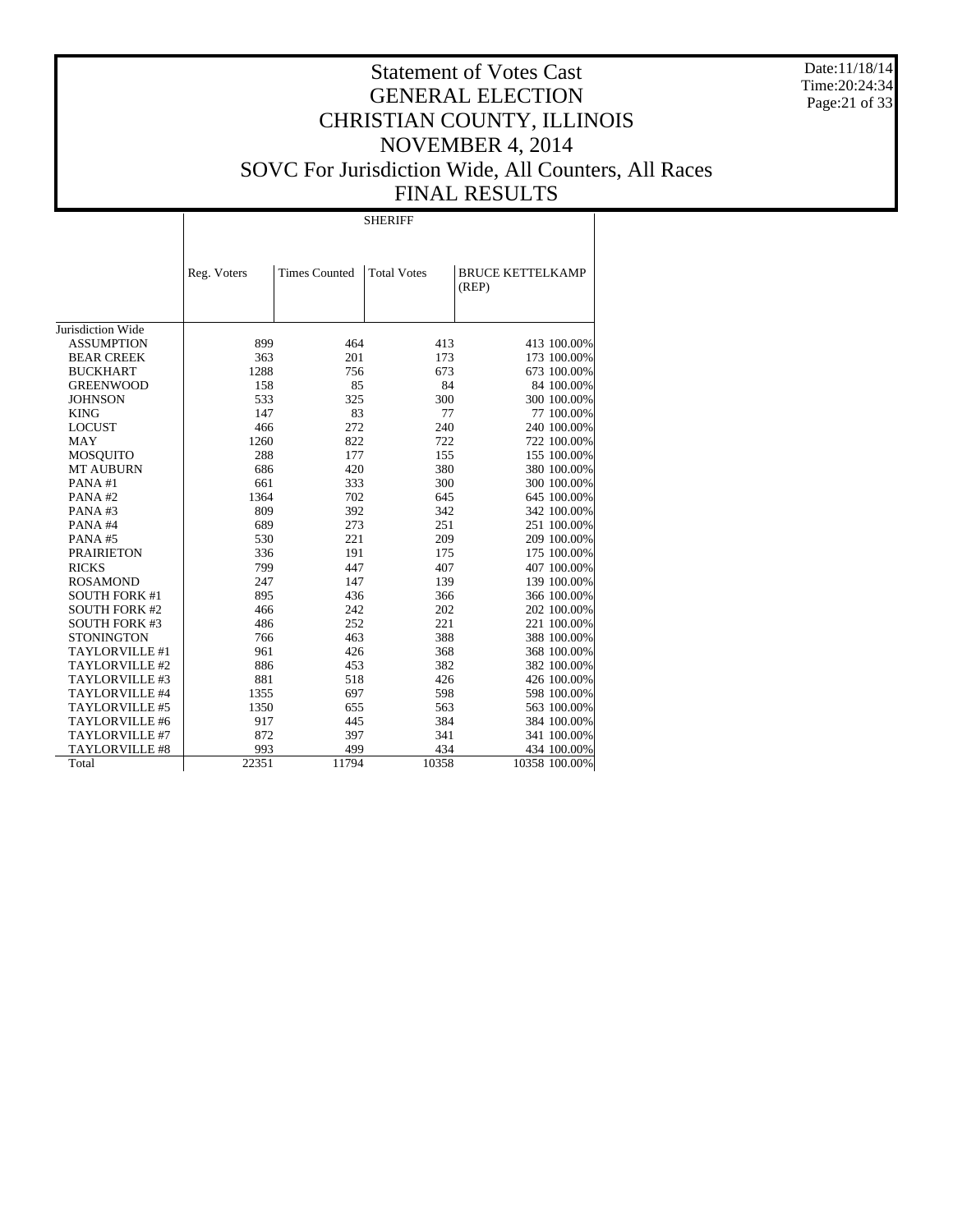Date:11/18/14 Time:20:24:34 Page:22 of 33

|                      |             |                      | <b>SUPER ASSESSMENTS</b> |                                    |
|----------------------|-------------|----------------------|--------------------------|------------------------------------|
|                      | Reg. Voters | <b>Times Counted</b> | <b>Total Votes</b>       | MICHAEL C.<br><b>GIANASI</b> (DEM) |
| Jurisdiction Wide    |             |                      |                          |                                    |
| <b>ASSUMPTION</b>    | 899         | 464                  | 349                      | 349 100.00%                        |
| <b>BEAR CREEK</b>    | 363         | 201                  | 151                      | 151 100.00%                        |
| <b>BUCKHART</b>      | 1288        | 756                  | 573                      | 573 100.00%                        |
| <b>GREENWOOD</b>     | 158         | 85                   | 52                       | 52 100.00%                         |
| <b>JOHNSON</b>       | 533         | 325                  | 214                      | 214 100.00%                        |
| <b>KING</b>          | 147         | 83                   | 57                       | 57 100.00%                         |
| <b>LOCUST</b>        | 466         | 272                  | 202                      | 202 100.00%                        |
| <b>MAY</b>           | 1260        | 822                  | 625                      | 625 100.00%                        |
| <b>MOSQUITO</b>      | 288         | 177                  | 140                      | 140 100.00%                        |
| <b>MT AUBURN</b>     | 686         | 420                  | 306                      | 306 100.00%                        |
| PANA#1               | 661         | 333                  | 254                      | 254 100.00%                        |
| PANA#2               | 1364        | 702                  | 535                      | 535 100.00%                        |
| PANA#3               | 809         | 392                  | 306                      | 306 100.00%                        |
| PANA#4               | 689         | 273                  | 213                      | 213 100.00%                        |
| PANA#5               | 530         | 221                  | 156                      | 156 100.00%                        |
| <b>PRAIRIETON</b>    | 336         | 191                  | 151                      | 151 100.00%                        |
| <b>RICKS</b>         | 799         | 447                  | 347                      | 347 100.00%                        |
| <b>ROSAMOND</b>      | 247         | 147                  | 106                      | 106 100.00%                        |
| <b>SOUTH FORK #1</b> | 895         | 436                  | 342                      | 342 100.00%                        |
| <b>SOUTH FORK #2</b> | 466         | 242                  | 174                      | 174 100.00%                        |
| <b>SOUTH FORK #3</b> | 486         | 252                  | 191                      | 191 100.00%                        |
| <b>STONINGTON</b>    | 766         | 463                  | 352                      | 352 100.00%                        |
| TAYLORVILLE #1       | 961         | 426                  | 332                      | 332 100.00%                        |
| TAYLORVILLE #2       | 886         | 453                  | 334                      | 334 100.00%                        |
| TAYLORVILLE #3       | 881         | 518                  | 376                      | 376 100.00%                        |
| TAYLORVILLE #4       | 1355        | 697                  | 539                      | 539 100.00%                        |
| TAYLORVILLE #5       | 1350        | 655                  | 509                      | 509 100.00%                        |
| TAYLORVILLE #6       | 917         | 445                  | 338                      | 338 100.00%                        |
| TAYLORVILLE #7       | 872         | 397                  | 316                      | 316 100.00%                        |
| TAYLORVILLE #8       | 993         | 499                  | 362                      | 362 100.00%                        |
| Total                | 22351       | 11794                | 8902                     | 8902 100.00%                       |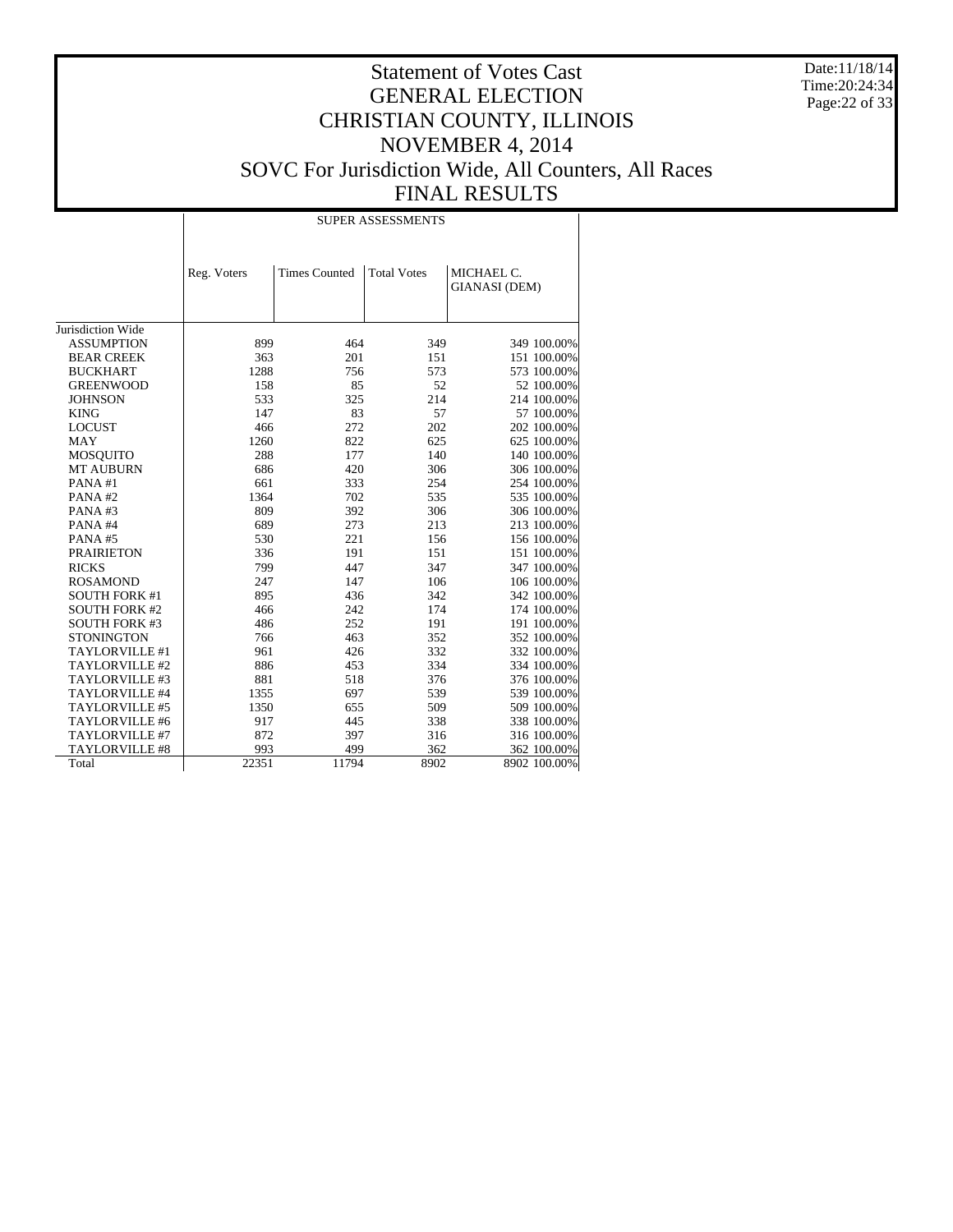Date:11/18/14 Time:20:24:34 Page:23 of 33

|                      | ESR(MAC-PIA))  |                  |                | ESR(MEN-SANG)                                   |                |                  |                |                             |
|----------------------|----------------|------------------|----------------|-------------------------------------------------|----------------|------------------|----------------|-----------------------------|
|                      | Reg. Voters    | Times<br>Counted |                | Total Votes   MATTHEW T.<br><b>SNYDER (REP)</b> | Reg. Voters    | Times<br>Counted |                | Total Votes JEFF VOSE (REP) |
| Jurisdiction Wide    |                |                  |                |                                                 |                |                  |                |                             |
| <b>ASSUMPTION</b>    |                |                  |                |                                                 |                |                  |                |                             |
| <b>BEAR CREEK</b>    |                |                  |                |                                                 |                |                  |                |                             |
| <b>BUCKHART</b>      |                |                  |                |                                                 | 3              | $\overline{0}$   | $\overline{0}$ | $\boldsymbol{0}$            |
| <b>GREENWOOD</b>     |                |                  |                |                                                 |                |                  |                |                             |
| <b>JOHNSON</b>       |                |                  |                |                                                 |                |                  |                |                             |
| <b>KING</b>          |                |                  |                |                                                 | $\overline{0}$ | $\overline{0}$   | $\theta$       | $\overline{0}$              |
| <b>LOCUST</b>        |                |                  |                |                                                 |                |                  |                |                             |
| <b>MAY</b>           |                |                  |                |                                                 |                |                  |                |                             |
| <b>MOSQUITO</b>      | 132            | 83               | 77             | 77 100.00%                                      |                |                  |                |                             |
| MT AUBURN            |                | L,               |                |                                                 | 115            | 63               | 58             | 58 100.00%                  |
| PANA#1               |                |                  |                |                                                 |                |                  |                |                             |
| PANA#2               |                |                  |                |                                                 |                |                  |                |                             |
| PANA#3               |                |                  |                |                                                 |                |                  |                |                             |
| PANA#4               |                |                  |                |                                                 |                |                  |                |                             |
| PANA#5               |                |                  |                |                                                 |                |                  |                |                             |
| <b>PRAIRIETON</b>    | $\overline{2}$ | 1                | 1              | 1 100.00%                                       |                |                  |                |                             |
| <b>RICKS</b>         |                |                  |                |                                                 |                |                  |                |                             |
| <b>ROSAMOND</b>      |                |                  |                |                                                 |                |                  |                |                             |
| <b>SOUTH FORK #1</b> |                |                  |                |                                                 |                |                  |                |                             |
| <b>SOUTH FORK #2</b> |                |                  |                |                                                 | 69             | 38               | 31             | 31 100.00%                  |
| <b>SOUTH FORK #3</b> |                |                  |                |                                                 |                |                  |                |                             |
| <b>STONINGTON</b>    | 4              | 4                | $\overline{4}$ | 4 100.00%                                       |                |                  |                |                             |
| TAYLORVILLE #1       |                |                  |                |                                                 |                |                  |                |                             |
| TAYLORVILLE #2       |                |                  |                |                                                 |                |                  |                |                             |
| TAYLORVILLE #3       |                |                  |                |                                                 |                |                  |                |                             |
| TAYLORVILLE #4       |                |                  |                |                                                 |                |                  |                |                             |
| TAYLORVILLE #5       |                |                  |                |                                                 |                |                  |                |                             |
| TAYLORVILLE #6       |                |                  |                |                                                 |                |                  |                |                             |
| TAYLORVILLE #7       |                |                  |                |                                                 |                |                  |                |                             |
| TAYLORVILLE #8       |                |                  |                |                                                 |                |                  |                |                             |
| Total                | 138            | 88               | 82             | 82 100,00%                                      | 187            | 101              | 89             | 89 100.00%                  |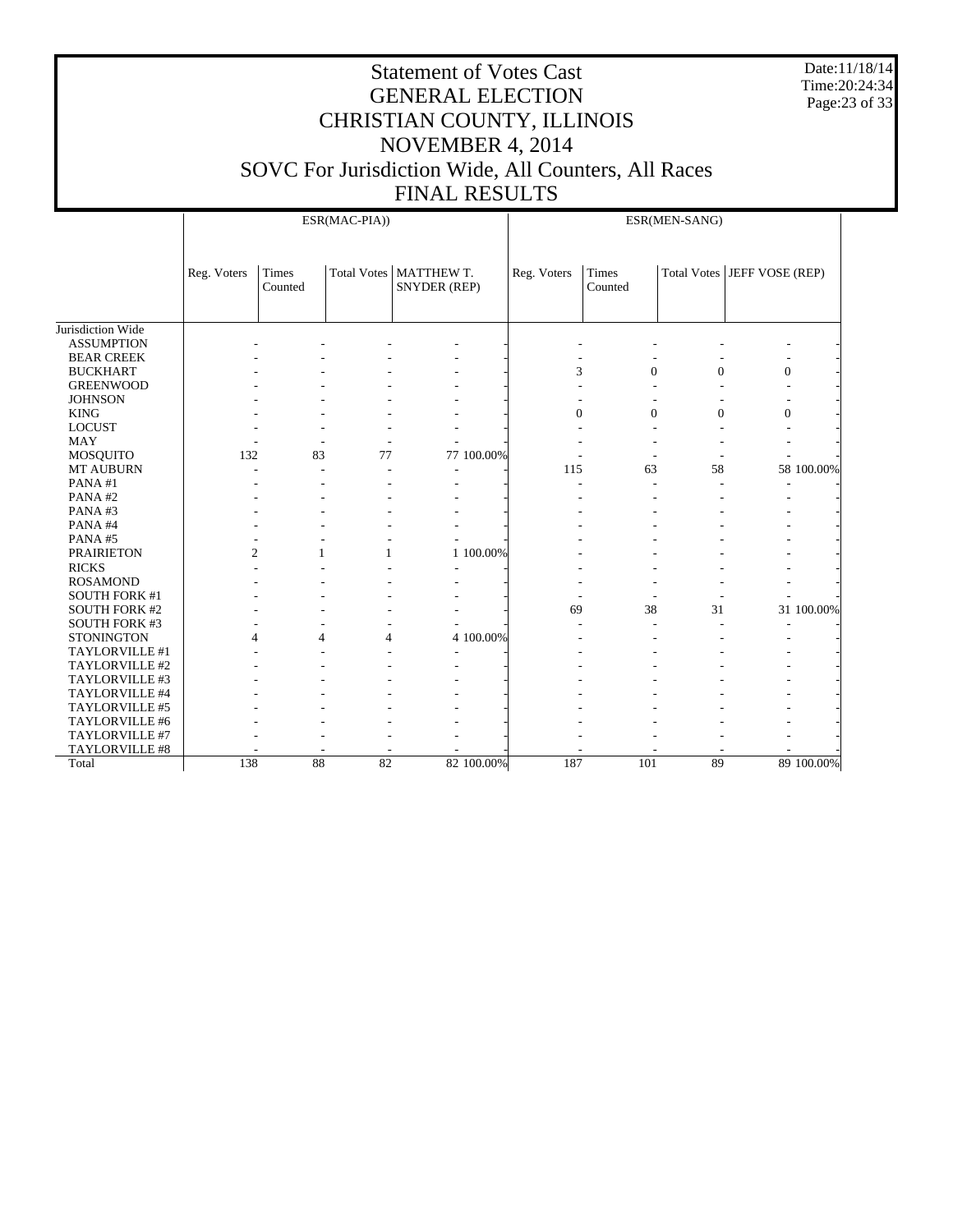Date:11/18/14 Time:20:24:34 Page:24 of 33

# Statement of Votes Cast GENERAL ELECTION CHRISTIAN COUNTY, ILLINOIS NOVEMBER 4, 2014 SOVC For Jurisdiction Wide, All Counters, All Races FINAL RESULTS

т

|                       |             |                         | ESR(SHELBY)        |                                 |             |
|-----------------------|-------------|-------------------------|--------------------|---------------------------------|-------------|
|                       | Reg. Voters | <b>Times</b><br>Counted | <b>Total Votes</b> | <b>BOBBI MATTINGLY</b><br>(REP) |             |
| Jurisdiction Wide     |             |                         |                    |                                 |             |
| <b>ASSUMPTION</b>     | 897         | 462                     | 358                |                                 | 358 100.00% |
| <b>BEAR CREEK</b>     |             |                         |                    |                                 |             |
| <b>BUCKHART</b>       |             |                         |                    |                                 |             |
| <b>GREENWOOD</b>      |             |                         |                    |                                 |             |
| <b>JOHNSON</b>        |             |                         |                    |                                 |             |
| <b>KING</b>           |             |                         |                    |                                 |             |
| <b>LOCUST</b>         | 12          | 8                       | 6                  |                                 | 6 100.00%   |
| <b>MAY</b>            | 14          | 11                      | 10                 |                                 | 10 100.00%  |
| <b>MOSQUITO</b>       |             |                         |                    |                                 |             |
| <b>MT AUBURN</b>      |             |                         |                    |                                 |             |
| PANA#1                |             |                         |                    |                                 |             |
| PANA#2                |             |                         |                    |                                 |             |
| PANA#3                |             |                         |                    |                                 |             |
| PANA#4                | 11          | 3                       | 3                  |                                 | 3 100.00%   |
| PANA#5                | 11          | 8                       | 7                  |                                 | 7 100.00%   |
| <b>PRAIRIETON</b>     | 293         | 165                     | 145                |                                 | 145 100.00% |
| <b>RICKS</b>          |             |                         |                    |                                 |             |
| <b>ROSAMOND</b>       |             |                         |                    |                                 |             |
| <b>SOUTH FORK #1</b>  |             |                         |                    |                                 |             |
| <b>SOUTH FORK #2</b>  |             |                         |                    |                                 |             |
| <b>SOUTH FORK #3</b>  |             |                         |                    |                                 |             |
| <b>STONINGTON</b>     |             |                         |                    |                                 |             |
| TAYLORVILLE #1        |             |                         |                    |                                 |             |
| TAYLORVILLE #2        |             |                         |                    |                                 |             |
| TAYLORVILLE #3        |             |                         |                    |                                 |             |
| TAYLORVILLE #4        |             |                         |                    |                                 |             |
| TAYLORVILLE #5        |             |                         |                    |                                 |             |
| TAYLORVILLE #6        |             |                         |                    |                                 |             |
| TAYLORVILLE #7        |             |                         |                    |                                 |             |
| <b>TAYLORVILLE #8</b> |             |                         |                    |                                 |             |
| Total                 | 1238        | 657                     | 529                |                                 | 529 100.00% |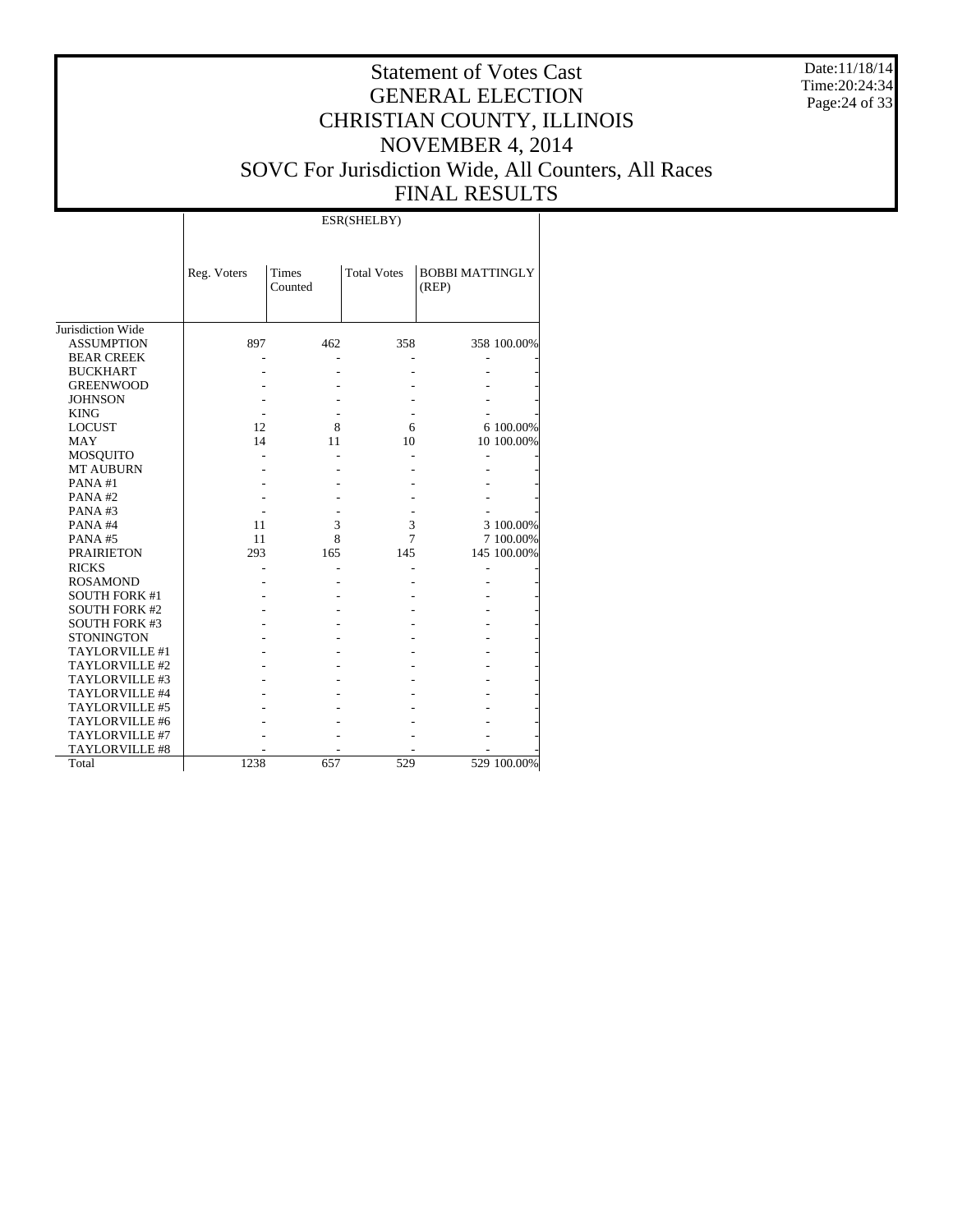Date:11/18/14 Time:20:24:34 Page:25 of 33

|                       |                | ESR(BO-CH-EF-FA-MO)  |                    |                                 |  |  |  |  |
|-----------------------|----------------|----------------------|--------------------|---------------------------------|--|--|--|--|
|                       | Reg. Voters    | <b>Times Counted</b> | <b>Total Votes</b> | <b>JULIE WOLLERMAN</b><br>(DEM) |  |  |  |  |
| Jurisdiction Wide     |                |                      |                    |                                 |  |  |  |  |
| <b>ASSUMPTION</b>     | $\overline{2}$ | $\overline{c}$       | $\overline{2}$     | 2 100.00%                       |  |  |  |  |
| <b>BEAR CREEK</b>     | 363            | 201                  | 153                | 153 100.00%                     |  |  |  |  |
| <b>BUCKHART</b>       | 1285           | 756                  | 567                | 567 100.00%                     |  |  |  |  |
| <b>GREENWOOD</b>      | 158            | 85                   | 49                 | 49 100.00%                      |  |  |  |  |
| <b>JOHNSON</b>        | 533            | 325                  | 208                | 208 100.00%                     |  |  |  |  |
| <b>KING</b>           | 147            | 83                   | 61                 | 61 100.00%                      |  |  |  |  |
| <b>LOCUST</b>         | 454            | 264                  | 195                | 195 100.00%                     |  |  |  |  |
| <b>MAY</b>            | 1246           | 811                  | 594                | 594 100.00%                     |  |  |  |  |
| <b>MOSQUITO</b>       | 156            | 94                   | 71                 | 71 100.00%                      |  |  |  |  |
| <b>MT AUBURN</b>      | 571            | 357                  | 263                | 263 100.00%                     |  |  |  |  |
| PANA#1                | 661            | 333                  | 253                | 253 100.00%                     |  |  |  |  |
| PANA#2                | 1364           | 702                  | 536                | 536 100.00%                     |  |  |  |  |
| PANA#3                | 809            | 392                  | 305                | 305 100.00%                     |  |  |  |  |
| PANA#4                | 678            | 270                  | 212                | 212 100.00%                     |  |  |  |  |
| PANA#5                | 519            | 213                  | 154                | 154 100.00%                     |  |  |  |  |
| <b>PRAIRIETON</b>     | 41             | 25                   | 18                 | 18 100.00%                      |  |  |  |  |
| <b>RICKS</b>          | 799            | 447                  | 350                | 350 100.00%                     |  |  |  |  |
| <b>ROSAMOND</b>       | 247            | 147                  | 109                | 109 100.00%                     |  |  |  |  |
| <b>SOUTH FORK #1</b>  | 895            | 436                  | 333                | 333 100.00%                     |  |  |  |  |
| <b>SOUTH FORK #2</b>  | 397            | 204                  | 140                | 140 100.00%                     |  |  |  |  |
| <b>SOUTH FORK #3</b>  | 486            | 252                  | 188                | 188 100.00%                     |  |  |  |  |
| <b>STONINGTON</b>     | 762            | 459                  | 344                | 344 100.00%                     |  |  |  |  |
| TAYLORVILLE #1        | 961            | 426                  | 324                | 324 100.00%                     |  |  |  |  |
| TAYLORVILLE #2        | 886            | 453                  | 323                | 323 100.00%                     |  |  |  |  |
| TAYLORVILLE #3        | 881            | 518                  | 351                | 351 100.00%                     |  |  |  |  |
| TAYLORVILLE #4        | 1355           | 697                  | 525                | 525 100.00%                     |  |  |  |  |
| TAYLORVILLE #5        | 1350           | 655                  | 491                | 491 100.00%                     |  |  |  |  |
| TAYLORVILLE #6        | 917            | 445                  | 318                | 318 100.00%                     |  |  |  |  |
| TAYLORVILLE #7        | 872            | 397                  | 302                | 302 100.00%                     |  |  |  |  |
| <b>TAYLORVILLE #8</b> | 993            | 499                  | 353                | 353 100.00%                     |  |  |  |  |
| Total                 | 20788          | 10948                | 8092               | 8092 100.00%                    |  |  |  |  |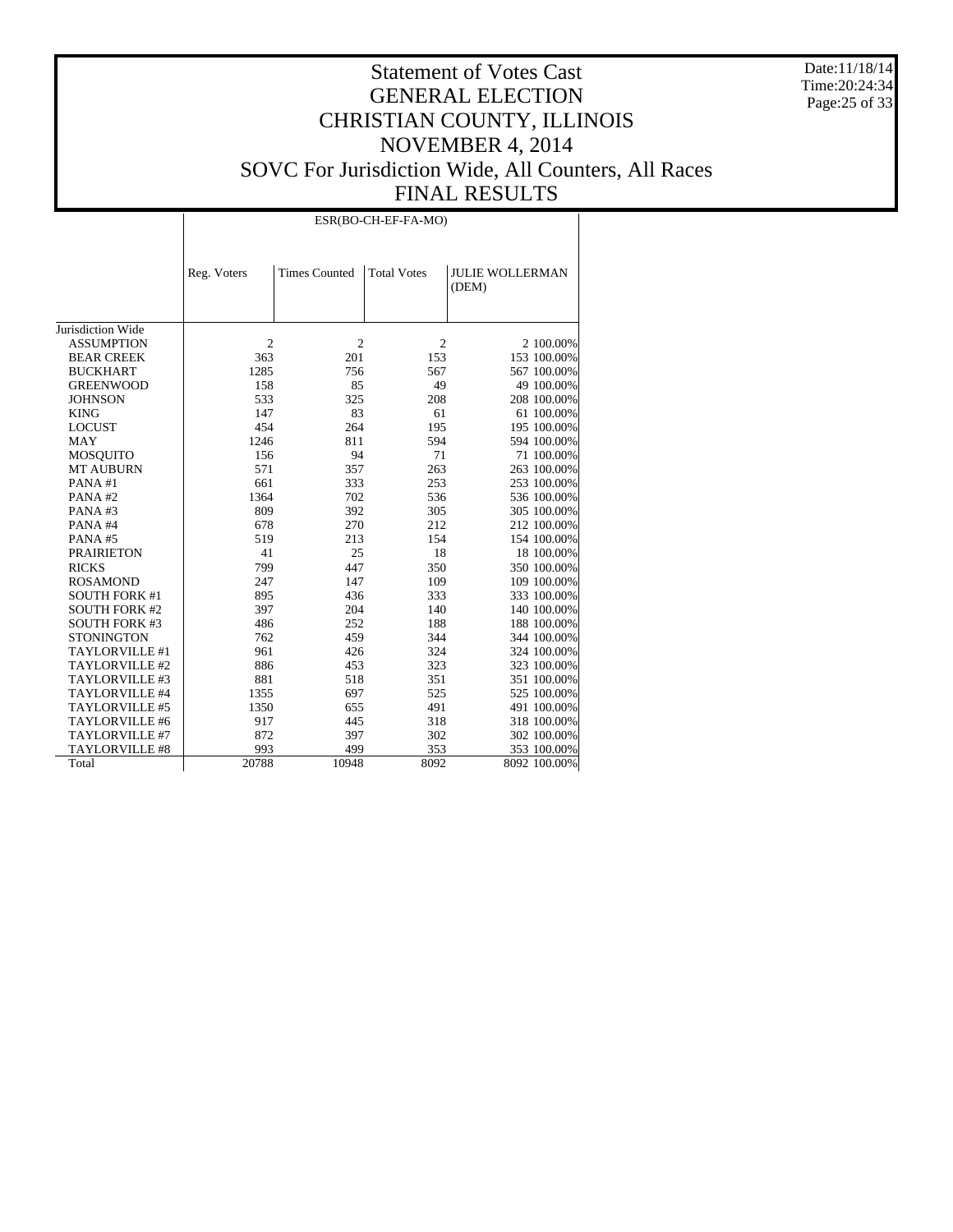Date:11/18/14 Time:20:24:34 Page:26 of 33

# Statement of Votes Cast GENERAL ELECTION CHRISTIAN COUNTY, ILLINOIS NOVEMBER 4, 2014 SOVC For Jurisdiction Wide, All Counters, All Races FINAL RESULTS

|                      | Reg. Voters | <b>Times</b> | <b>Total Votes</b> | <b>BEN CURTIN (DEM)</b> |             | DAVE REED (DEM) |            | <b>ASHLEY LINTON</b> |        |
|----------------------|-------------|--------------|--------------------|-------------------------|-------------|-----------------|------------|----------------------|--------|
|                      |             | Counted      |                    |                         |             |                 |            | (REP)                |        |
|                      |             |              |                    |                         |             |                 |            |                      |        |
| Jurisdiction Wide    |             |              |                    |                         |             |                 |            |                      |        |
| <b>ASSUMPTION</b>    | 899         | 464          | 726                | 234                     | 32.23%      |                 | 280 38.57% | 212                  | 29.20% |
| <b>BEAR CREEK</b>    |             |              |                    |                         |             |                 |            |                      |        |
| <b>BUCKHART</b>      |             |              |                    |                         |             |                 |            |                      |        |
| <b>GREENWOOD</b>     |             |              |                    |                         |             |                 |            |                      |        |
| <b>JOHNSON</b>       |             |              |                    |                         |             |                 |            |                      |        |
| <b>KING</b>          |             |              |                    |                         |             |                 |            |                      |        |
| <b>LOCUST</b>        |             |              |                    |                         |             |                 |            |                      |        |
| <b>MAY</b>           | 1260        | 822          | 1270               | 473                     | 37.24%      | 288             | 22.68%     | 509                  | 40.08% |
| <b>MOSQUITO</b>      | 288         | 177          | 261                | 97                      | 37.16%      | 62              | 23.75%     | 102                  | 39.08% |
| <b>MT AUBURN</b>     | 686         | 420          | 609                | 208                     | 34.15%      | 133             | 21.84%     | 268                  | 44.01% |
| PANA#1               |             |              |                    |                         |             |                 |            |                      |        |
| PANA#2               |             |              |                    |                         |             |                 |            |                      |        |
| PANA#3               |             |              |                    |                         |             |                 |            |                      |        |
| PANA#4               | 689         | 273          | 368                | 130                     | 35.33%      | 109             | 29.62%     | 129                  | 35.05% |
| PANA#5               | 530         | 221          | 299                | 80                      | 26.76%      | 77              | 25.75%     | 142                  | 47.49% |
| <b>PRAIRIETON</b>    | 336         | 191          | 269                | 76                      | 28.25%      | 80              | 29.74%     | 113                  | 42.01% |
| <b>RICKS</b>         |             |              |                    |                         |             |                 |            |                      |        |
| <b>ROSAMOND</b>      |             |              |                    |                         |             |                 |            |                      |        |
| <b>SOUTH FORK #1</b> |             |              |                    |                         |             |                 |            |                      |        |
| <b>SOUTH FORK #2</b> |             |              |                    |                         |             |                 |            |                      |        |
| <b>SOUTH FORK #3</b> |             |              |                    |                         |             |                 |            |                      |        |
| <b>STONINGTON</b>    | 766         | 463          | 688                | 260                     | 37.79%      | 161             | 23.40%     | 267                  | 38.81% |
| TAYLORVILLE #1       |             |              |                    |                         |             |                 |            |                      |        |
| TAYLORVILLE #2       |             |              |                    |                         |             |                 |            |                      |        |
| TAYLORVILLE #3       |             |              |                    |                         |             |                 |            |                      |        |
| TAYLORVILLE #4       |             |              |                    |                         |             |                 |            |                      |        |
| TAYLORVILLE #5       |             |              |                    |                         |             |                 |            |                      |        |
| TAYLORVILLE #6       |             |              |                    |                         |             |                 |            |                      |        |
| TAYLORVILLE #7       |             |              |                    |                         |             |                 |            |                      |        |
| TAYLORVILLE #8       |             |              |                    |                         |             |                 |            |                      |        |
| Total                | 5454        | 3031         | 4490               |                         | 1558 34.70% | 1190            | 26.50%     | 1742                 | 38.80% |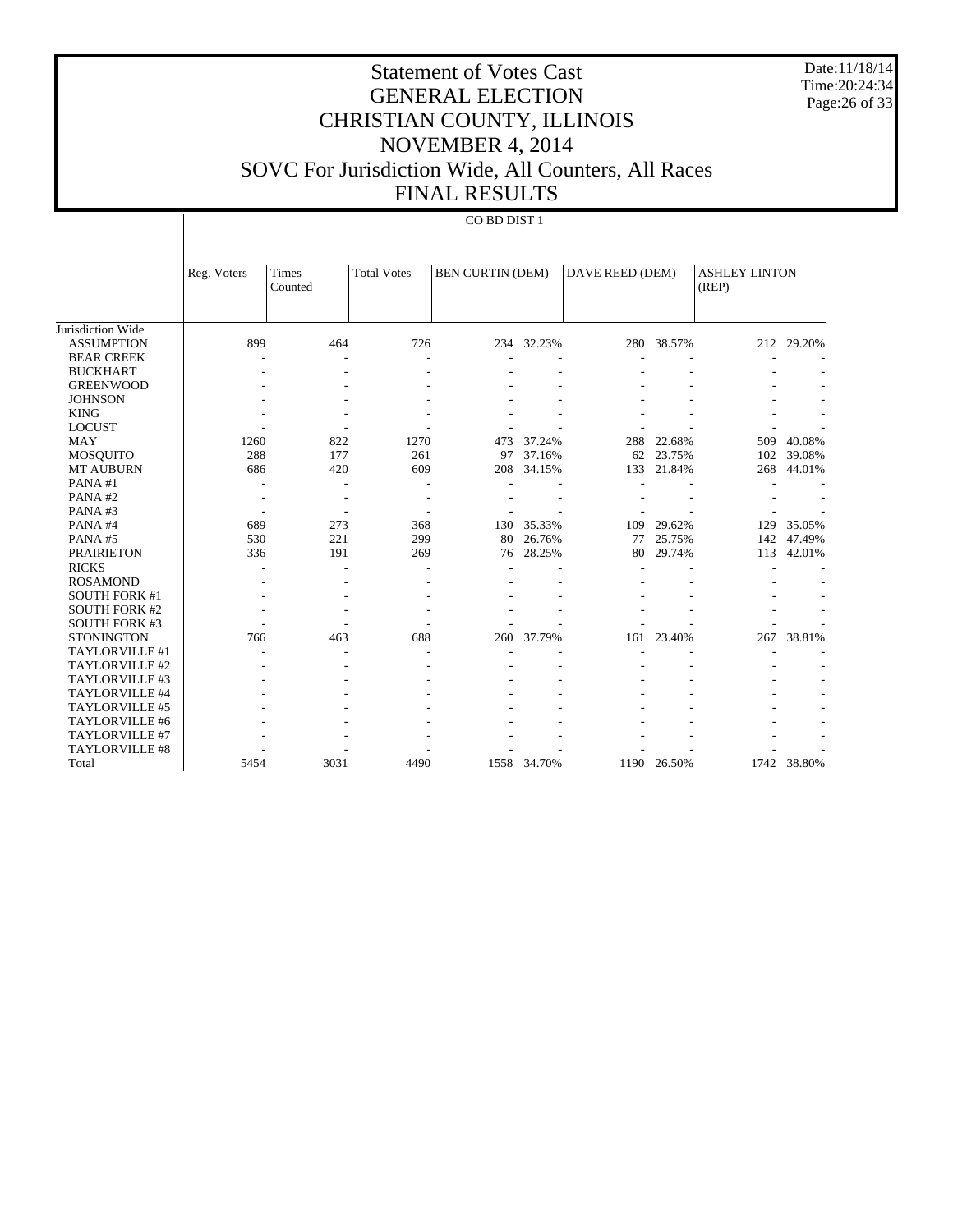Date:11/18/14 Time:20:24:34 Page:27 of 33

# Statement of Votes Cast GENERAL ELECTION CHRISTIAN COUNTY, ILLINOIS NOVEMBER 4, 2014 SOVC For Jurisdiction Wide, All Counters, All Races FINAL RESULTS

|                       | Reg. Voters | <b>Times</b><br>Counted | <b>Total Votes</b> | <b>CHAD MICHEL</b><br><b>MONICA</b><br>SPINNER-MONTS<br>(DEM)<br>(DEM) |             | DONNA M.<br>HIBBETTS (REP) |             |      |        |
|-----------------------|-------------|-------------------------|--------------------|------------------------------------------------------------------------|-------------|----------------------------|-------------|------|--------|
| Jurisdiction Wide     |             |                         |                    |                                                                        |             |                            |             |      |        |
| <b>ASSUMPTION</b>     |             |                         |                    |                                                                        |             |                            |             |      |        |
| <b>BEAR CREEK</b>     |             |                         |                    |                                                                        |             |                            |             |      |        |
| <b>BUCKHART</b>       | 1288        | 756                     | 1115               | 358                                                                    | 32.11%      | 270                        | 24.22%      | 487  | 43.68% |
| <b>GREENWOOD</b>      |             |                         |                    |                                                                        |             |                            |             |      |        |
| <b>JOHNSON</b>        |             |                         |                    |                                                                        |             |                            |             |      |        |
| <b>KING</b>           |             |                         |                    |                                                                        |             |                            |             |      |        |
| <b>LOCUST</b>         |             |                         |                    |                                                                        |             |                            |             |      |        |
| <b>MAY</b>            |             |                         |                    |                                                                        |             |                            |             |      |        |
| <b>MOSQUITO</b>       |             |                         |                    |                                                                        |             |                            |             |      |        |
| <b>MT AUBURN</b>      |             |                         |                    |                                                                        |             |                            |             |      |        |
| PANA#1                |             |                         |                    |                                                                        |             |                            |             |      |        |
| PANA#2                |             |                         |                    |                                                                        |             |                            |             |      |        |
| PANA#3                |             |                         |                    |                                                                        |             |                            |             |      |        |
| PANA#4                |             |                         |                    |                                                                        |             |                            |             |      |        |
| PANA#5                |             |                         |                    |                                                                        |             |                            |             |      |        |
| <b>PRAIRIETON</b>     |             |                         |                    |                                                                        |             |                            |             |      |        |
| <b>RICKS</b>          |             |                         |                    |                                                                        |             |                            |             |      |        |
| <b>ROSAMOND</b>       |             |                         |                    |                                                                        |             |                            |             |      |        |
| <b>SOUTH FORK #1</b>  | 895         | 436                     | 672                | 247                                                                    | 36.76%      | 238                        | 35.42%      | 187  | 27.83% |
| <b>SOUTH FORK #2</b>  | 466         | 242                     | 344                | 128                                                                    | 37.21%      | 92                         | 26.74%      | 124  | 36.05% |
| <b>SOUTH FORK #3</b>  | 486         | 252                     | 370                | 118                                                                    | 31.89%      | 110                        | 29.73%      | 142  | 38.38% |
| <b>STONINGTON</b>     |             |                         |                    |                                                                        |             |                            |             |      |        |
| TAYLORVILLE #1        |             |                         |                    |                                                                        |             |                            |             |      |        |
| TAYLORVILLE #2        |             |                         |                    |                                                                        |             |                            |             |      |        |
| TAYLORVILLE #3        |             |                         |                    |                                                                        |             |                            |             |      |        |
| TAYLORVILLE #4        | 1355        | 697                     | 1004               | 360                                                                    | 35.86%      | 259                        | 25.80%      | 385  | 38.35% |
| TAYLORVILLE #5        | 1350        | 655                     | 937                | 329                                                                    | 35.11%      | 248                        | 26.47%      | 360  | 38.42% |
| TAYLORVILLE #6        |             |                         |                    |                                                                        |             |                            |             |      |        |
| TAYLORVILLE #7        |             |                         |                    |                                                                        |             |                            |             |      |        |
| <b>TAYLORVILLE #8</b> |             |                         |                    |                                                                        |             |                            |             |      |        |
| Total                 | 5840        | 3038                    | 4442               |                                                                        | 1540 34.67% |                            | 1217 27.40% | 1685 | 37.93% |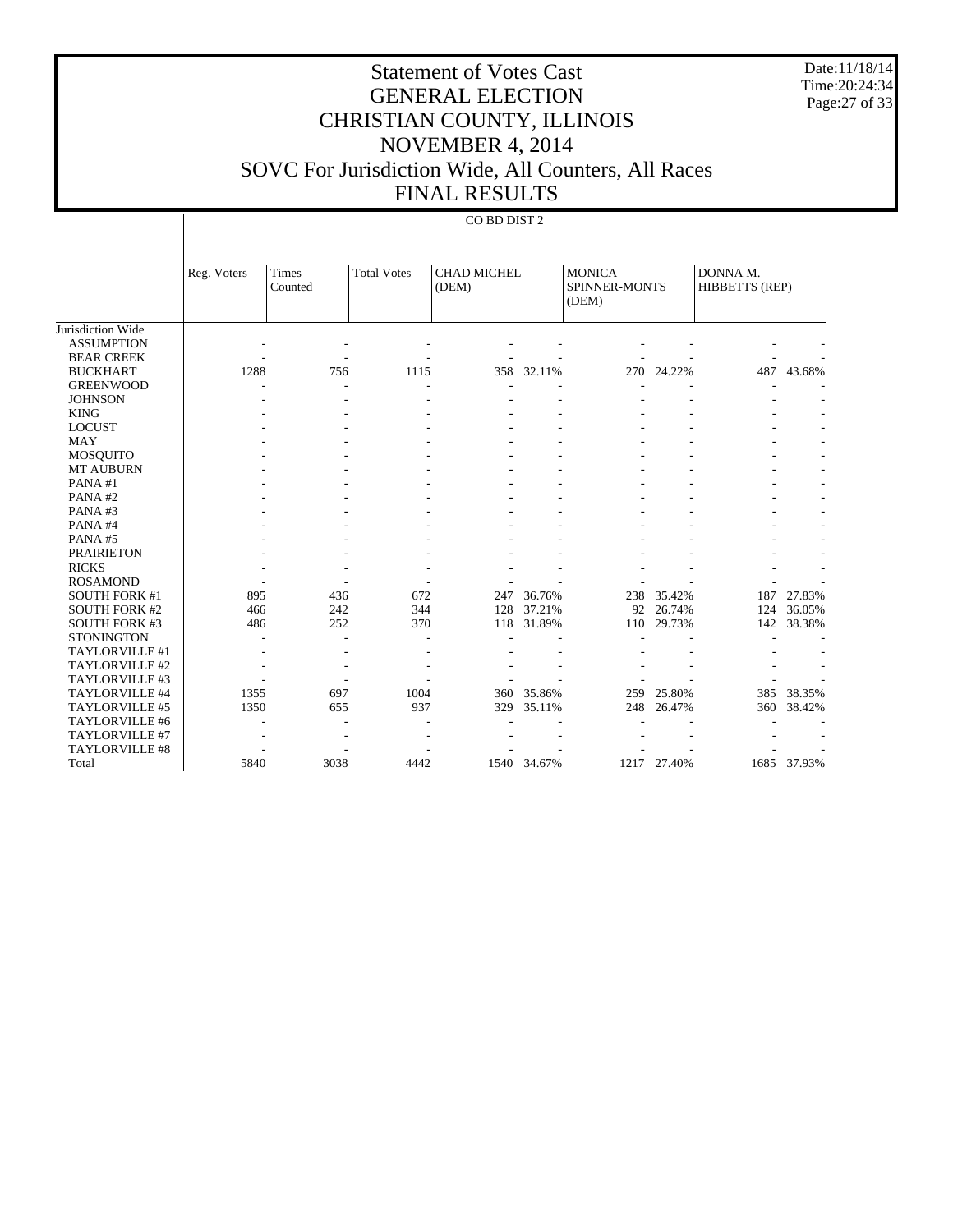Date:11/18/14 Time:20:24:34 Page:28 of 33

# Statement of Votes Cast GENERAL ELECTION CHRISTIAN COUNTY, ILLINOIS NOVEMBER 4, 2014 SOVC For Jurisdiction Wide, All Counters, All Races FINAL RESULTS

|                      | Reg. Voters | Times<br>Counted | <b>Total Votes</b> | MARILYN D.<br>VOGGETZER (DEM) |            | <b>AARON ALLEN</b><br>(DEM) |        |
|----------------------|-------------|------------------|--------------------|-------------------------------|------------|-----------------------------|--------|
|                      |             |                  |                    |                               |            |                             |        |
| Jurisdiction Wide    |             |                  |                    |                               |            |                             |        |
| <b>ASSUMPTION</b>    |             |                  |                    |                               |            |                             |        |
| <b>BEAR CREEK</b>    |             |                  |                    |                               |            |                             |        |
| <b>BUCKHART</b>      |             |                  |                    |                               |            |                             |        |
| <b>GREENWOOD</b>     |             |                  |                    |                               |            |                             |        |
| <b>JOHNSON</b>       |             |                  |                    |                               |            |                             |        |
| <b>KING</b>          |             |                  |                    |                               |            |                             |        |
| <b>LOCUST</b>        |             |                  |                    |                               |            |                             |        |
| MAY                  |             |                  |                    |                               |            |                             |        |
| <b>MOSQUITO</b>      |             |                  |                    |                               |            |                             |        |
| <b>MT AUBURN</b>     |             |                  |                    |                               |            |                             |        |
| PANA#1               |             |                  |                    |                               |            |                             |        |
| PANA#2               |             |                  |                    |                               |            |                             |        |
| PANA#3               |             |                  |                    |                               |            |                             |        |
| PANA#4               |             |                  |                    |                               |            |                             |        |
| PANA#5               |             |                  |                    |                               |            |                             |        |
| <b>PRAIRIETON</b>    |             |                  |                    |                               |            |                             |        |
| <b>RICKS</b>         |             |                  |                    |                               |            |                             |        |
| <b>ROSAMOND</b>      |             |                  |                    |                               |            |                             |        |
| <b>SOUTH FORK #1</b> |             |                  |                    |                               |            |                             |        |
| <b>SOUTH FORK #2</b> |             |                  |                    |                               |            |                             |        |
| <b>SOUTH FORK #3</b> |             |                  |                    |                               |            |                             |        |
| <b>STONINGTON</b>    |             |                  |                    |                               |            |                             |        |
| TAYLORVILLE #1       | 961         | 426              | 544                | 281                           | 51.65%     | 263                         | 48.35% |
| TAYLORVILLE #2       | 886         | 453              | 528                | 276                           | 52.27%     | 252                         | 47.73% |
| TAYLORVILLE #3       | 881         | 518              | 608                |                               | 322 52.96% | 286                         | 47.04% |
| TAYLORVILLE #4       |             |                  |                    |                               |            |                             |        |
| TAYLORVILLE #5       |             |                  |                    |                               |            |                             |        |
| TAYLORVILLE #6       | 917         | 445              | 528                |                               | 290 54.92% | 238                         | 45.08% |
| TAYLORVILLE #7       | 872         | 397              | 495                | 256                           | 51.72%     | 239                         | 48.28% |
| TAYLORVILLE #8       | 993         | 499              | 591                | 309                           | 52.28%     | 282                         | 47.72% |
| Total                | 5510        | 2738             | 3294               | 1734                          | 52.64%     | 1560                        | 47.36% |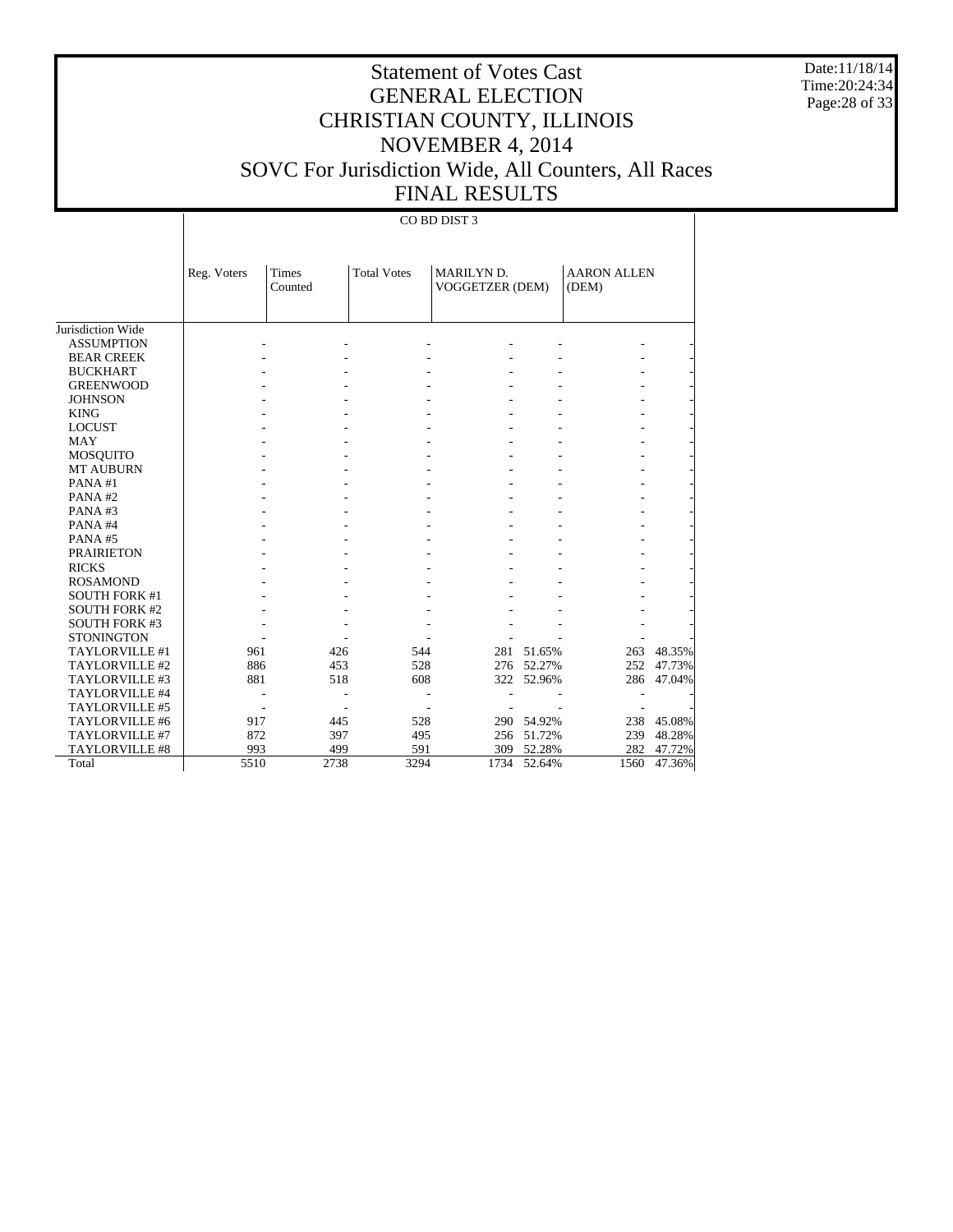Date:11/18/14 Time:20:24:34 Page:29 of 33

# Statement of Votes Cast GENERAL ELECTION CHRISTIAN COUNTY, ILLINOIS NOVEMBER 4, 2014 SOVC For Jurisdiction Wide, All Counters, All Races FINAL RESULTS

|                      | Reg. Voters | <b>Times</b> | <b>Total Votes</b> | PAUL C. SCHMITZ |        | JOSEPH N. MARLEY |        | <b>MATTHEW WELLS</b> |        |
|----------------------|-------------|--------------|--------------------|-----------------|--------|------------------|--------|----------------------|--------|
|                      |             | Counted      |                    | (DEM)           |        | (DEM)            |        | (REP)                |        |
|                      |             |              |                    |                 |        |                  |        |                      |        |
| Jurisdiction Wide    |             |              |                    |                 |        |                  |        |                      |        |
| <b>ASSUMPTION</b>    |             |              |                    |                 |        |                  |        |                      |        |
| <b>BEAR CREEK</b>    | 363         | 201          | 285                | 75              | 26.32% | 80               | 28.07% | 130                  | 45.61% |
| <b>BUCKHART</b>      |             |              |                    |                 |        |                  |        |                      |        |
| <b>GREENWOOD</b>     | 158         | 85           | 118                | 28              | 23.73% | 31               | 26.27% | 59                   | 50.00% |
| <b>JOHNSON</b>       | 533         | 325          | 442                | 120             | 27.15% | 88               | 19.91% | 234                  | 52.94% |
| <b>KING</b>          | 147         | 83           | 111                | 19              | 17.12% | 26               | 23.42% | 66                   | 59.46% |
| <b>LOCUST</b>        | 466         | 272          | 375                | 133             | 35.47% | 97               | 25.87% | 145                  | 38.67% |
| <b>MAY</b>           |             |              |                    |                 |        |                  |        |                      |        |
| <b>MOSQUITO</b>      |             |              |                    |                 |        |                  |        |                      |        |
| <b>MT AUBURN</b>     |             |              |                    |                 |        |                  |        |                      |        |
| PANA#1               | 661         | 333          | 473                | 223             | 47.15% | 105              | 22.20% | 145                  | 30.66% |
| PANA#2               | 1364        | 702          | 1036               | 491             | 47.39% | 228              | 22.01% | 317                  | 30.60% |
| PANA#3               | 809         | 392          | 592                | 283             | 47.80% | 154              | 26.01% | 155                  | 26.18% |
| PANA#4               |             |              |                    |                 |        |                  |        |                      |        |
| PANA#5               |             |              |                    |                 |        |                  |        |                      |        |
| <b>PRAIRIETON</b>    |             |              |                    |                 |        |                  |        |                      |        |
| <b>RICKS</b>         | 799         | 447          | 590                | 131             | 22.20% | 116              | 19.66% | 343                  | 58.14% |
| <b>ROSAMOND</b>      | 247         | 147          | 203                | 64              | 31.53% | 47               | 23.15% | 92                   | 45.32% |
| <b>SOUTH FORK #1</b> |             |              |                    |                 |        |                  |        |                      |        |
| <b>SOUTH FORK #2</b> |             |              |                    |                 |        |                  |        |                      |        |
| <b>SOUTH FORK #3</b> |             |              |                    |                 |        |                  |        |                      |        |
| <b>STONINGTON</b>    |             |              |                    |                 |        |                  |        |                      |        |
| TAYLORVILLE #1       |             |              |                    |                 |        |                  |        |                      |        |
| TAYLORVILLE #2       |             |              |                    |                 |        |                  |        |                      |        |
| TAYLORVILLE #3       |             |              |                    |                 |        |                  |        |                      |        |
| TAYLORVILLE #4       |             |              |                    |                 |        |                  |        |                      |        |
| TAYLORVILLE #5       |             |              |                    |                 |        |                  |        |                      |        |
| TAYLORVILLE #6       |             |              |                    |                 |        |                  |        |                      |        |
| TAYLORVILLE #7       |             |              |                    |                 |        |                  |        |                      |        |
| TAYLORVILLE #8       |             |              |                    |                 |        |                  |        |                      |        |
| Total                | 5547        | 2987         | 4225               | 1567            | 37.09% | 972              | 23.01% | 1686                 | 39.91% |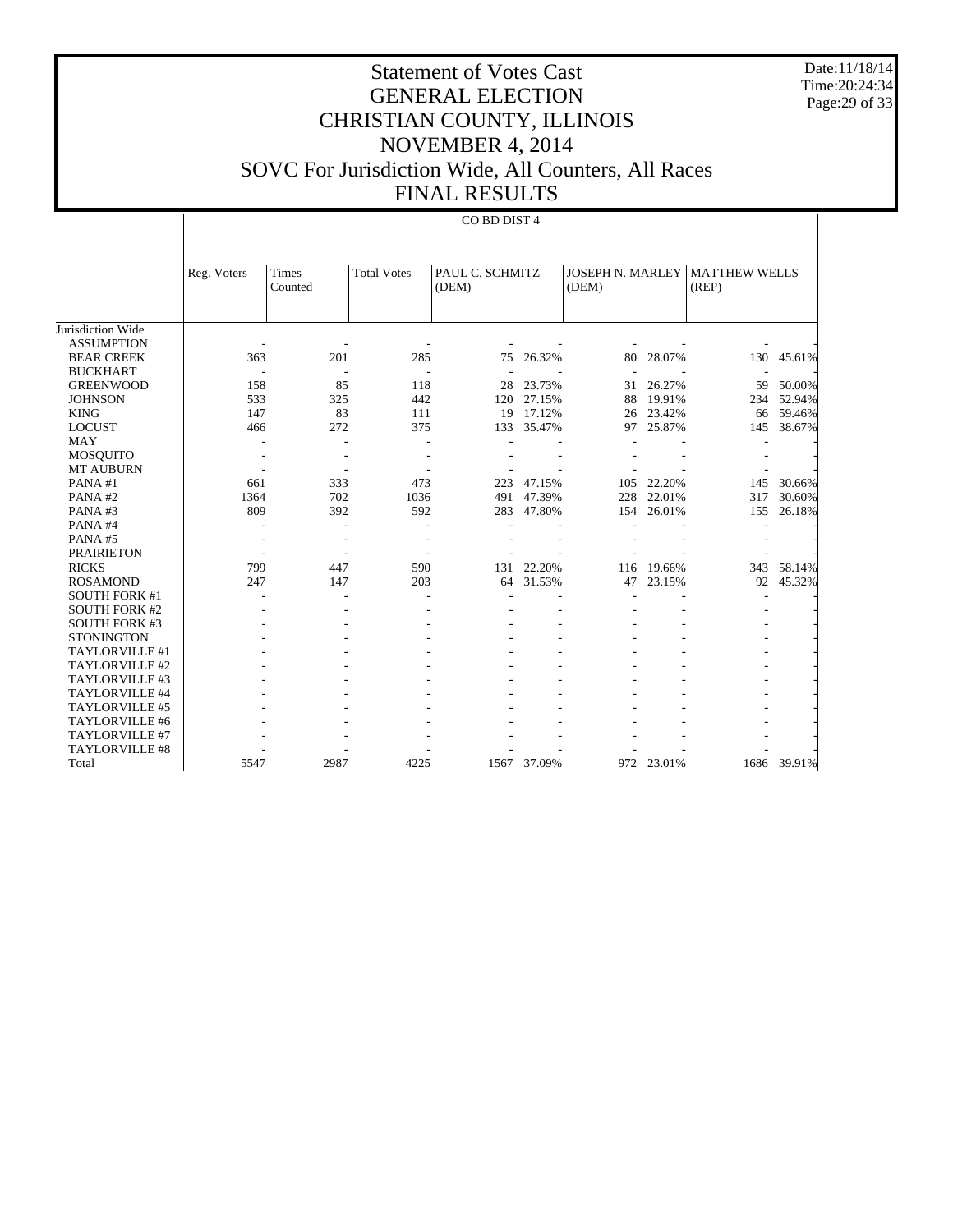Date:11/18/14 Time:20:24:34 Page:30 of 33

|                      | <b>BD OF REVIEW DIST 3</b> |                         |                    |                                |              |  |  |  |  |
|----------------------|----------------------------|-------------------------|--------------------|--------------------------------|--------------|--|--|--|--|
|                      | Reg. Voters                | <b>Times</b><br>Counted | <b>Total Votes</b> | <b>JERRY W. YOUNG</b><br>(DEM) |              |  |  |  |  |
| Jurisdiction Wide    |                            |                         |                    |                                |              |  |  |  |  |
| <b>ASSUMPTION</b>    |                            |                         |                    |                                |              |  |  |  |  |
| <b>BEAR CREEK</b>    |                            |                         |                    |                                |              |  |  |  |  |
| <b>BUCKHART</b>      |                            |                         |                    |                                |              |  |  |  |  |
| <b>GREENWOOD</b>     |                            |                         |                    |                                |              |  |  |  |  |
| <b>JOHNSON</b>       |                            |                         |                    |                                |              |  |  |  |  |
| <b>KING</b>          |                            |                         |                    |                                |              |  |  |  |  |
| <b>LOCUST</b>        |                            |                         |                    |                                |              |  |  |  |  |
| <b>MAY</b>           |                            |                         |                    |                                |              |  |  |  |  |
| <b>MOSQUITO</b>      |                            |                         |                    |                                |              |  |  |  |  |
| <b>MT AUBURN</b>     |                            |                         |                    |                                |              |  |  |  |  |
| PANA#1               |                            |                         |                    |                                |              |  |  |  |  |
| PANA#2               |                            |                         |                    |                                |              |  |  |  |  |
| PANA#3               |                            |                         |                    |                                |              |  |  |  |  |
| PANA#4               |                            |                         |                    |                                |              |  |  |  |  |
| PANA#5               |                            |                         |                    |                                |              |  |  |  |  |
| <b>PRAIRIETON</b>    |                            |                         |                    |                                |              |  |  |  |  |
| <b>RICKS</b>         |                            |                         |                    |                                |              |  |  |  |  |
| <b>ROSAMOND</b>      |                            |                         |                    |                                |              |  |  |  |  |
| <b>SOUTH FORK #1</b> | 895                        | 436                     | 363                |                                | 363 100.00%  |  |  |  |  |
| <b>SOUTH FORK #2</b> | 466                        | 242                     | 185                |                                | 185 100.00%  |  |  |  |  |
| <b>SOUTH FORK #3</b> | 486                        | 252                     | 189                |                                | 189 100.00%  |  |  |  |  |
| <b>STONINGTON</b>    |                            |                         |                    |                                |              |  |  |  |  |
| TAYLORVILLE #1       |                            |                         |                    |                                |              |  |  |  |  |
| TAYLORVILLE #2       |                            |                         |                    |                                |              |  |  |  |  |
| TAYLORVILLE #3       |                            |                         |                    |                                |              |  |  |  |  |
| TAYLORVILLE #4       | 1355                       | 697                     | 527                |                                | 527 100.00%  |  |  |  |  |
| TAYLORVILLE #5       | 1350                       | 655                     | 490                |                                | 490 100.00%  |  |  |  |  |
| TAYLORVILLE #6       | 917                        | 445                     | 318                |                                | 318 100.00%  |  |  |  |  |
| TAYLORVILLE #7       | 872                        | 397                     | 303                |                                | 303 100.00%  |  |  |  |  |
| TAYLORVILLE #8       | 993                        | 499                     | 349                |                                | 349 100.00%  |  |  |  |  |
| Total                | 7334                       | 3623                    | 2724               |                                | 2724 100.00% |  |  |  |  |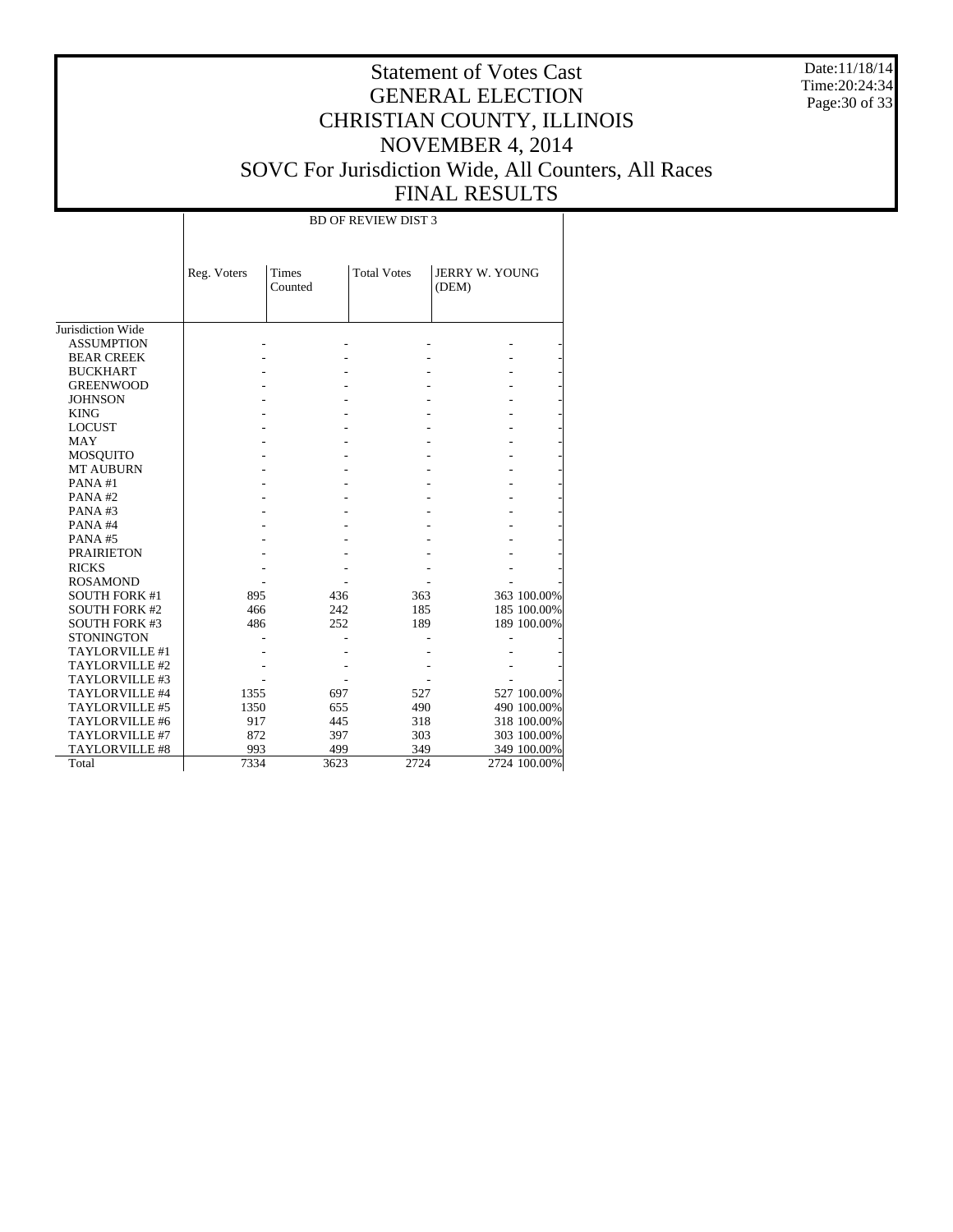Date:11/18/14 Time:20:24:34 Page:31 of 33

|                       | CIR JUD 4TH CIR (Tungate) |                      |                    |                                |            |                                  |            |  |  |  |
|-----------------------|---------------------------|----------------------|--------------------|--------------------------------|------------|----------------------------------|------------|--|--|--|
|                       | Reg. Voters               | <b>Times Counted</b> | <b>Total Votes</b> | <b>ERICKA SANDERS</b><br>(DEM) |            | <b>MARTIN W. SIEMER</b><br>(REP) |            |  |  |  |
| Jurisdiction Wide     |                           |                      |                    |                                |            |                                  |            |  |  |  |
| <b>ASSUMPTION</b>     | 899                       | 464                  | 431                | 214                            | 49.65%     | 217                              | 50.35%     |  |  |  |
| <b>BEAR CREEK</b>     | 363                       | 201                  | 188                | 104                            | 55.32%     | 84                               | 44.68%     |  |  |  |
| <b>BUCKHART</b>       | 1288                      | 756                  | 713                | 319                            | 44.74%     | 394                              | 55.26%     |  |  |  |
| <b>GREENWOOD</b>      | 158                       | 85                   | 74                 | 24                             | 32.43%     | 50                               | 67.57%     |  |  |  |
| <b>JOHNSON</b>        | 533                       | 325                  | 313                |                                | 102 32.59% | 211                              | 67.41%     |  |  |  |
| <b>KING</b>           | 147                       | 83                   | 74                 | 30                             | 40.54%     | 44                               | 59.46%     |  |  |  |
| <b>LOCUST</b>         | 466                       | 272                  | 250                | 123                            | 49.20%     | 127                              | 50.80%     |  |  |  |
| <b>MAY</b>            | 1260                      | 822                  | 770                | 362                            | 47.01%     | 408                              | 52.99%     |  |  |  |
| MOSQUITO              | 288                       | 177                  | 167                | 76                             | 45.51%     | 91                               | 54.49%     |  |  |  |
| <b>MT AUBURN</b>      | 686                       | 420                  | 396                | 163                            | 41.16%     | 233                              | 58.84%     |  |  |  |
| PANA#1                | 661                       | 333                  | 315                | 147                            | 46.67%     | 168                              | 53.33%     |  |  |  |
| PANA#2                | 1364                      | 702                  | 678                |                                | 361 53.24% | 317                              | 46.76%     |  |  |  |
| PANA#3                | 809                       | 392                  | 372                | 226                            | 60.75%     | 146                              | 39.25%     |  |  |  |
| PANA#4                | 689                       | 273                  | 258                | 144                            | 55.81%     | 114                              | 44.19%     |  |  |  |
| PANA#5                | 530                       | 221                  | 210                |                                | 99 47.14%  | 111                              | 52.86%     |  |  |  |
| <b>PRAIRIETON</b>     | 336                       | 191                  | 180                | 69                             | 38.33%     |                                  | 111 61.67% |  |  |  |
| <b>RICKS</b>          | 799                       | 447                  | 414                | 181                            | 43.72%     | 233                              | 56.28%     |  |  |  |
| <b>ROSAMOND</b>       | 247                       | 147                  | 144                | 61                             | 42.36%     | 83                               | 57.64%     |  |  |  |
| <b>SOUTH FORK #1</b>  | 895                       | 436                  | 398                | 248                            | 62.31%     | 150                              | 37.69%     |  |  |  |
| <b>SOUTH FORK #2</b>  | 466                       | 242                  | 229                | 128                            | 55.90%     | 101                              | 44.10%     |  |  |  |
| <b>SOUTH FORK #3</b>  | 486                       | 252                  | 232                |                                | 116 50.00% | 116                              | 50.00%     |  |  |  |
| <b>STONINGTON</b>     | 766                       | 463                  | 432                | 247                            | 57.18%     | 185                              | 42.82%     |  |  |  |
| TAYLORVILLE #1        | 961                       | 426                  | 404                |                                | 204 50.50% | 200                              | 49.50%     |  |  |  |
| TAYLORVILLE #2        | 886                       | 453                  | 423                | 207                            | 48.94%     |                                  | 216 51.06% |  |  |  |
| TAYLORVILLE #3        | 881                       | 518                  | 469                | 228                            | 48.61%     | 241                              | 51.39%     |  |  |  |
| TAYLORVILLE #4        | 1355                      | 697                  | 650                |                                | 336 51.69% | 314                              | 48.31%     |  |  |  |
| TAYLORVILLE #5        | 1350                      | 655                  | 617                | 311                            | 50.41%     | 306                              | 49.59%     |  |  |  |
| TAYLORVILLE #6        | 917                       | 445                  | 405                | 222                            | 54.81%     | 183                              | 45.19%     |  |  |  |
| TAYLORVILLE #7        | 872                       | 397                  | 368                | 205                            | 55.71%     | 163                              | 44.29%     |  |  |  |
| <b>TAYLORVILLE #8</b> | 993                       | 499                  | 468                | 200                            | 42.74%     | 268                              | 57.26%     |  |  |  |
| Total                 | 22351                     | 11794                | 11042              | 5457                           | 49.42%     | 5585                             | 50.58%     |  |  |  |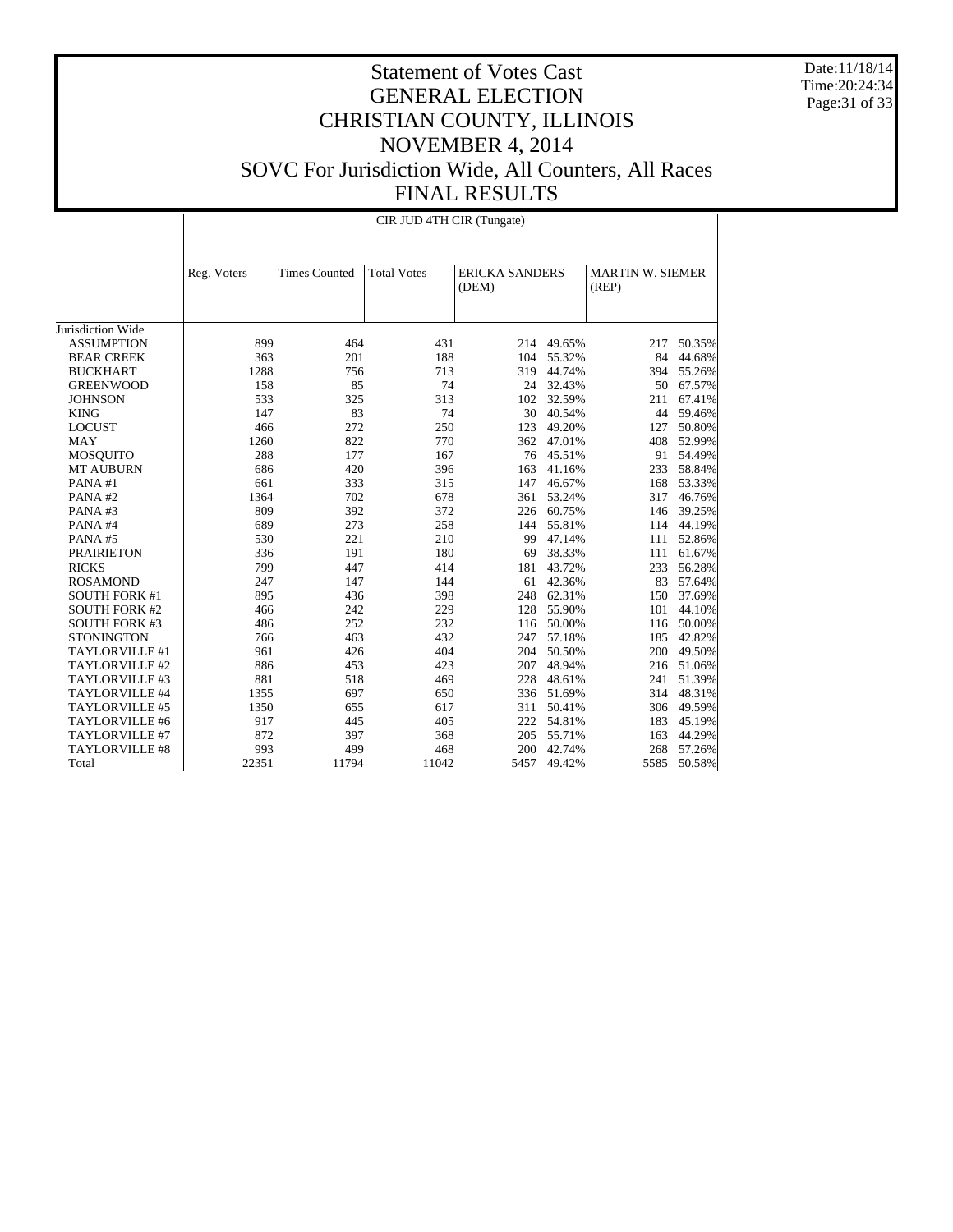Date:11/18/14 Time:20:24:34 Page:32 of 33

| RETAIN LLOYD KARMEIER |
|-----------------------|
|-----------------------|

|                       | Reg. Voters | <b>Times Counted</b> | <b>Total Votes</b> | <b>YES</b> |        | N <sub>O</sub> |        |
|-----------------------|-------------|----------------------|--------------------|------------|--------|----------------|--------|
|                       |             |                      |                    |            |        |                |        |
|                       |             |                      |                    |            |        |                |        |
|                       |             |                      |                    |            |        |                |        |
| Jurisdiction Wide     |             |                      |                    |            |        |                |        |
| <b>ASSUMPTION</b>     | 899         | 464                  | 420                | 260        | 61.90% | 160            | 38.10% |
| <b>BEAR CREEK</b>     | 363         | 201                  | 188                | 122        | 64.89% | 66             | 35.11% |
| <b>BUCKHART</b>       | 1288        | 756                  | 700                | 509        | 72.71% | 191            | 27.29% |
| <b>GREENWOOD</b>      | 158         | 85                   | 75                 | 49         | 65.33% | 26             | 34.67% |
| <b>JOHNSON</b>        | 533         | 325                  | 297                | 212        | 71.38% | 85             | 28.62% |
| <b>KING</b>           | 147         | 83                   | 68                 | 45         | 66.18% | 23             | 33.82% |
| <b>LOCUST</b>         | 466         | 272                  | 244                | 157        | 64.34% | 87             | 35.66% |
| <b>MAY</b>            | 1260        | 822                  | 750                | 495        | 66.00% | 255            | 34.00% |
| <b>MOSQUITO</b>       | 288         | 177                  | 165                | 106        | 64.24% | 59             | 35.76% |
| <b>MT AUBURN</b>      | 686         | 420                  | 384                | 265        | 69.01% | 119            | 30.99% |
| PANA#1                | 661         | 333                  | 308                | 202        | 65.58% | 106            | 34.42% |
| PANA#2                | 1364        | 702                  | 654                | 408        | 62.39% | 246            | 37.61% |
| PANA#3                | 809         | 392                  | 361                | 225        | 62.33% | 136            | 37.67% |
| PANA#4                | 689         | 273                  | 258                | 168        | 65.12% | 90             | 34.88% |
| PANA#5                | 530         | 221                  | 203                | 124        | 61.08% | 79             | 38.92% |
| <b>PRAIRIETON</b>     | 336         | 191                  | 177                | 114        | 64.41% | 63             | 35.59% |
| <b>RICKS</b>          | 799         | 447                  | 415                | 287        | 69.16% | 128            | 30.84% |
| <b>ROSAMOND</b>       | 247         | 147                  | 142                | 89         | 62.68% | 53             | 37.32% |
| <b>SOUTH FORK #1</b>  | 895         | 436                  | 379                | 271        | 71.50% | 108            | 28.50% |
| <b>SOUTH FORK #2</b>  | 466         | 242                  | 215                | 150        | 69.77% | 65             | 30.23% |
| <b>SOUTH FORK #3</b>  | 486         | 252                  | 215                | 151        | 70.23% | 64             | 29.77% |
| <b>STONINGTON</b>     | 766         | 463                  | 412                | 279        | 67.72% | 133            | 32.28% |
| TAYLORVILLE #1        | 961         | 426                  | 386                | 259        | 67.10% | 127            | 32.90% |
| TAYLORVILLE #2        | 886         | 453                  | 407                | 263        | 64.62% | 144            | 35.38% |
| TAYLORVILLE #3        | 881         | 518                  | 446                | 281        | 63.00% | 165            | 37.00% |
| TAYLORVILLE #4        | 1355        | 697                  | 627                | 414        | 66.03% | 213            | 33.97% |
| TAYLORVILLE #5        | 1350        | 655                  | 584                | 380        | 65.07% | 204            | 34.93% |
| TAYLORVILLE #6        | 917         | 445                  | 389                | 242        | 62.21% | 147            | 37.79% |
| TAYLORVILLE #7        | 872         | 397                  | 351                | 217        | 61.82% | 134            | 38.18% |
| <b>TAYLORVILLE #8</b> | 993         | 499                  | 452                | 294        | 65.04% | 158            | 34.96% |
| Total                 | 22351       | 11794                | 10672              | 7038       | 65.95% | 3634           | 34.05% |